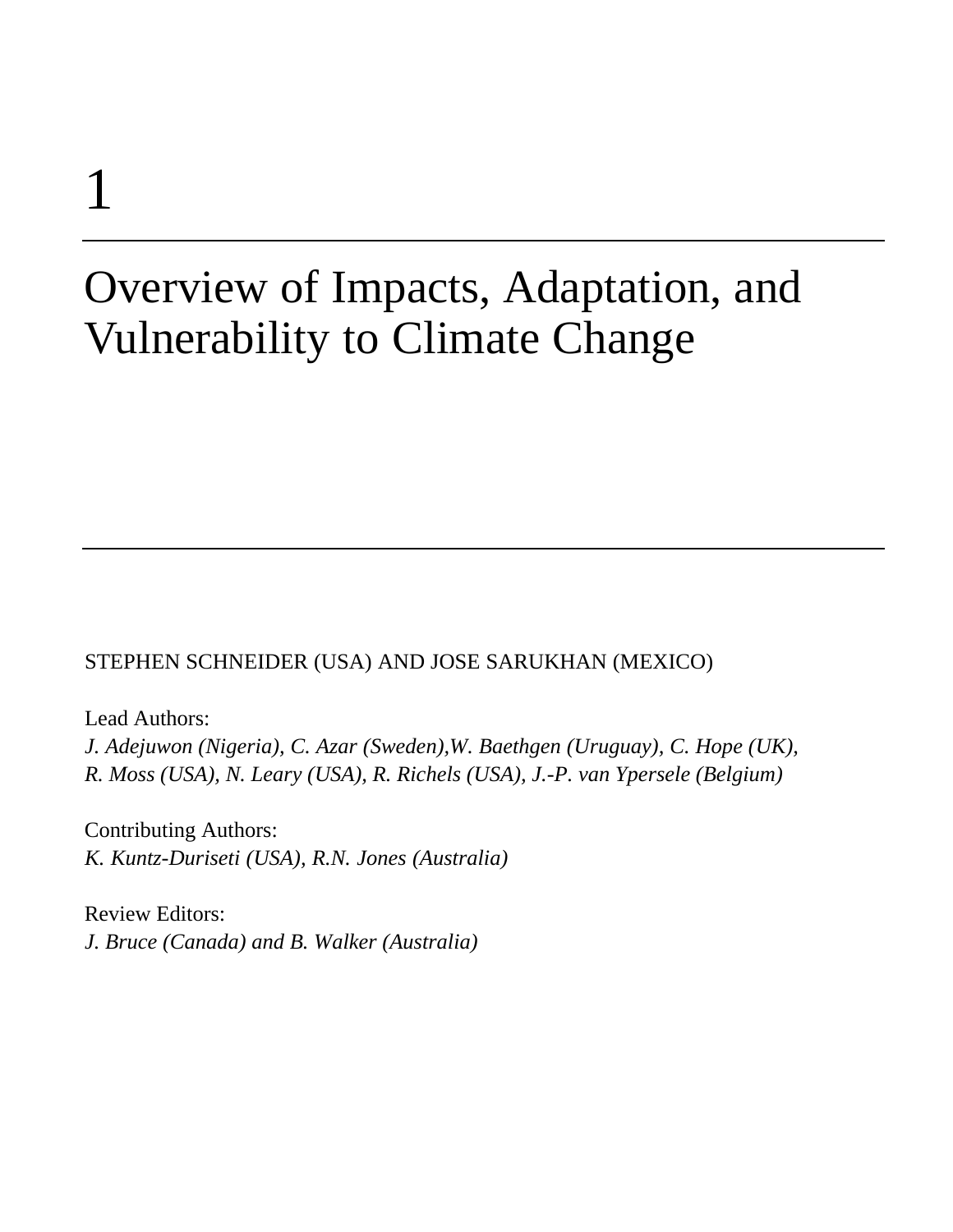## **CONTENTS**

|      | 1.1. Overview of the Assessment               |                                                            |    |     |
|------|-----------------------------------------------|------------------------------------------------------------|----|-----|
| 1.2. |                                               | <b>What is Potentially at Stake?</b>                       |    |     |
|      |                                               | 1.2.1. Climatic Change Represents Opportunities            |    |     |
|      |                                               | and Risks for Human Development                            | 83 |     |
|      |                                               | 1.2.1.1. Allow Ecosystems to Adapt                         |    |     |
|      |                                               | Naturally to Climate Change                                | 84 |     |
|      |                                               | 1.2.1.2. Ensure that Food Production                       |    |     |
|      |                                               | is not Threatened                                          | 84 | 1.5 |
|      |                                               | 1.2.1.3. Enable Economic Development to                    |    |     |
|      |                                               | Proceed in a Sustainable Manner                            | 85 |     |
|      |                                               | 1.2.2. Human-Environment Systems: Implications             |    |     |
|      |                                               | for Development, Equity, and Sustainability                | 85 |     |
| 1.3. |                                               | <b>How has Society Responded?</b>                          | 87 |     |
|      |                                               | 1.3.1. International Responses                             | 87 |     |
|      |                                               | 1.3.2. National and Local<br><b>Governmental Responses</b> |    |     |
|      |                                               |                                                            |    |     |
|      |                                               | 1.3.3. Organizational Responses                            | 88 |     |
|      |                                               | 1.3.4. Adaptive Responses                                  | 88 |     |
| 1.4. |                                               | How are Impacts, Adaptation, and                           |    |     |
|      | <b>Vulnerability Assessed in this Report?</b> | 89                                                         |    |     |
|      |                                               | 1.4.1. Sensitivity, Adaptability, and Vulnerability        |    | 1.0 |
|      |                                               | 1.4.2. Detection and Attribution                           |    |     |
|      |                                               | of Impacts to Climate Change                               | 91 |     |
|      | 1.4.3.                                        | Key Determinants of Impacts                                | 91 |     |
|      |                                               | 1.4.3.1. Magnitude of Change                               | 91 |     |
|      |                                               | 1.4.3.2. Rate of Change                                    | 91 |     |
|      |                                               | 1.4.3.3. Transient Scenarios                               | 91 |     |
|      |                                               | 1.4.3.4. Climate Variability                               |    |     |
|      |                                               | and Extreme Events                                         | 92 |     |
|      |                                               | 1.4.3.5. Thresholds                                        | 92 |     |
|      |                                               | 1.4.3.6. Surprises                                         | 93 |     |
|      |                                               | 1.4.3.7. Nonlinear, Complex,                               |    |     |
|      |                                               | and Discontinuous Responses                                | 93 | R٥  |
|      |                                               |                                                            |    |     |

|      | 1.4.4.            | Synergies and Tradeoffs                         |     |  |
|------|-------------------|-------------------------------------------------|-----|--|
|      |                   | 1.4.4.1. Synergies and Tradeoffs between        |     |  |
|      |                   | Climate Change and Other                        |     |  |
|      |                   | <b>Environmental Issues</b>                     | 93  |  |
|      |                   | 1.4.4.2. Synergies and Tradeoffs between        |     |  |
|      |                   | <b>Adaptation and Mitigation</b>                | 94  |  |
|      | 1.4.5.            | <b>Integrated Assessment</b>                    | 94  |  |
| 1.5. |                   | <b>How do Complexities of Analysis</b>          |     |  |
|      |                   | <b>Affect the Assessment?</b>                   | 95  |  |
|      |                   | 1.5.1. Regional Climate Uncertainties           | 95  |  |
|      |                   | 1.5.2. Socioeconomic Uncertainties              | 95  |  |
|      |                   | 1.5.3. Risk and Uncertainty                     | 96  |  |
|      |                   | 1.5.4. Low-Probability Catastrophic Events      | 96  |  |
|      | 1.5.5.            | <b>Valuation Methods-Monetary Measures</b>      |     |  |
|      |                   | or Multiple Numeraires                          | 97  |  |
|      | 1.5.6.            | Damage Aggregation and Distributional Effects   | 97  |  |
|      | 1.5.7.            | Discounting                                     | 97  |  |
|      | 1.5.8.            | "Safe Emission Levels," Cost-Effectiveness      |     |  |
|      |                   | Analysis, and the Timing of                     |     |  |
|      |                   | <b>Emission Abatement</b>                       | 98  |  |
|      | 1.5.9.            | Validation                                      | 98  |  |
| 1.6. |                   | How can this Assessment be Used to Address      |     |  |
|      |                   | <b>Policy-Relevant Questions? A Users'Guide</b> | 99  |  |
|      | 1.6.1.            | <b>United Nations Framework Convention</b>      |     |  |
|      |                   | on Climate Change                               | 99  |  |
|      | 1.6.2.            | Links to Biodiversity Loss, Desertification,    |     |  |
|      |                   | Deforestation and Unsustainable Use of          |     |  |
|      |                   | Forests, Stratospheric Ozone Depletion,         |     |  |
|      |                   | and Other Global Environmental Issues           | 99  |  |
|      | 1.6.3.            | Resource Planners, Managers in National         |     |  |
|      |                   | and Regional Institutions, and Actors in        |     |  |
|      |                   | Specialized International Agencies              | 100 |  |
|      | <b>References</b> |                                                 | 100 |  |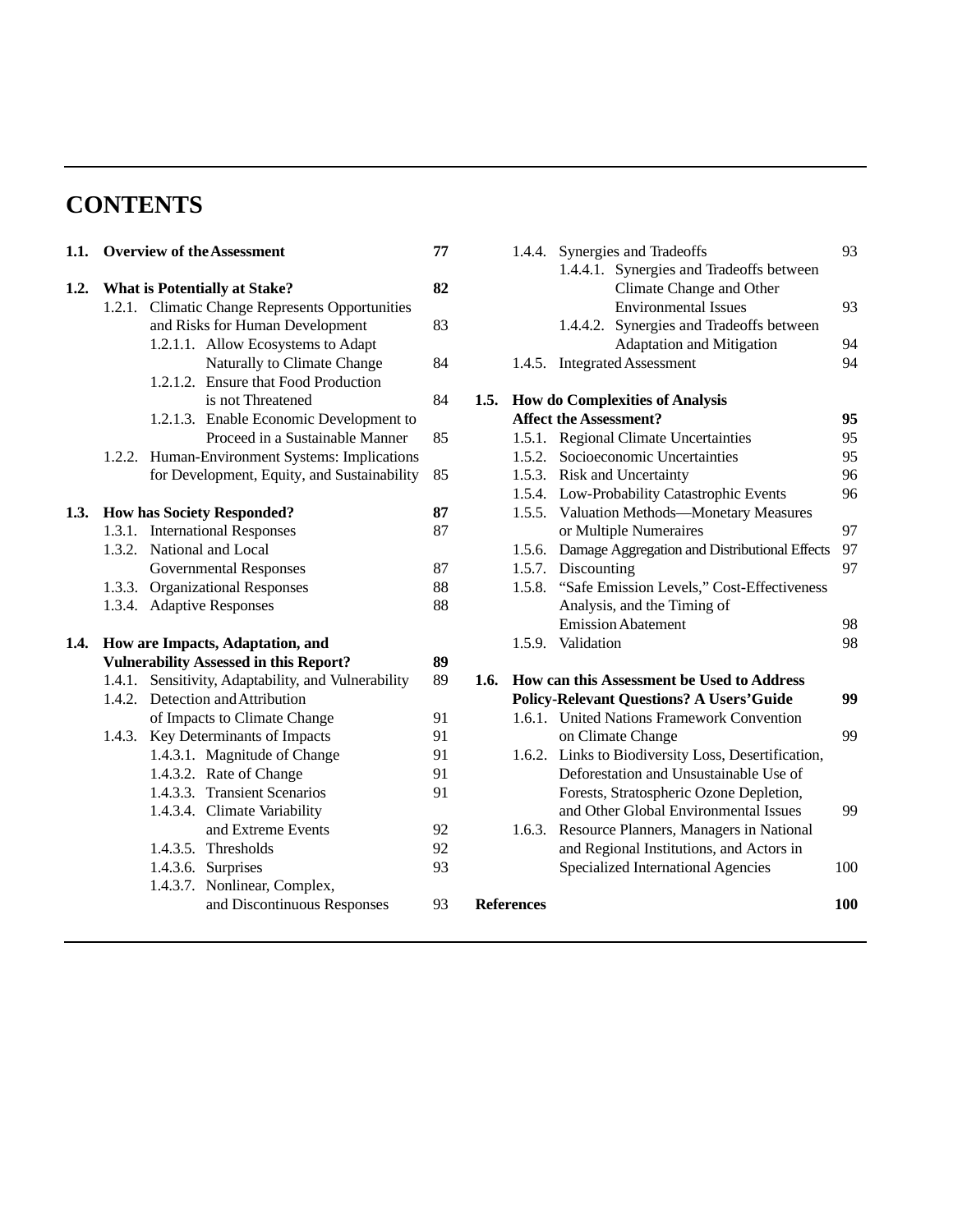#### **1.1. Overview of the Assessment**

The world community faces many risks from climate change. Clearly, it is important to understand the nature of those risks, where natural and human systems are likely to be most vulnerable, and what may be achieved by adaptive responses. To understand better the potential impacts and associated dangers of global climate change, Working Group II of the Intergovernmental Panel on Climate Change (IPCC) offers this Third Assessment Report (TAR) on the state of knowledge concerning the sensitivity, adaptability, and vulnerability of physical, ecological, and social systems to climate change. Building on the Second Assessment Report (SAR), this new report reexamines key findings of the earlier assessment and emphasizes new information and implications on the basis of more recent studies.

Human activities—primarily burning of fossil fuels and changes in land cover—are modifying the concentration of atmospheric constituents or properties of the Earth's surface that absorb or scatter radiant energy. In particular, increases in the concentrations of greenhouse gases (GHGs) and aerosols are strongly implicated as contributors to climatic changes observed during the 20th century and are expected to contribute to further changes in climate in the 21st century and beyond. These changes in atmospheric composition are likely to alter temperatures, precipitation patterns, sea level, extreme events, and other aspects of climate on which the natural environment and human systems depend.

One of several primary issues this report has been organized to address is a key question before the United Nations Framework Convention on Climate Change (UNFCCC): What are the potential impacts for societies and ecosystems of different atmospheric concentrations of GHGs and aerosols that absorb and scatter sunlight (United Nations, 1992)? Answering this question is a necessary step in assessing what constitutes " dangerous anthropogenic interference in the climate system." This report does not make any judgments about what level of concentrations is "dangerous" because that is not a question of science *per se* but a value judgment about relative risks and tradeoffs. The task is to make the evidence about relative risks as clear as possible. This report therefore describes what is known about the distribution of impacts; how, why, and to what extent they differ from region to region or place to place; and how this relates to the distribution of vulnerability and capacity to adapt. However, it critically assesses the literature to help inform policymakers about effects associated with different concentration levels, so they may judge what levels of risk are acceptable. Assessment of what constitutes dangerous interference in the climate systems will require analysis of the interactions of climate change and social and economic conditions, which are inextricably linked. Understanding the role of socioeconomic factors, particularly adaptive responses and capacity, is critical.

Part of the justification for a TAR at this time is the abundance of new evidence that has come to the attention of the expert

community since publication of the SAR. The evidence is drawn predominantly from published, peer-reviewed scientific literature. Evidence also is drawn from published, non-peerreviewed literature and unpublished sources such as industry journals; reports of government agencies, research institutions, and other organizations; proceedings of workshops; working papers; and unpublished data sets. The quality and validity of information from non-peer-reviewed and unpublished sources have been assessed by authors of this report prior to inclusion of information from these sources in the report. The procedures for the use of information from non-peer-reviewed and unpublished sources are described in IPCC (1999a) and discussed in Skodvin (2000).

Although this report builds on previous assessments, including the SAR and the IPCC's *Special Report on Regional Impacts of Climate Change* (IPCC, 1998), the TAR departs from them in important respects. In comparison to previous assessments, greater attention is given to climate change adaptation; multiple pressures on systems; links between climate change, sustainable development, and equity; and characterization of the state-ofthe-science and confidence levels associated with key conclusions of the assessment (see Box 1-1). This overview chapter does not attempt to provide a comprehensive summary of the principal findings of the TAR, but it helps to illustrate basic concepts by selectively reporting on a few key conclusions, as well as providing a more comprehensive road map to the materials presented later in the report:

- Part I sets the stage for assessment of impacts, adaptation, and vulnerability by discussing the context of climate change, methods for research on impacts, and development of scenarios. These are important additions to what was emphasized in the SAR. Consideration of the context of change (in this chapter) draws attention to the relationship of climate change and sustainable development, including interactions of climate variability and change with other environmental changes and evolving demographic, social, and economic conditions that affect driving forces of change and resources available for adaptation. Assessment of methods (Chapter 2) and approaches for developing and applying scenarios (Chapter 3) cover scientific and technical aspects of research on impacts, providing a review of the science underlying the topics covered in other chapters of the report.
- Part II assesses recent advances in experimental work, observations, and modeling that contribute to the current state of knowledge of baseline trends, vulnerabilities, and adaptation options in six sectors or resource areas. This section of the report integrates material that had been covered in 18 chapters in the SAR, focusing to a greater extent on cross-sectoral issues. For example, Chapter 5, Ecosystems and their Goods and Services, integrates what had been separate chapters on forests, rangelands, deserts, mountain regions, wetlands, agriculture, food security, and other systems; it also adds assessment of climate change impacts on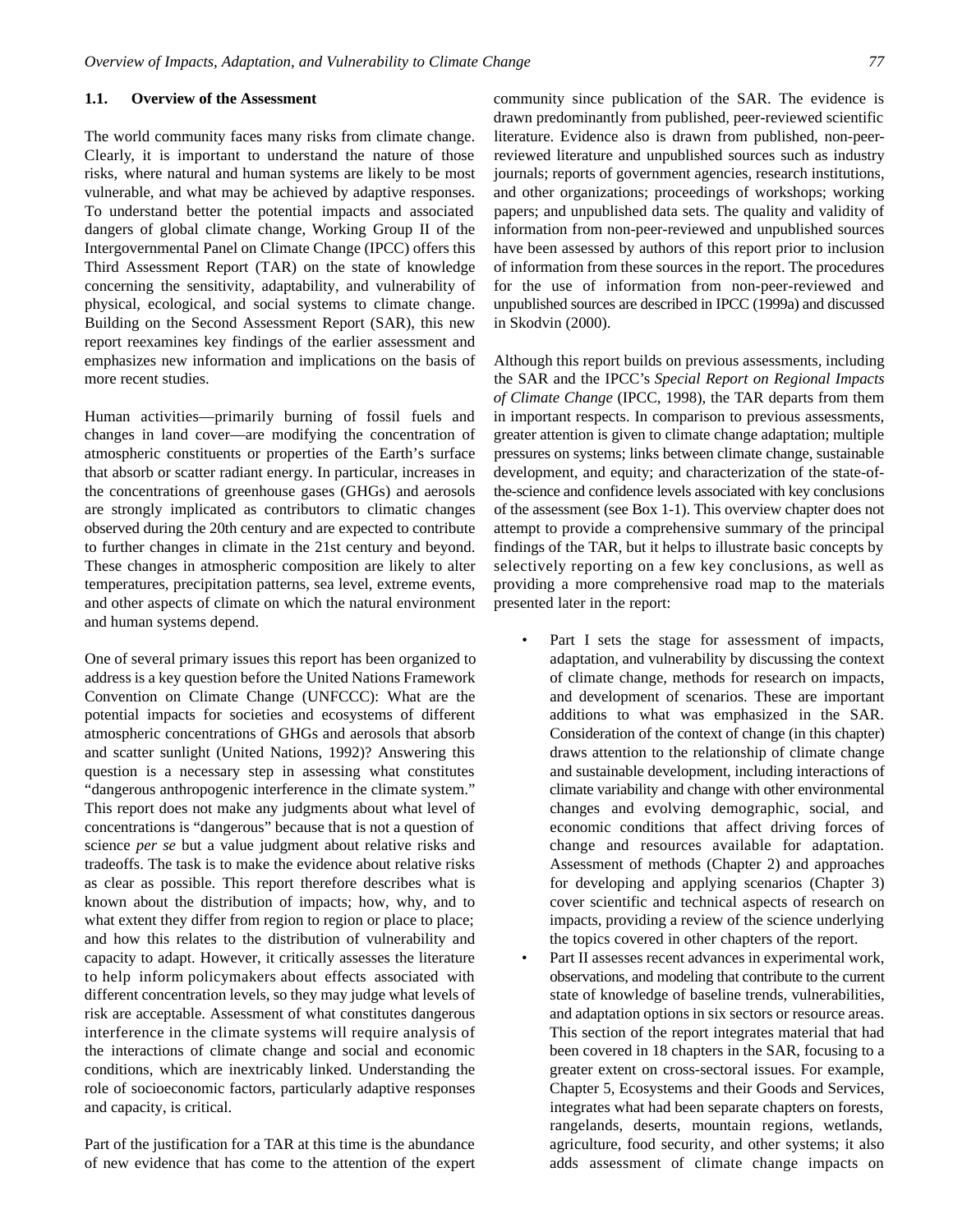wildlife—an issue not covered in the SAR. Integrating these issues into a single chapter provides an opportunity for improved assessment of interactions across these systems, the effects of change on landscapes, and the distribution of land use and cover. Information on the impacts of natural variability and the potential for nonlinear interactions also is included in the chapters in Part II.

• Chapters in Part III build on key findings of the IPCC's *Special Report on Regional Impacts of Climate Change*. Each chapter and subchapter in this part of the report explores what has been learned regarding the context of change, sensitivity, adaptation, and vulnerability of key sectors. A chapter is devoted to each of eight regions of the world: Africa, Asia, Australia and New Zealand, Europe, Latin America, North America, polar regions, and small island states (see Figure 1-1). These regions are chosen to correspond to continents or—in the case of polar regions and small island states—to bring together in one chapter areas that share important attributes related to climate change vulnerability. This regionalization of the world is convenient for organizing the report, but it must be recognized that there is a high

degree of heterogeneity within each of these regions in terms of climate, ecosystems, culture, and social, economic, and political systems. Consequently, climate change impacts, adaptive capacity, and vulnerability vary markedly within each of these regions. These chapters provide an opportunity to place vulnerability and adaptation in the context of multiple stresses and regional resources for adaptation. This is an extremely important development because it calls attention to the issues that regional and local decisionmakers in the private and public sectors will be facing in each of the regions.

Areas of important new findings include detection of impacts of observed climatic changes on environmental systems, transient scenarios, vulnerability to changes in climate variability, and vulnerability to strongly nonlinear, complex, and discontinuous responses to climate change. Another distinction from previous assessments is the recognition in the TAR that the many complexities of analysis logically lead to a focus on ranges of outcomes and characterizations, using subjective probabilities of events, rather than primary emphasis on "best guesses," point estimates, single "optimum," or aggregate conclusions.



**Figure 1-1**: Regions for the IPCC Working Group II Third Assessment Report. Note that regions in which small island states are located include the Pacific, Indian, and Atlantic Oceans, and the Caribbean and Mediterranean Seas. The boundary between Europe and Asia runs along the eastern Ural Mountains, River Ural, and Caspian Sea. For the polar regions, the Arctic consists of the area north of the Arctic Circle, including Greenland; the Antarctic consists of the Antarctic continent, together with the Southern Ocean south of ~58°S.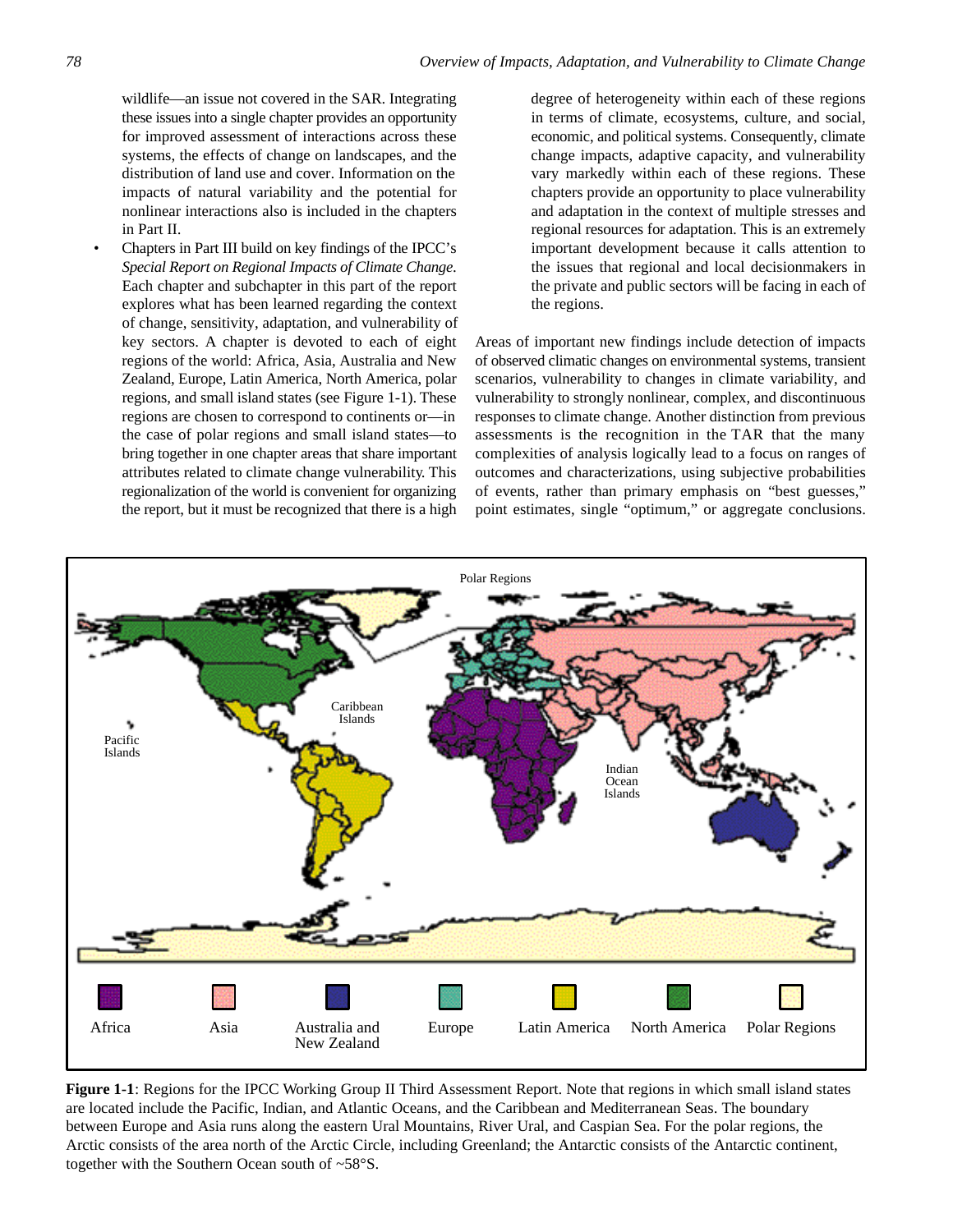#### **Box 1-1 Uncertainties and Confidence Scale**

The many conclusions presented in this report are subject to varying degrees of uncertainty. The degree of uncertainty attached to conclusions in this report are assessed and reported in two different ways. One is to assess and report a confidence level for a conclusion, using a Bayesian probability framework. (Bayesian assessments of probability distributions would lead to the following interpretation of probability statements: The probability of an event is the degree of belief that exists among lead authors and reviewers that the event will occur, given observations, modeling results, and theory currently available.) The second is to assess and report the quality or level of scientific understanding that supports a conclusion.

The 5-point confidence scale below is used to assign confidence levels to selected conclusions. The confidence levels are stated as Bayesian probabilities, meaning that they represent the degree of belief among the authors of the report in the validity of a conclusion, based on their collective expert judgment of all observational evidence, modeling results, and theory currently available to them.

*5-Point Quantitative Scale for Confidence Levels*

| Very High Confidence |
|----------------------|
| High Confidence      |
| Medium Confidence    |
| Low Confidence       |
| Very Low Confidence  |
|                      |

For some conclusions, the 5-point quantitative scale is not appropriate as a characterization of associated uncertainty. In these instances, authors qualitatively evaluate the level of scientific understanding in support of a conclusion, based on the amount of supporting evidence and the level of agreement among experts about the interpretation of the evidence. The matrix below has been used to characterize the level of scientific understanding.



#### *Key to Qualitative "State of Knowledge" Descriptors*

- *Well-Established*: Models incorporate known processes; observations are consistent with models; or multiple lines of evidence support the finding.
- *Established but Incomplete:* Models incorporate most known processes, although some parameterizations may not be well tested; observations are somewhat consistent but incomplete; current empirical estimates are well founded, but the possibility of changes in governing processes over time is considerable; or only one or a few lines of evidence support the finding.
- *Competing Explanations*: Different model representations account for different aspects of observations or evidence or incorporate different aspects of key processes, leading to competing explanations.
- *Speculative*: Conceptually plausible ideas that haven't received much attention in the literature or that are laced with difficult to reduce uncertainties.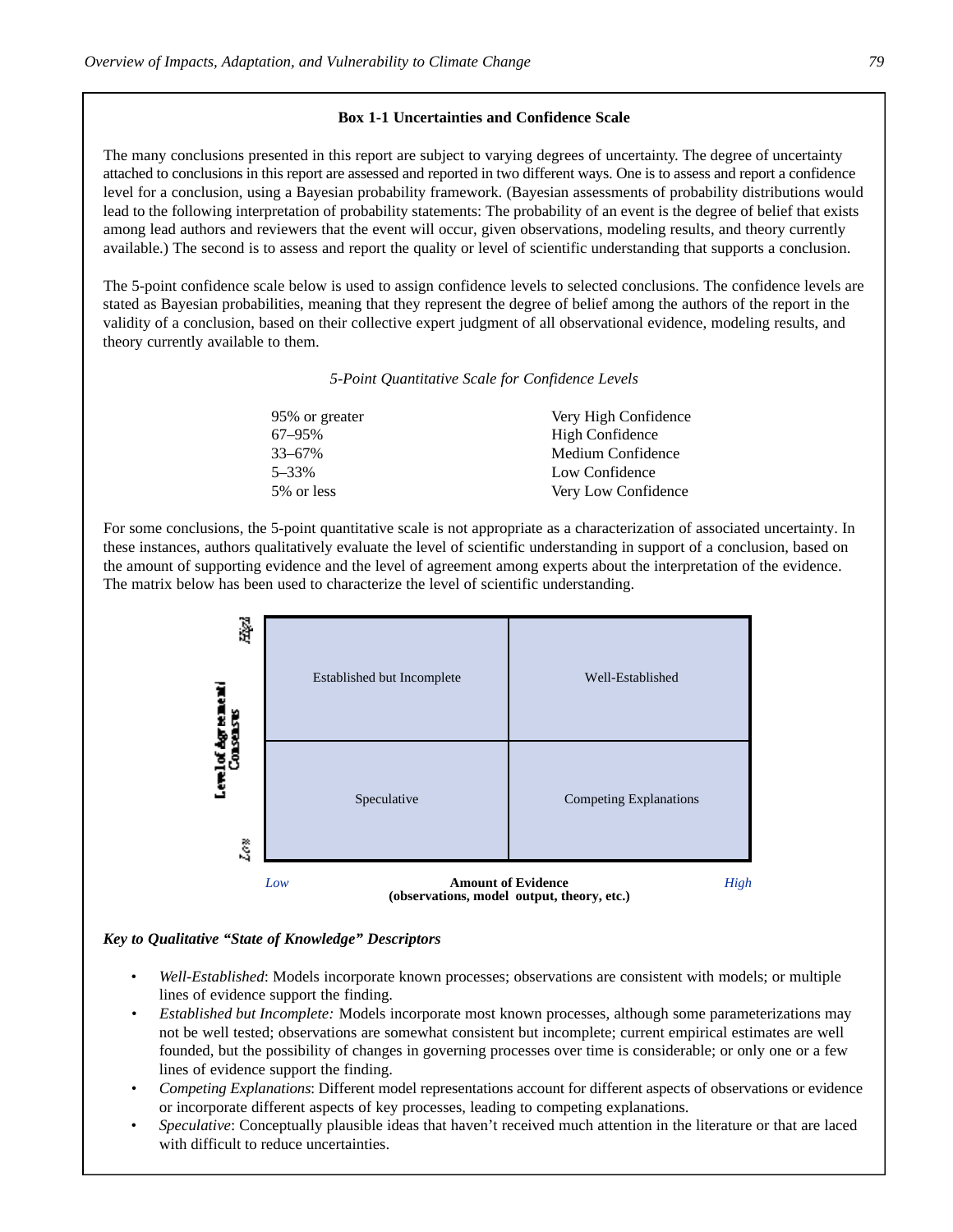#### **Box 1-2. Cross-Cutting Issues Guidance Papers**

Four cross-cutting guidance papers (Pachauri *et al.*, 2000) were available to all Lead Authors of all three IPCC working groups. Many of the concepts in these papers were previously unfamiliar to a large number of the Lead Authors. Significant efforts were made to incorporate the uncertainties guidance and at least consider the guidance in other papers by each working group. Future assessments will be increasingly able to benefit from the suggestions and frameworks in these four cross-cutting guidance papers.

#### *Development, Sustainability, and Equity (DSE) (Munasinghe, 2000)*

DSE is relevant to Working Group II with respect to three questions: How do development paths and equity conditions influence vulnerability to climate change and the capacity to adapt to or cope with climate change? How might climate change impacts and adaptation responses affect prospects for attaining sustainable development and equity goals? What types of policies are capable of reducing climate change vulnerability and promoting sustainable development and equity objectives?

DSE is a response to principles contained in UNFCCC Article 3.4 (to promote sustainable development). Article 3.2 takes into account the special needs and circumstances of developing countries. Article 4 deals, for example, with the responsibility of developed nations, competing priorities for developing nations, and "common, but differentiated responsibilities," and Article 2 says to avoid "dangerous" interference with the climate system (United Nations, 1992). DSE is closely tied to sustainable development with respect to three underlying dimensions: economic, social, and environmental.

Development has been characterized as "qualitative improvement" (Ishida, 1998), including economic growth and social dimensions. Sustainability of a system refers to its durability or its capacity to withstand and recover from disturbances (WCED, 1987)—in other words, its resilience. Equity refers to procedural as well as distributional issues. Procedural issues relate to how decisions are made (e.g., internal equity and governance structures within nations could have significant effects on adaptive capacity). Distributional equity, on the other hand, relates to how the costs of impacts, mitigation, and adaptation are shared. Equity considerations are important in addressing global climate change for several reasons, including moral and ethical concerns; facilitating cooperation because equitable decisions carry greater legitimacy; the social dimension of sustainable development; and the UNFCCC itself, which considers equity as one of its basis principles (in Article 3.1).

Climate change could undermine social welfare, equity, and the sustainability of future development. In particular, it is generally believed that developing countries and disadvantaged groups within all countries are more vulnerable to the impacts of climate change (e.g., Chapter 18) as a result of limited resources and low adaptive capacity.

#### *Uncertainty (Moss and Schneider, 2000)*

Anticipating the imperfect nature of available information, UNFCCC Article 3.3 provides guidance to the effect that "where there are threats of serious or irreversible damage, lack of full scientific certainty should not be used as a reason for postponing measures to anticipate, prevent, or minimize the causes of climate change and mitigate its adverse e ffects" (United Nations, 1992). The uncertainties guidance paper develops a unified approach for assessing, characterizing, and reporting uncertainties in the TAR. The most important contribution of the uncertainties guidance paper is the construction of confidence schemes and qualitative terms to describe the state of science, which are reproduced in Box 1-1. The goal is to promote consistency in evaluating the judgments of scientific experts, to facilitate communication of these judgments to nonspecialists, and to provide peer-reviewed guidance for policymakers. Thus, a great deal of importance is attached to assessing the scientific merit of information in the literature and "explicitly distinguishing and communicating which findings are well understood, which are somewhat understood, and which are speculative" (Moss and Schneider, 1997). Section 2.6 discusses in more detail the differences between the well-calibrated ranges in the literature and the much larger, full range of uncertainty as well as the cascade of uncertainty that occurs when ranges in climate scenarios are cascaded with uncertainties in each successive step of assessment. In Chapters 4–19, selected findings are assigned levels of confidence, using either the scale for assessing confidence level quantitatively or the matrix for assessing the state of knowledge qualitatively.

Especially in the regional chapters, uncertainty about future climate is the dominant cause of uncertainty about the character and magnitude of impacts. In such cases, confidence estimates are evaluated conditionally on a specific climate change scenarios to avoid "cascades" (see Figure 2-2) in which confidence in the occurrence of an event does not include compounded uncertainties in each factor that contributes to the final outcome. Instead, the assessment evaluates each step in the cascade separately—what is called a "traceable account"—and is particularly appropriate for any aggregate conclusions.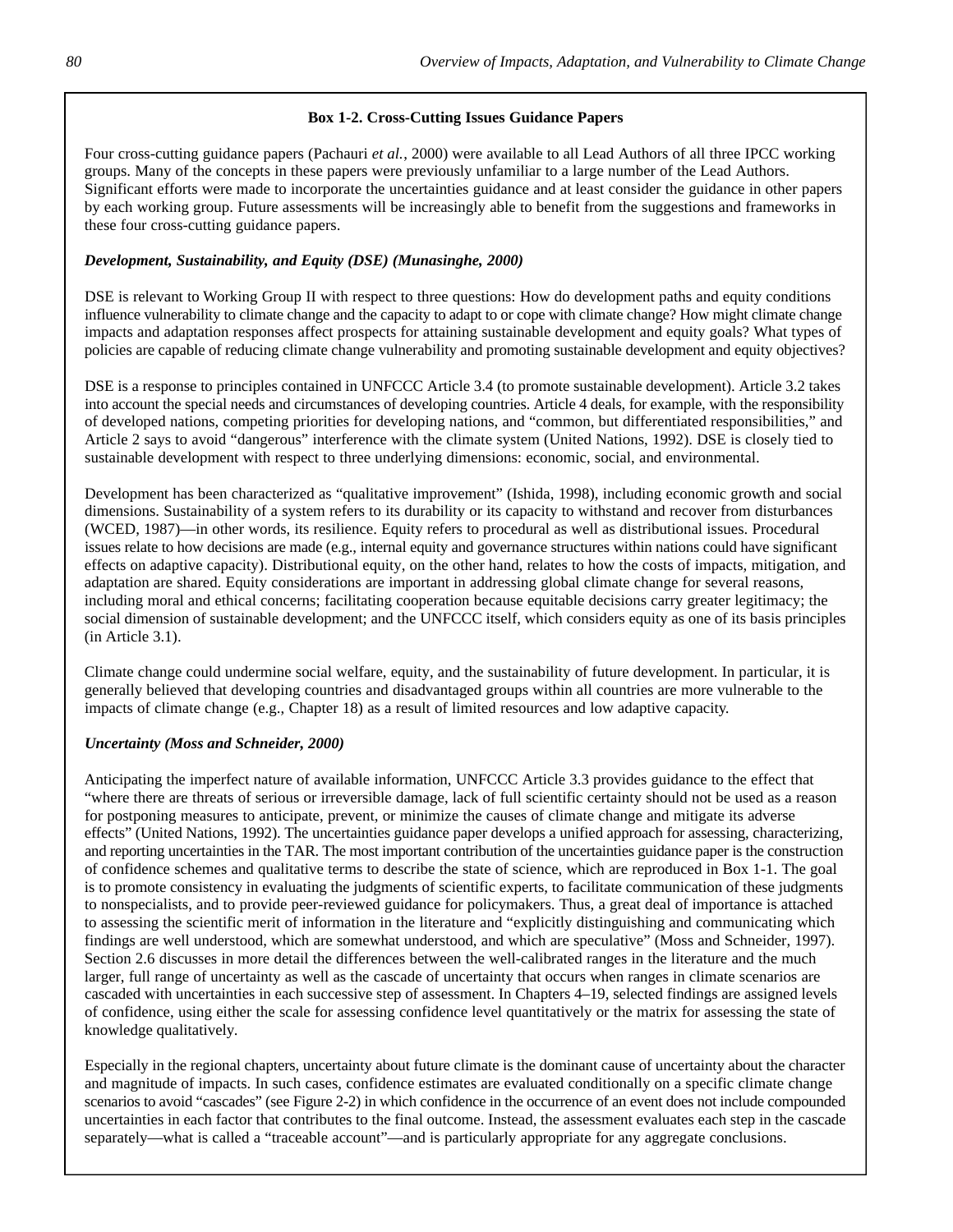Finally, the TAR has circulated cross-cutting "guidance papers" to all three working groups to try to achieve more consistency in dealing with four areas: development, sustainability, and equity; uncertainties; costing methodologies; and decision analytic frameworks (see Box 1-2).

The IPCC's charge to Working Group II for the TAR implies that consideration of the impacts of climate change in the SAR is insufficient *per se* as a basis for decisionmaking. In general, the SAR was able to address the implications of climate change only for single economic sectors or environmental components. With this in mind, Chapters 4–19 consider the various decision analysis framework tools to improve upon the responses to the impacts of climate change provided in the SAR. In the current

exercise, not only are possible implications of climate change for the various economic sectors or environmental components assessed, options to alleviate identified impacts are investigated. In addition, direct and indirect costs of adaptation options are explored, and an extensive assessment of direct and indirect benefits is provided. Where monetary values can be assigned, CBAis employed to determine the optimal value of adaptation measures, including sensitivity analysis to critical parameters, and CEAis adopted to identify the least-cost solution to targeted mitigation objectives.

The concluding section of this report (Chapters 18 and 19) examines global issues and offers a synthesis. A significant addition to previous assessments is Chapter 18, which is devoted

#### **Box 1-2. Cross-Cutting Issues Guidance Papers (continued)**

#### *Costing Methodologies (Markandya and Halsnaes, 2000)*

This guidance paper discusses many issues related to assessing the impacts of climate change, including identifying the costs of mitigation and adaptation and benefits from avoiding climate damages (market versus nonmarket values; bottom-up versus top-down; willingness-to-pay versus willingness-to-accept-payment); recognizing value-laden assumptions associa ted with the dollar metric; addressing problems with aggregating costs and benefits that confound differentiated costs and benefits across groups; and determining how to account for ancillary (or co-)benefits and costs. Many of these issues are discussed more fully in the text of this chapter; see also Chapter 2. As noted in the uncertainties guidance paper, a "traceable account" of all aggregations is essential to maintain transparency of any conclusions.

"Cost" refers to any adverse consequence that humans would be willing to expend resources to avoid. "Benefit," on the other hand, is defined as any advantageous consequence that humans would be willing to expend resources to secure. With respect to adaptation, costs are attached primarily to measures employed to alleviate the impacts of climate change. Real costs, however, are computed as the difference between total expenses on adaptation measures and the value of benefits generated in the process of alleviating impacts. Costs also are attached to damages that would be sustained in the event of no response or inadequate response.

Section 2.5 provides details about methods of costing and valuation used in the TAR. Elements of costing and valuation described include opportunity costs and discounting. Costing of market impacts, nonmarket impacts, and uncertainty are discussed and their applications in decision analyses, scenario analyses, and integrated assessments outlined. In Chapters 4–19, cost-benefit analysis is used to present and evaluate information about impacts and their consequences on ecosystems, socioeconomic sectors, and human health, convenience, and comfort. Where information is available, costs and benefits are quantified and given in monetary units. Often the magnitude of costs and benefits is linked explicitly to specific climate scenarios. As much as possible, the sensitivity of costs and benefits to different magnitudes and rates of climate change and the potential for nonlinear costs or benefits are assessed. For example, the sensitivity of costs and benefits to socioeconomic conditions and differences between developed and developing countries are assessed—with obvious implications for DSE. The contributions of costing and valuation to uncertainty levels in the major conclusions also are described.

#### *Decision Analysis Frameworks (Toth, 2000)*

Details on methods and tools of decision analysis frameworks that are applicable in the context of adaptation are provided in Section 2.7, which describes major decision analysis frameworks—including decision analysis (DA), cost-benefit analysis (CBA), cost-effectiveness analysis (CEA), and the policy exercise approach (PE). DA integrates utility theory, probability, and mathematical optimization in a procedure designed to select the best pathway. CBAinvolves valuing all costs and benefits of a proposed project over time on the basis of WTP and specifying a decision criterion to accept or turn down the project. CEA takes a predetermined objective and seeks ways to accomplish it as inexpensively as possible. PE synthesizes and assesses knowledge in several relevant fields of science for policy purposes in light of complex practical management problems. Application of these decision analysis frameworks cuts across the assignments of Working Groups II and III.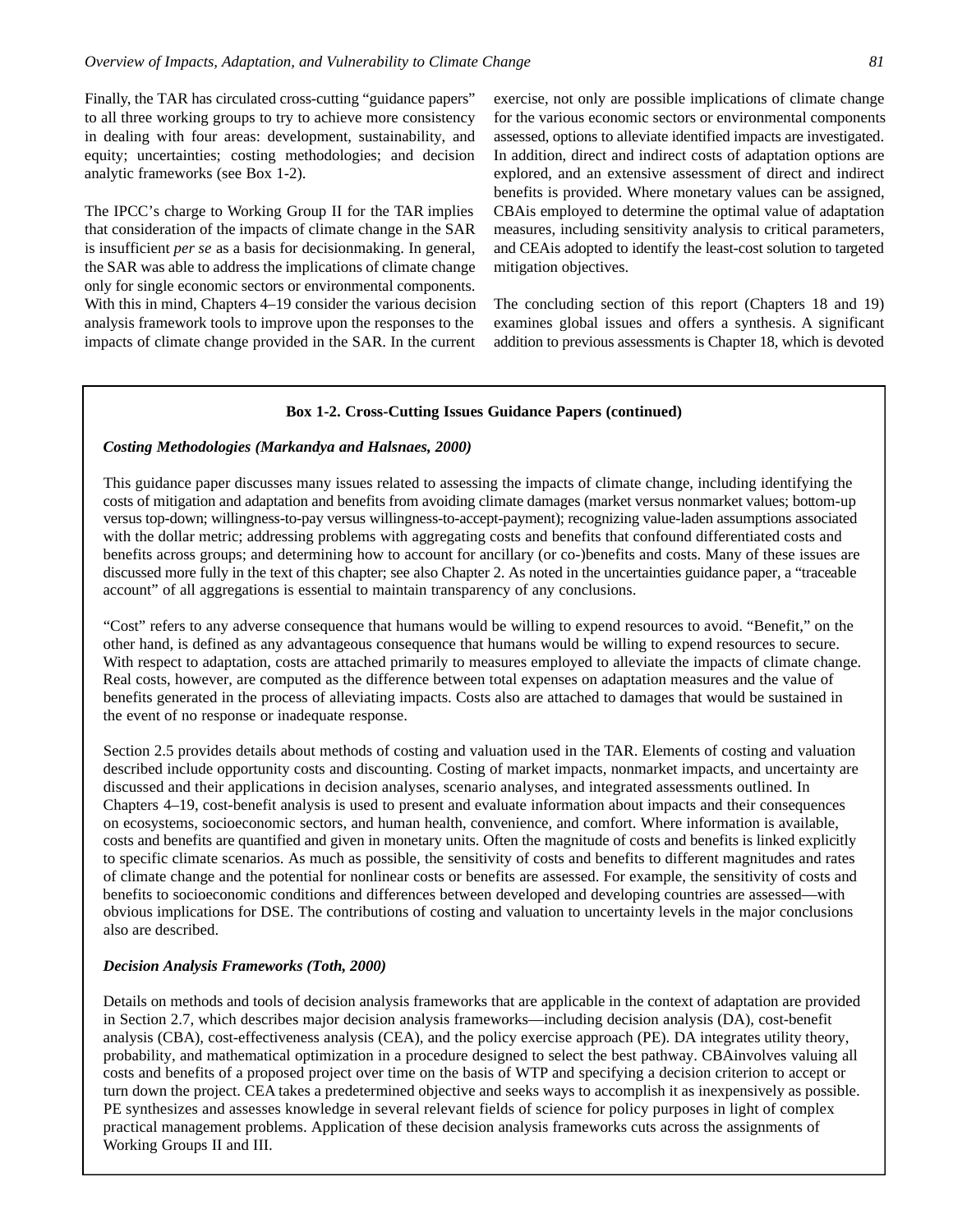to assessment of opportunities for and barriers to adaptation. This chapter considers determinants of adaptive capacity; lessons from adaptation to present-day climate variability and extremes; the potential effectiveness of adaptation measures; and global-, national-, and local-scale options for strengthening adaptive capacity, especially for vulnerable populations, countries, or zones. Chapter 19, a synthesis, also is new to the TAR. It draws on the analyses of other chapters, synthesizing information that is important for interpretation of Article 2 of the UNFCCC and key provisions of international agreements to address climate change. Potential global impacts of different stabilization levels of atmospheric concentrations of GHGs are assessed. Chapter 19 assesses vulnerability within the framework of sustainable development and equity, acknowledging common but differentiated responsibilities.

The issue of what constitutes sustainable development was advanced in 1987 by the World Commission on Environment and Development (the so-called Brundtland Commission; WCED, 1987). The commission defined *sustainable development* as "development that meets the needs of the present without compromising the ability of future generations to meet their own needs" and notes that "even the narrow notion of physical sustainability implies a concern for social equity between generations, a concern that must logically be extended to equity within each generation." The goal of sustainable development is a stable human environmental system in which available resources are sufficient to meet the needs of society in perpetuity. Questions have been asked about whether "needs," as conceived in the Brundtland Commission report, should be limited to environment-dependent basic necessities of food, clothing, shelter, and health or should include more qualitative aspects such as comfort, convenience, or other "quality of life" measures. There is no consensus in the literature regarding what constitutes the limits of "needs" in this context.

Because available studies have not employed a common set of climate scenarios and methods and because of uncertainties regarding the sensitivities and adaptability of natural and human-dominated systems, assessment of regional vulnerabilities is necessarily qualitative. Whenever possible, quantitative estimates of the impacts of climate change are cited in this report. Field or experimental data often provide quantitative underpinnings for specific circumstances, but rarely are complex systems sufficiently described by the limited number of cases in which a large quantity of "hard data" is available. Thus, most quantitative estimates are still dependent on the specific assumptions employed regarding future changes in climate, as well as the particular methods and models applied in the analyses. On the other hand, issues in which there is a great deal of relevant field or lab data are likely to carry higher confidence in any such quantitative estimate. To interpret these estimates, it is important to bear in mind uncertainties regarding the character, magnitude, and rates of future climate change that will affect society's degree of exposure. Of comparable importance are uncertainties associated with future states of the human condition—for example, the extent and quality of economic development throughout the world and the evolution of traditions and institutions in societies—that will affect profoundly the capacity for coping and adaptation, hence level of vulnerability. These uncertainties impose limitations on the ability of the research community to project the impacts of climate change, particularly at regional and smaller scales.

This introductory chapter is organized to address a series of questions: What is potentially at stake as a result of changes in climate (Section 1.2)? How has society responded to the risks and potential opportunities (Section 1.3)? How are impacts, adaptation, and vulnerability assessed in the report (Section 1.4)? How do the complexities of analysis affect the assessment (Section 1.5)? How can this assessment be used to address policyrelevant questions (Section 1.6)?

#### **1.2. What is Potentially at Stake?**

The stakes surrounding anthropogenic climate change can be very high in terms of the vulnerabilities of some sectors and regions and in terms of the distributional consequences of actions taken to deal with these possibilities. The context is that humankind already is challenged today to provide the opportunity for this and future generations to achieve a more sustainable and equitable standard of living. Billions of people today live without adequate nourishment, access to clean water, modern energy services, and other basic human needs (see, e.g., UNDP, 1999). Providing for the increasing well-being of humans, especially the poor, in the context of sustainable and equitable development is one of the great challenges of the 21st century. Unabated climate change is likely to make meeting this challenge significantly more difficult. On the other hand, it also is argued (e.g., Grossman and Krueger, 1995) that increasing economic growth may lead to reductions in population growth and environmental degradation. Throughout the past century, however, per capita carbon dioxide  $(CO_2)$  emissions from combustion of fossil fuels have been driven primarily by growth in gross domestic product (GDP) per capita (although the growth rate in  $CO<sub>2</sub>$  emissions generally has not been as fast as the growth in GDP, owing to improvements in energy and carbon intensities of industrial economies (e.g., Hoffert *et al.*, 1998).

The impact (I) of a given population on the environment can be decomposed into the product of three factors: population size  $(P)$ , affluence per capita  $(A)$ , and unit impact per unit of affluence, which is related to technologies used (T) (Ehrlich and Holdren, 1971; Ehrlich and Ehrlich, 1990). Rising per capita consumption and a growing world population have resulted in unprecedented human resource use, which is altering global systems, including climate (Bartiaux and van Ypersele, 1993; Yang and Schneider, 1998). According to all of the scenarios considered in the IPCC's *Special Report on Emissions Scenarios* (SRES) (IPCC, 2000), the human population will continue to grow until at least 2050, reaching a population that is 60–100% larger than it was in 1990. The SRES scenarios describe futures that generally are more affluent than today; many of the SRES scenarios assume a narrowing of income differences (in relative but not absolute terms) among world regions. This implies that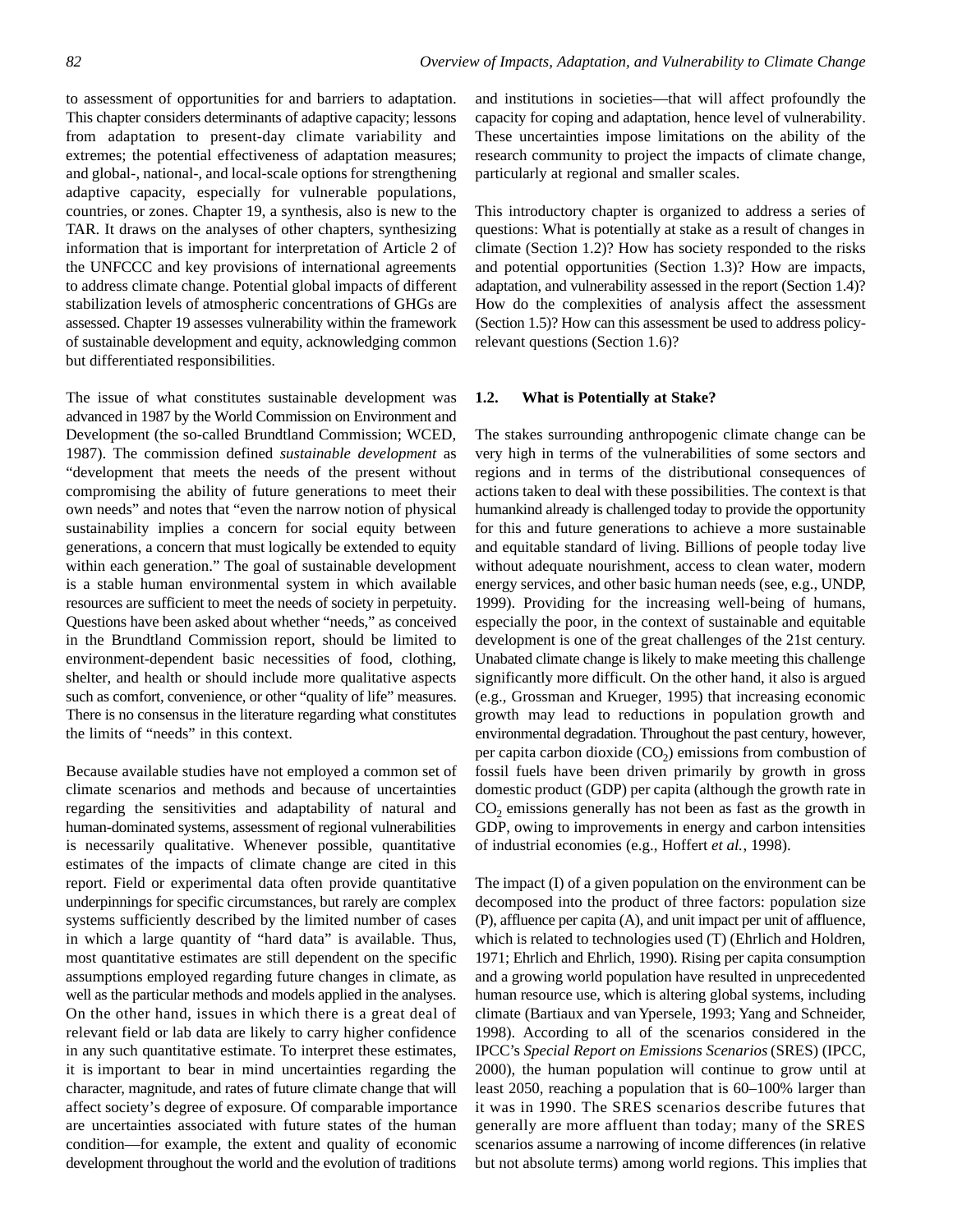the third factor in the "I=PAT" identity, the unit impact per unit of affluence, will have a very important role in assessment of the global impact of human activities. Increasing population and affluence, if not accompanied by significant decreases in unit impact per unit of affluence, will make the challenge of promoting sustainable development even more difficultparticularly in developing countries, where most of the increase in population is projected to take place.

We have reached the point that the cumulative interaction of several factors related to human activities (e.g., land-use changes and emissions of GHGs, ozone-depleting substances, and local air pollutants) increases the risk of causing or aggravating potentially irreversible events, such as loss of species, forests, human settlements, glaciers, or heritage sites near coastlines and, in the long term, altered oceanic circulation regimes.

Although some regions may experience beneficial effects of climate change (e.g., increasing agricultural productivity at high latitudes), previous IPCC assessments have concluded that net negative climate impacts are more likely in most parts of the world (assessment of potential positive and negative impacts is one of the main purposes of this report; see Sections 2.5.6 and 2.6.4 and subsequent sections in this chapter for a discussion of uses of and problems with net monetary aggregation of impacts, and see Chapter 19 for a synthesis). These impacts will affect human welfare directly and indirectly, in many cases undercutting efforts to promote sustainable development that, in turn, serve as driving forces of environmental change.

Moreover, the time scales of change vary tremendously. For environmental systems, these time scales range from decades (for restoration of slightly disturbed ecosystems) to many centuries (for equilibration of the climate system and sea level), even with a stable level of atmospheric GHG concentrations. These environmental time scales imply that human activities in the short term will set in motion a chain of events with longterm consequences for the climate that cannot be reversed quickly, if at all.

For most human institutions, the time scales range from years for very short electoral cycles that determine the tenure of a government to a half-century or more for the useful lifetimes of buildings and major infrastructure such as irrigation projects, transportation networks, or energy supply systems. It may take a generation or more to effect significant changes to institutions. Because of these time scales, some decisions taken during the next few decades may limit the range of possible options in the future with respect to emissions reduction and adaptation, whereas other decisions may expand this range of options. During this period, many more insights into the effects and impacts of climatic changes will emerge. However, it is well established that uncertainties will remain, and efforts to manage risks in the face of considerable uncertainty will be a characteristic of climatic change assessments for decades more.

Working Group II's contribution to the TAR focuses principally on the time horizon reaching from the present to the year

2100—which reflects the preponderance of studies on this time period in the literature and the high degree of uncertainty about the state of socioenvironmental systems beyond the 21st century. By 2100, most projections of human-induced climate change fall into ranges of about 1.4 to almost 5.8°C increase in annual global mean surface temperature (see Figure 5d in the TAR WGI Summary for Policymakers) compared to 1990 (although estimates that are outliers to both ends of even this large range can be found in the literature; Morgan and Keith, 1995) and about 10- to 90-cm rise in mean sea level (Figure 5e, TAR WGI Summary for Policymakers). By the time of doubling of  $CO_2$ equivalent concentration, the global mean precipitation is projected to be about  $1-5\%$  higher than in 1990. These global numbers hide complex spatial patterns of changes (especially for temperature and precipitation), which are summarized in Chapter 3. In some regions, temperature increases are projected to be three times the global mean. In addition, high confidence is attached to "projected changes in extreme weather and climatic events" (e.g., see Table 1 in the TAR WGI Summary for Policymakers). Such changes, particularly at the higher ends of the ranges given, represent significant deviations from the climatic conditions of recent centuries. As noted above, warming of the climate and sea-level rise would continue for centuries beyond 2100, even if atmospheric concentrations of GHGs stabilize during the 21st century. For perspective, it should be noted that since the early Miocene (about 24 million years ago), atmospheric  $CO<sub>2</sub>$  concentrations appear to have remained below 500 ppmv (Pearson and Palmer, 2000). If human emissions of GHG until 2100 remain at or—as in many scenarios in the literature—increase well beyond current levels,  $CO<sub>2</sub>$  concentrations will be significantly above this value. It can therefore be remarked that climate changes in the 22nd century could exceed any experienced in more than 1 million years (see, e.g., Crowley, 1990; Crowley and North, 1991). Indeed, these authors estimate that global temperature was never significantly warmer than the present during the past 2 million years and that one would need to return to the early Pliocene (3–5 million years ago) or even the Miocene (5–25 million years ago) to find a climate that is warmer than today by more than 2°C. The potential impacts of these very large projected changes cannot be disregarded, even though it is difficult to imagine what human societies would look like in the 22nd century (see, e.g., Cline, 1992). However—reflecting the scarcity of studies of climatic impacts beyond 2100, despite their potential relevance to Article 2 of the UNFCCC—these impacts are not a major focus in the TAR (although Chapter 19 does focus on the possibilities of abrupt, nonlinear, and/or irreversible climatic changes in the centuries ahead).

#### *1.2.1. Climatic Change Represents Opportunities and Risks for Human Development*

Climate change is likely to present opportunities for some sectors and regions. For example, agriculture could expand into regions where it currently is limited by low temperatures, if adequate soils are present (see Chapter 5). Thinning of Arctic sea ice might allow surface navigation in areas that previously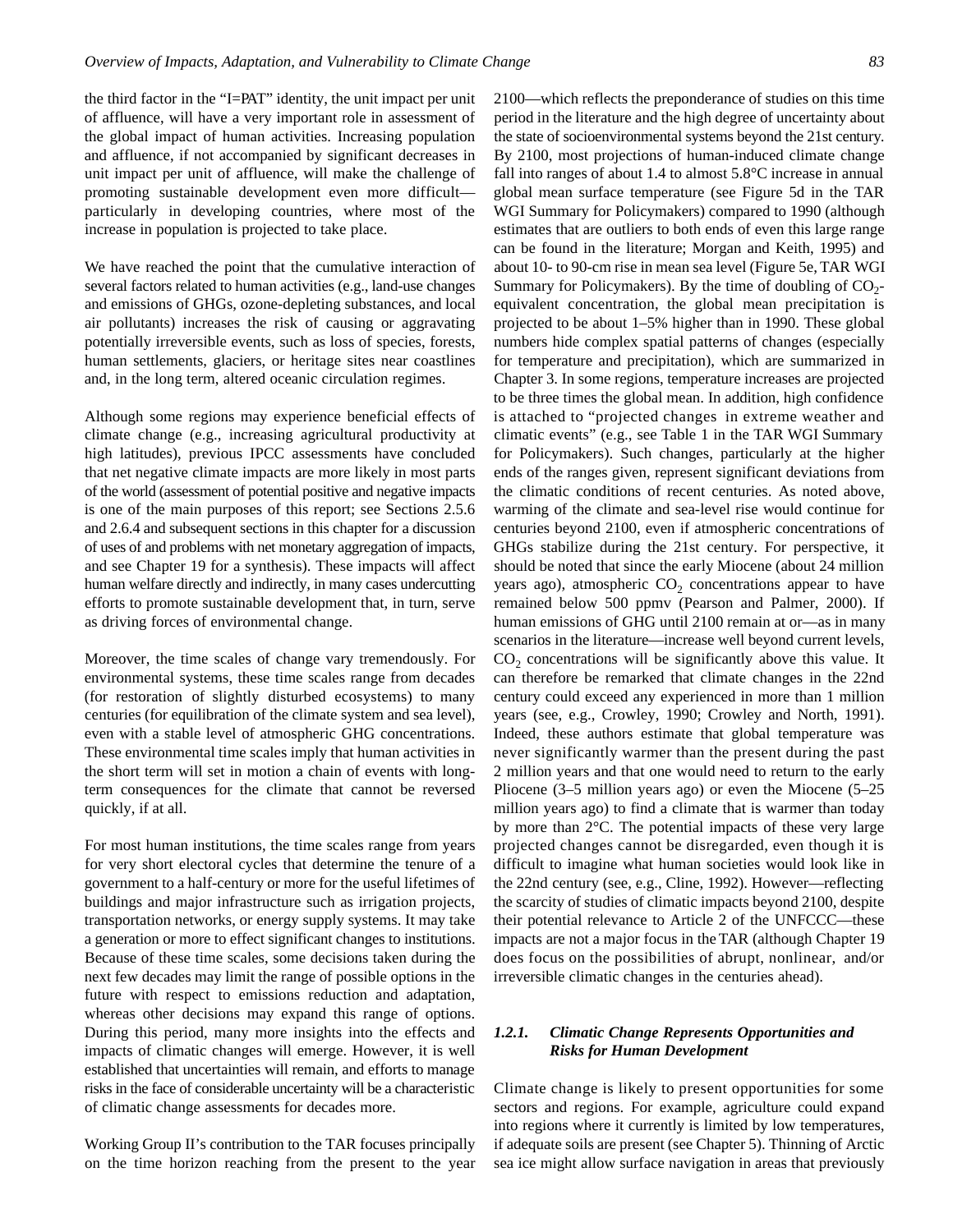were accessible only to submarines and icebreakers (see Chapter 16). The increase in winter temperature could decrease heating demand or mortality from cold spells (see Chapter 9). However, climate change also is likely to have numerous negative effects on human development and well-being. This is documented in Chapers 4–17 and reflected in the first sentence of the UNFCCC, which states that "changes in the Earth's climate and its adverse effects are a common concern of humankind" (United Nations, 1992). The very existence of the UNFCCC demonstrates that the international community exhibits great concern for the risks that climatic change represents for human development and well-being, despite the potential opportunities it offers. Those risks are classified in Article 2 of the UNFCCC, which describes the Convention's ultimate objective (preventing "dangerous anthropogenic interference with the climate system"). That article mentions the need "to allow ecosystems to adapt naturally to climate change, to ensure that food production is not threatened, and to enable economic development to proceed in a sustainable manner." Because a key function of the IPCC's assessment reports is to help decisionmakers determine what constitutes "dangerous anthropogenic interference with the climate system" (as evidenced by approval at a 1999 IPCC Panel meeting of a series of Policy-Related Questions directed to the Synthesis Report authors; IPCC, 1999b), the discussion that follows is framed according to the aforementioned three categories of impacts.

#### *1.2.1.1. Allow Ecosystems to Adapt Naturally to Climate Change*

The speed and magnitude of climate change affect the success of species, population, and community adaptation. The rate of climatic warming may exceed the rate of shifts in certain species ranges; these species could be seriously affected or even disappear because they are unable to adapt (Chapter 5). Some plant and animal species (such as endangered species generally and species adapted to narrow niches for which habitat is discontinuous and barriers impede or block migration) and natural systems (such as coral reefs, mangroves, and other coastal wetlands; prairie wetlands; remnant native grasslands; montane ecosystems near ridges and mountaintops; and ecosystems overlying permafrost) could be adversely affected by regional climatic variations that correspond to a less than 1°C mean global warming by 2100. With mean warming of  $1-2$ °C by 2100, some regional changes would be significant enough so that adverse impacts to some of these highly sensitive species and systems would become more severe and increase the risk of irreversible damage or loss, and additional species and systems would begin to be adversely impacted. Warming beyond 2°C would further compound the risks (note discussions and citations in Chapters 5 and 19).

#### *1.2.1.2. Ensure that Food Production is not Threatened*

Human production factors notwithstanding, food production is influenced mostly by the availability of water and nutrients, as well as by temperature. Increases in temperature could open new areas to cultivation, but they also could increase the risk of heat or drought stress in other areas. Livestock (e.g., cattle, swine, and poultry) are all susceptible to heat stress and drought (Gates, 1993). The effects of climatic changes—even smooth trends—will not be uniform in space or time. For smoothly evolving climatic scenarios, recent literature (see Chapter 5) tends to project that high latitudes may experience increases in productivity for global warming up to a 1°C increase, depending on crop type, growing season, changes in temperature regimes, and seasonality of precipitation. In the tropics and subtropics—where some crops already are near their maximum temperature tolerance and where dryland, nonirrigated agriculture predominates—the literature suggests that yields will tend to decrease with even nominal amounts of climate change (IPCC, 1998; Chapter 5). Moreover, the adaptive capacity of less-developed countries in the tropics is limited by financial and technological constraints that are not equally applicable to more temperate, developed countries. This would increase the disparity in food production between developed and developing countries. For global warming greater than 2.5°C, Chapter 5 reports that most studies agree that world food prices—a key indicator of overall agricultural vulnerability would increase. Much of the literature suggests that productivity increases in middle to high latitudes will diminish, and yield decreases in the tropics and subtropics are expected to be more severe (Chapters 5 and 19). These projections are likely to be underestimates, and our confidence in them cannot be high because they are based on scenarios in which significant changes in extreme events such as droughts and floods are not fully considered or for which rapid nonlinear climatic changes have not been assumed (Section 2.3.4 notes that vulnerability to extreme events generally is higher than vulnerability to changing mean conditions).

Water availability can be regarded as another component of food security. Water quantity and distribution depends to a large extent on rainfall and evaporation, which are both affected in a changing climate. Typically, estimated patterns of changes for 2100 under SRES scenarios include rainfall increases in high latitudes and some equatorial regions and decreases in many mid-latitude, subtropical, and semi-arid regions—which would increase water stress (the ratio between water usage and renewable flow) in the latter regions and decrease it in the former. As noted in Chapter 4, negative trends in water availability have the potential to induce conflict between different users (e.g., Kennedy *et al.*, 1998). For perspective, it should be remembered that the capability of current water supply systems and their ability to respond to changes in water demand determine to a large extent the severity of possible climate change impacts on water supply. Currently, 1.3 billion people do not have access to adequate supplies of safe water, and 2 billion people do not have access to adequate sanitation (Gleick, 1998; UNDP, 1999). In addition to changes in average water supply, climate extremes such as droughts and floods often are projected to become a larger problem in many temperate and humid regions (IPCC, 1998; Table SPM-1, WGII TAR Summary for Policymakers).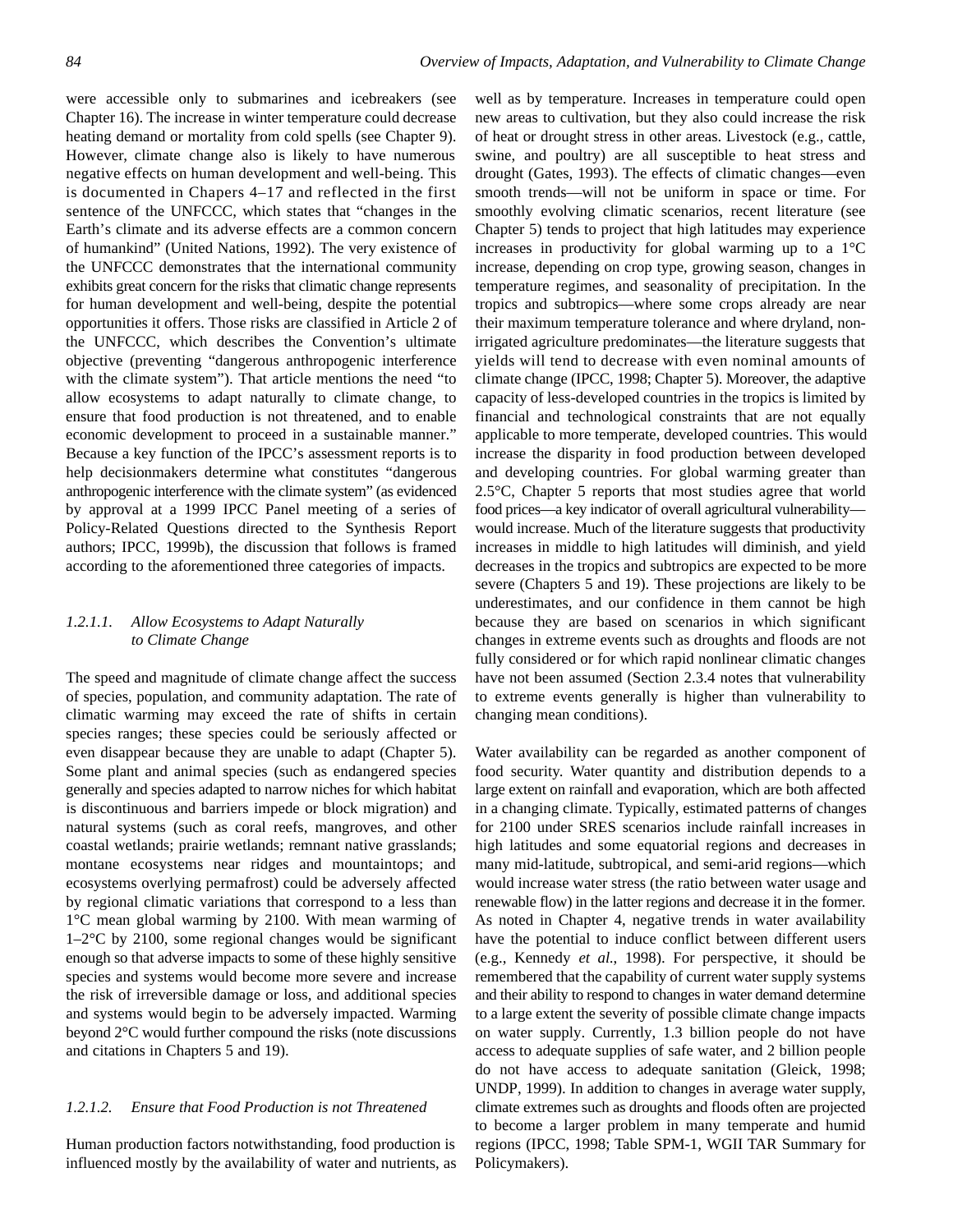#### *1.2.1.3. Enable Economic Development to Proceed in a Sustainable Manner*

Sustainable development, as noted earlier, implies "meeting the needs of the present without compromising the ability of future generations to meet their own needs" (WCED, 1987). Besides food and water, essential needs include a space to live, good health, respite from extreme events, peace and basic freedom, energy and natural resources that allow development, and so forth. Each of these factors could be affected by climatic change. For example, if there were no significant adaptive responses, a 1-m sea-level rise would decrease the area of Bangladesh by 17.5% or that of the Majuro Atoll in the Marshall Islands by 80%. Human health impacts of global climatic change include changes in the geographic range and seasonality of various infectious diseases (with positive and negative impacts), increases in mortality and morbidity associated with heat waves, and effects on malnutrition and starvation in some regions as a result of redistribution of food and water resources (Chapter 9). The possibility of improved conditions in other regions remains, but, as noted in Chapter 5, the literature tends to project that positive effects in agriculture would be concentrated in high latitudes and negative effects in lower latitudes—precisely where problems of hunger already exist. The frequency and severity of extreme events such as heat waves, high rainfall intensity events, summer droughts, tropical cyclones, windstorms, storm surges, and possibly El Niño-like conditions are likely to increase in a warmer world (Table SPM-1, WGII TAR Summary for Policymakers), which would have a range of adverse impacts and would affect the conditions of development. Migration of populations affected by extreme events or average changes in the distribution of resources might increase the risks of political instabilities and conflicts (e.g., Myers, 1993; Kennedy *et al.*, 1998; Rahman, 1999). For each of these potential impacts, the relative vulnerability of different regions to adverse impacts of climatic change is largely determined by their access to resources, information, and technology and by the stability and effectiveness of their institutions. This means that possibilities to promote sustainable development will be affected more negatively by climatic change in developing countries and among less-privileged populations. Thus, climatic change could make satisfying the essential needs of these populations more difficult, in the short term and in the long term. In that sense, climatic change is likely to increase world and country-scale inequity, within the present generation and between present and future generations, particularly in developing countries. Given this potential vulnerability, steps to strengthen adaptive and mitigative (see TAR WGIII Chapter 1) capacity and to lessen nonclimatic stressors could well enhance sustainable development.

#### *1.2.2. Human-Environment Systems: Implications for Development, Equity, and Sustainability*

The TAR attempts to place the issue of climate change more centrally within the evolving socioeconomic context. This context is critical to evaluation of the vulnerability of sectors or regions to climatic changes and thus must be borne in mind by anyone who attempts such assessments, as well as policymakers who will need to consider the wide range of implications of technological or organizational choices on the resilience of natural and social systems to climatic changes.

Development of social institutions and technological innovations over the past 10,000 years (the era of civilization after the glacial age when ice largely disappeared) has led to rapid advancement in material well-being but also, very importantly, population growth and resource pressures (e.g., Cohen, 1995; Meyer, 1996). This development process has accelerated and become much larger in scale in recent decades. Globally, growth in annual per capita income has been estimated to have risen from about 0.6% in the 19th-century period of industrial expansion to more than  $2\%$  yr<sup>-1</sup> in the post-World War II era of high te chnological innovation and global economic cooperation (Cooper, 2000). Some analysts attribute this boom to the combination of stabilization of national economies by governmental management and liberalization of trade allowed by international organizations. Indeed, in this vision—which has been labeled the "cornucopian world view" (Ehrlich and Ehrlich, 1996)—a competitive system that fosters and rewards innovation has led to a prolonged period of development and growth that will increasingly embrace currently less-developed nations as well. Furthermore, according to Kates (1996), it is possible to achieve a world without famine, with little seasonal or chronic undernutrition and virtually no nutrient deficiencies or nutrition-related illnesses. In the area of energy and natural resources, according to von Weizsäcker *et al.* (1998), it is possible to increase resource productivity by a factor of four: The world would then enjoy twice the wealth that is currently available, simultaneously halving the stress placed on our natural environment.

However, this level of development continues to be an elusive goal for a large fraction of the world's population. There is a noticeable disparity between the levels of development that have been achieved in various societies. These differences are obscured by globally averaged income growth data such as those reported by Cooper (2000). For example, gaps between the rich and the poor are widening between developed and developing countries and within tropical African, Asian, and Latin American countries (UNDP, 1999). Although there have been notable successes, many countries in these regions have experienced increases in economic instability, social insecurity, environmental degradation, and endemic poverty. Despite spectacular gains in the means of development—such as advances in science, technology, and medicine during the past century—development planning at national and global levels has not always alleviated poverty and inequity (see Box 1-2; Munasinghe, 2000).

Global food security clearly has improved in recent years as the focus of famine has shifted from large, heavily populated countries to sparsely populated and small nations, but the number of people at risk of hunger still is very high, even in parts of heavily populated nations. Chen and Kates (1996) estimate that the population at risk of outright starvation could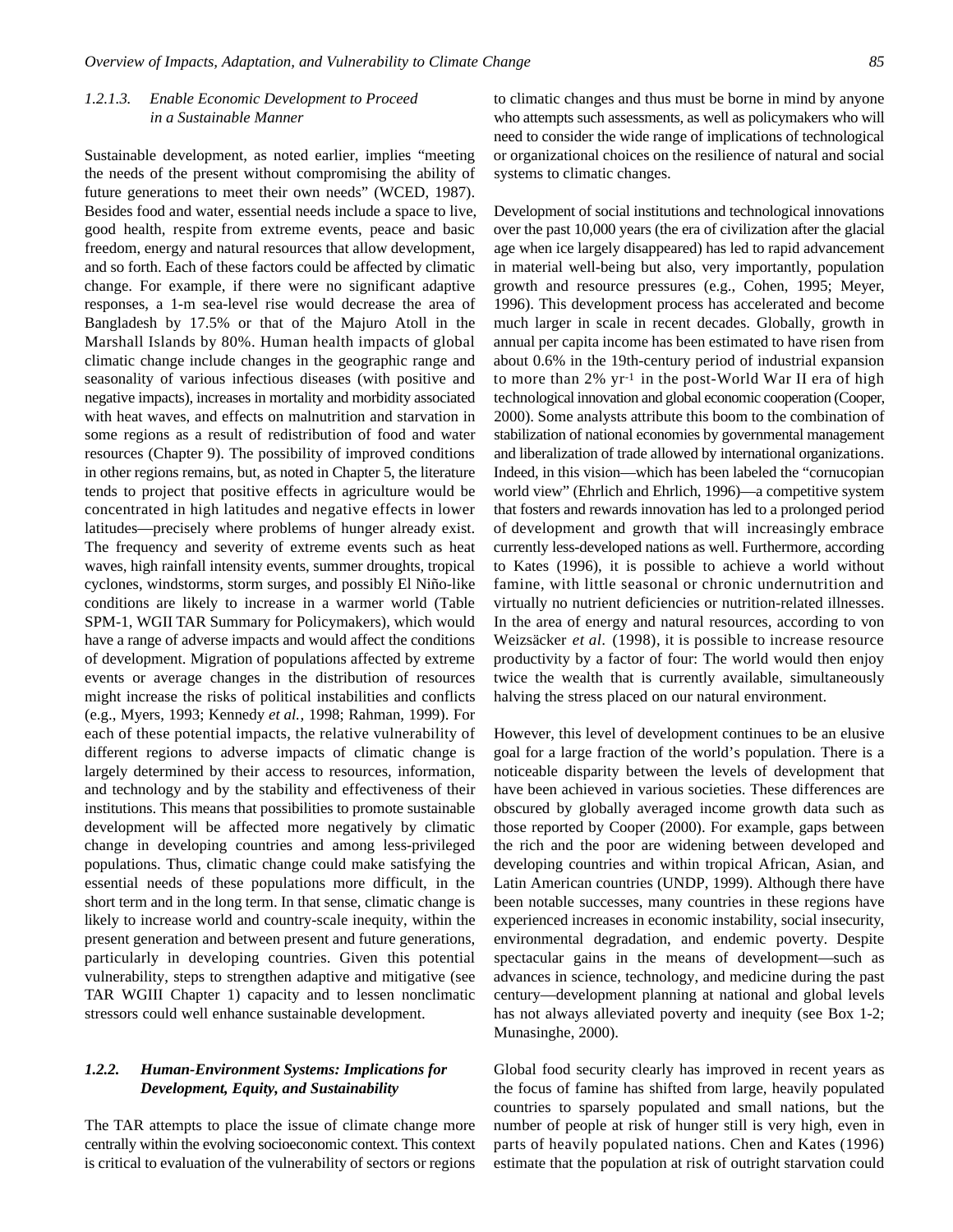be as high as 35 million; FAO (1999) estimates that about 800 million people in developing countries and 34 million people in developed countries suffer from undernourishment. Achieving global food security is complicated by growth in human population and political instability that disrupts food delivery systems. Projections vary widely, ranging from stabilization of population at near-present levels sometime in the 21st century to a greater than three-fold increase by the end of the century (e.g., Fischer *et al.*, 1996; Lutz, 1996; IPCC, 2000). At current population growth rates, world food production must double within the next 40 years to feed this population; such a doubling of food production may require expansion of agricultural land into forests and areas that presently are considered marginal for agriculture (but not necessarily marginal in other respects). On the other hand, some authors (e.g., Waggoner *et al.*, 1996) have argued it is possible to increase the dietary standard of all humans up to a doubling of current populations and at the same time to "spare land for nature" (Ausubel, 1996). This expansive vision follows from the belief that resources can be made available for the extension of current intensive agricultural practices to currently low-technology regions. The extent to which such practices can be extended is debated, on social and environmental grounds, by those who hold an opposing worldview, which has been called "limits to growth" (e.g., Ehrlich *et al.*, 1995). Moreover, even if such agricultural intensification were to occur, there is no guarantee that extensive land use for economic development activities other than growing food would not simultaneously occur. Thus, the hope of "sparing land for nature" via intensification likewise is a controversial vision.

The need to improve productivity per unit area has led to more intensive methods in developing countries—which, together with low or negative economic support for agricultural products, often has driven smallholders off their land and led to emigration to urban centers (WCED, 1987). The influx of poor, unskilled, and often unemployable people has led to explosive and difficultto-manage growth in these centers (O'Meara, 1999). This sets the stage for the gestation of a new set of environmental problems, including substandard housing, squatter settlements, solid waste buildups, unsatisfactory sewage disposal, urban floods, and urban water pollution, as well as the characteristic problems of large cities such as crime and social insecurity.

In opposition to the aforementioned expansive visions, others (e.g., Daily, 1997) express concern that services provided by ecosystems to society may be undermined by a combination of unsustainable population growth, destruction of natural habitats, and pollution of air, soils, and waters. Three decades ago, debate raged about whether indefinite economic expansion would be limited by environmental and other resource constraints. Meadows *et al.* (1972) postulated in a controversial work that environmental protection and economic growth are not compatible; there are "limits to growth." For those holding this worldview, current development patterns will not allow continued improvement of the human condition for much longer; instead, such development will ensure continuing degradation of natural assets such as biodiversity (e.g., Pimm, 1991). Thus, it is feared that the environment may be losing part of its capacity to support life and therefore may be imposing another set of constraints on the development process disturbances to air, waters, soils, and species distributions brought about by human activities—that will require responses to reduce additional risks. Several sharp critiques appeared (e.g., Cole *et al.*, 1973), noting that the "limits" paradigm ignored enhanced productivity brought about by innovation and that although limits eventually might become a problem, increased knowledge generated by economic expansion could create substitutes for resources that were being used nonrenewably, and much less energy and materials would be needed to produce economic growth as technology blossomed (e.g., Grossman and Krueger, 1995; but see Myers and Simon, 1994). Moreover, it has been argued that enhanced wealth and knowledge also can reduce vulnerability to environmental stresses such as climatic change.

Subsequently, a modified view that considered both the " cornucopian" and "limits" paradigms emerged: the strategy of sustainable development. It is designed to promote conservation of resources and protection of the environment while sustaining a healthy society whose needs are securely provided. In response to requests from governments participating in the IPCC process, the TAR is attentive to the concept of sustainable development.

Technology and organization clearly have reduced the vulnerability of humans in some countries to a variety of hazards. In the context of the IPCC process, this would include, for example, flood control engineering projects that have reduced lives lost in catastrophic flooding. However, pioneering analyses in the natural hazards literature (e.g., Burton *et al.*, 1993) note that large-scale dependence of massive populations on the functioning of giant engineering projects or social institutions often has simply transformed our risks from the predevelopment state of high-frequency, low-amplitude risk (many localized threats to small numbers of people in each instance) to the present state of low-frequency, high-amplitude vulnerability (where a rare levee failure or the simultaneous occurrence of drought in several major exporting granaries poses the risk of infrequent but very catastrophic losses). Moreover, the consequences of these risks are unlikely to be equitably distributed within and across income groups and nations, which requires assessment of the distributional implications of developmental risks and benefits (e.g., Box 1-2). In many developing regions, population pressures and poverty have led to occupation of hazardous lands (e.g., steep slopes, valley bottoms) and has greatly increased vulnerability to climate extremes. Of course, many factors other than those mentioned above can contribute to vulnerability (e.g., Etkin, 1999).

In addition to this huge list of challenges, potential threats to the global environment are connected to the development process. The TAR identifies scientific and policy linkages among key global environmental issues, one of which is climate change. Other global environmental issues include loss of biological diversity, stratospheric ozone depletion, marine environment and resource degradation, and persistent organic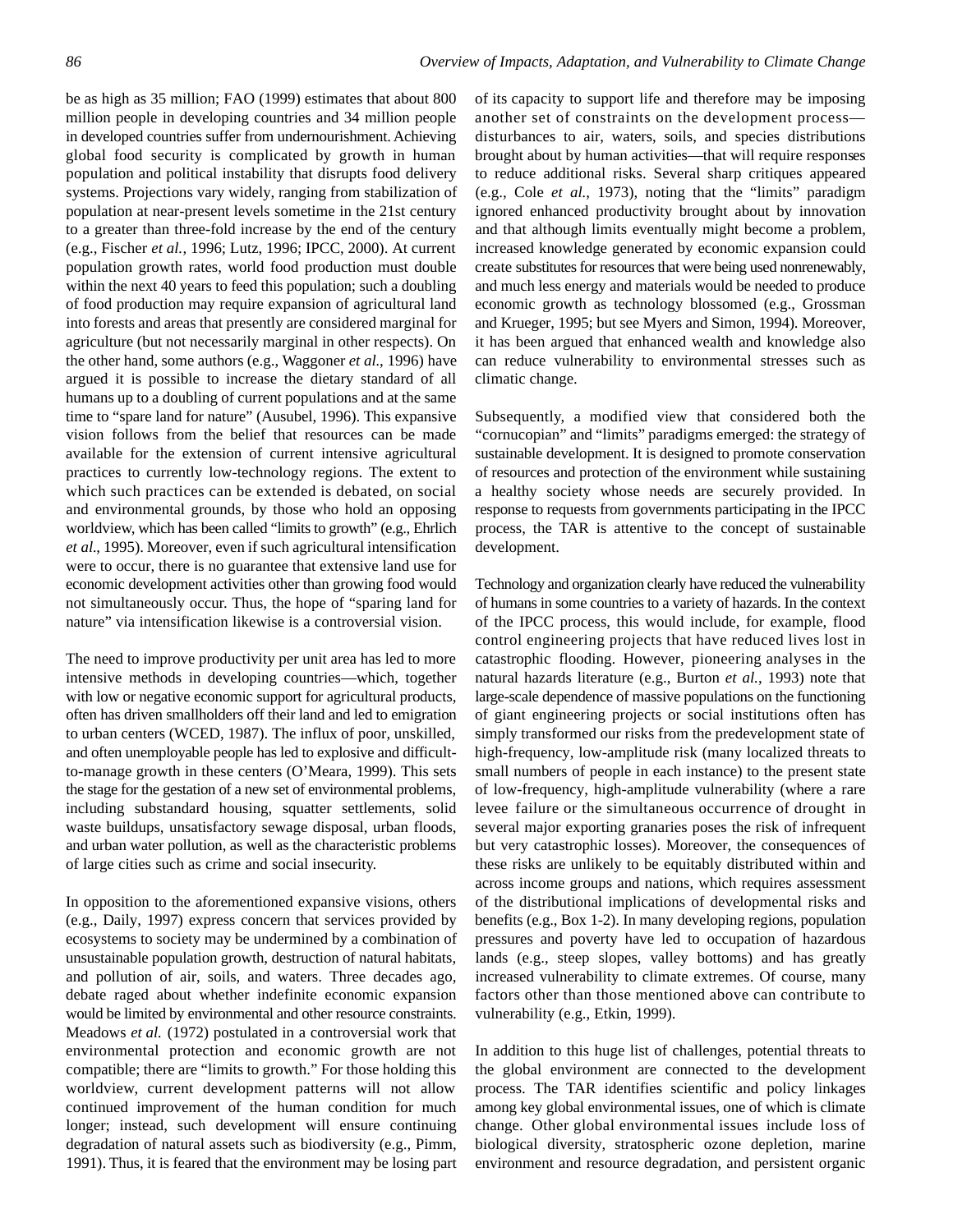pollutants (Watson *et al.*, 1998). Other contemporary issues are evident in many places across the globe—though each instance is not global in scale (e.g., Turner *et al.*, 1990)—such as freshwater degradation, desertification, land degradation, deforestation, and unsustainable use of forest resources. None of these threats implies that the *net* effects of human developments are necessarily negative, only that embedded in many development activities are a host of negative aspects that many analysts and policymakers believe must be considered in development planning. Strategies to modify the amount and/or kinds of development activities to account for these threats are considered more comprehensively in the report of Working Group III. The TAR also focuses on linkages between climate change on one hand and local and regional environmental issues—for example, urban air pollution and regional acid deposition—on the other. (Strategies to deal with these issues that also help with adaptive or mitigative capacity for climate change often are called cobenefits.) Among the new areas of emphasis in the TAR are linkages between global environmental issues and the challenges of meeting key human needs such as adequate food, clean water, clean air, and adequate and affordable energy services.

#### **1.3. How has Society Responded?**

#### *1.3.1. International Responses*

A primary response to concerns about climate change has been *international* action to address the issue, particularly through the UNFCCC. International action to date has focused mainly on mitigation, although adaptation is mentioned in UNFCCC Article 4.1 (e) and in funding by the Global Environment Facility (GEF) of adaptation studies (e.g., the Caribbean Planning for Adaptation to Climate Change program). Multinational action is required because no single country or small group of countries can reduce emissions sufficiently to stop GHG concentrations from continuing to grow and because wherever emissions originate, they affect climate globally. Because the extent and urgency of action required to mitigate emissions depends on our vulnerability, a key question is the degree to which human society and the natural environment are vulnerable to the potential effects of climate change.

At the first meeting of the Conference of Parties to the UNFCCC in 1995, governments reviewed the adequacy of existing international commitments to achieve this goal and decided that additional commitments were required. They established the Ad Hoc Group on the Berlin Mandate (AGBM, 1995) to identify appropriate actions for the period beyond 2000, including strengthening of commitments through adoption of a protocol or another legal instrument. The AGBM process culminated in adoption of the Kyoto Protocol in December 1997 (United Nations, 1997). In the Kyoto Protocol, industrialized countries (Annex I Parties to the UNFCCC) agreed to reduce their overall emissions of six GHGs by an average of 5% below 1990 levels between 2008 and 2012. The Protocol also allowed the Parties to account for the removal of GHGs by sinks resulting from direct, human-induced land-use change and forestry activities,

emissions trading, "joint implementation" (JI) between developed countries, and a "clean development mechanism" (CDM) to encourage joint emissions reduction projects between developed and developing countries and a commitment to provide assistance in meeting the costs of adaptation for countries deemed most vulnerable to the adverse effects of climate change using the proceeds of the CDM (Article 12). To date, the Kyoto Protocol has not entered into force. The UNFCCC also established national reporting requirements for all Parties regarding their emissions and their potential vulnerabilities/adaptation options. These reporting obligations are being fulfilled through preparation of National Communications to the UNFCCC.

The foundation for any policy to address the climate change problem is information on GHG emissions, the climate system and how it may change, likely impacts on human activities and the environment, and the costs and co-benefits (e.g., protecting primary forests not only retains stored carbon in the trees but also confers the "co-benefit" of biodiversity protection; Kremen *et al.*, 2000) of taking steps to reduce GHG emissions or to change land use. To provide the best available scientific information for policymakers and the public, governments established the IPCC to periodically assess and summarize the state of knowledge in the literature related to climate change. The IPCC completed comprehensive assessments in 1990 and 1995 of the effects of human activities on the climate system, potential consequences of climate for natural and human systems, and the effectiveness and costs of response options (IPCC, 1990, 1996a,b,c). In addition, the IPCC has prepared numerous special reports, technical papers, and methodologies on topics ranging from radiative forcing of climate to technologies, policies, and measures for emissions mitigation. As knowledge has progressed, IPCC assessments have added a regional focus by assessing regional climate modeling and regional sensitivities and adaptive capacity.

Other international bodies also are taking up the challenge of climate change. These organizations include the World Bank, the United Nations Environment Programme (UNEP), the UN Development Programme (UNDP), and the GEF, as well as a variety of regional institutions. Although a primary audience for this report is those who are involved in negotiating and implementing the UNFCCC and, to some extent, other international agreements on global environmental problems, the report also contains information that is useful to other international institutions. The report has been designed to be useful in assessing potential projects and opportunities for investment that will be robust to potential negative effects and to emerging opportunities from climate change.

#### *1.3.2. National and Local Governmental Responses*

Governments have initiated a spectrum of responses, ranging from international assessments of climate science, impacts, and abatement strategies (the United States, for example) to implementation of a legally binding mitigation policy (Sweden, for example, has implemented a domestic carbon tax on direct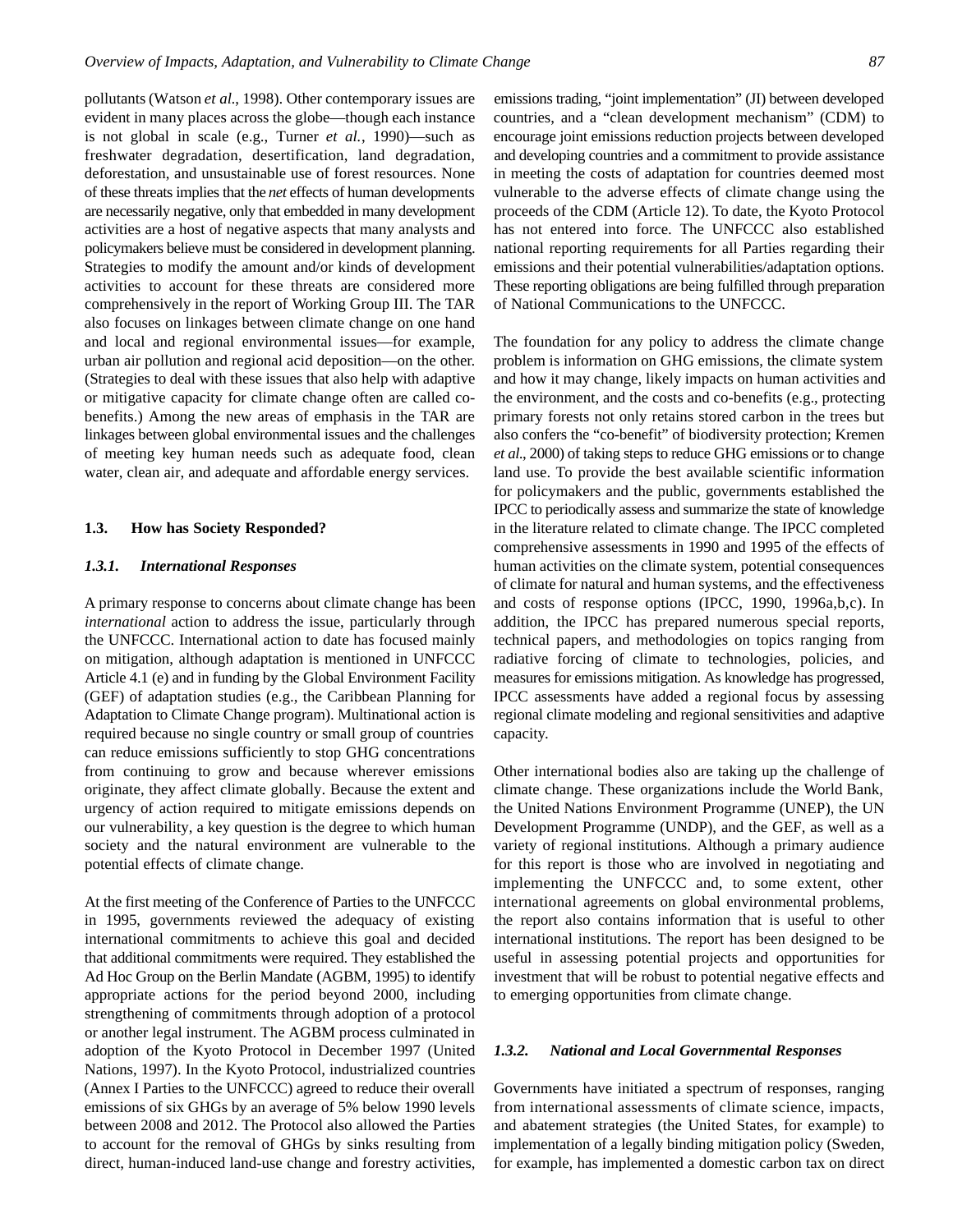fuel use and on fuel use in the transportation sector; see also OECD, 1999). Governments also have produced country studies, vulnerability assessments of sea-level rise, and national communications; carried out GHG reductions in other countries; and created research opportunities and fora for exchanges of ideas and data. Such management of climaterelated research and educational activities has accelerated in the wake of climatic assessment that suggested a discernible human influence on climate (IPCC, 1996a). Similarly, many countries have implemented policies for reasons unrelated to climate change that nevertheless have led to reductions of GHG emissions (e.g., the ethanol program in Brazil, support to renewable energy and energy efficiency in a large number of countries). With regard to adaptation, the first National Communications to UNFCCC from most countries contained analyses of vulnerability and adaptation options.

At the local level, dozens of cities—mainly in industrialized countries—have adopted GHG emission reduction targets and have taken measures to implement them, mostly in the energy and transport sector. In many cases, these policies have been defined by coupling climate protection objectives with other, more local objectives: co-benefits such as reducing air pollution, traffic congestion, or waste production. Some measures, such as water conservation, are adaptive (more resilient to drought) and reduce emissions (less energy for pumping). The use of "social" policy instruments such as public awareness campaigns, information, and technical assistance is commonplace (OECD, 1999). With regard to adaptation, for example, the Federation of Canadian Municipalities is promoting adaptation as well as mitigation measures.

Many countries have developed national climate strategies that are based on a diverse range of policy instruments such as economic instruments, regulation, research and development, and public awareness and information. Energy efficiency, fuel switching, public transportation, and renewable energies typically are promoted. The government sector itself is an increasingly common target for GHG mitigation, and "greening" of government purchasing policies has started to take place in some countries (OECD, 1999).

Overall, these policies and measures to date have had limited e ffect on emissions, probably because of their lack of integration in a truly global, long-term framework, as well as continued economic growth around the world (AGBM, 1995).

#### *1.3.3. Organizational Responses*

Numerous private businesses have developed plans to facilitate trading of permits for carbon emissions or have set up schemes to help manage CDM transactions if the Kyoto Protocol is ratified or some other instrument of carbon policy is put in place by some nations. Moreover, large multinational corporations such as Shell International and BP Amoco have declared that they will voluntarily observe elements of the Kyoto Protocol (van der Veer, 1999; Browne, 2000).

International scientific organizations have responded to the prospect of climate changes for more than 2 decades, from the second objective of the Global Atmospheric Research Program (GARP) to a series of World Climate Conferences sponsored by the World Meteorological Organization and UNEP. The International Council of Scientific Unions and dozens of national scientific societies have responded by creating journals to publish the results of climatic assessments, organizing many meetings and symposia to further our understanding of climaterelated scientific issues, and creating committees to help steer research in promising directions.

Similarly, environmental nongovernmental organizations (NGOs) around the world have initiated climate campaigns with the aim of convincing citizens and governments to strengthen the Kyoto Protocol. Meanwhile, direct advertisements have appeared in the media—primarily sponsored by organizations that are attempting to influence public opinion to oppose the Kyoto Protocol.

#### *1.3.4. Adaptive Responses*

Natural and human systems have adapted to spatial differences in climate. There also are examples of adaptation (with varying degrees of success) to temporal variations—notably, deviations from annual average conditions. Many social and economic systems—including agriculture, forestry, settlements, industry, transportation, human health, and water resource management have evolved to accommodate some deviations from "normal" conditions, but rarely the extremes.

Adaptations come in a huge variety of forms. Autonomous adaptations invariably take place in reactive response (after initial impacts are manifest) to climatic stimuli as a matter of course, without directed intervention by a public agency. The extent to which society can rely on autonomous, private, or market adaptation to reduce the costs of climate change impacts to an acceptable or nondangerous level is an issue of great interest. There is little evidence to date that efficient and effective adaptations to climate change risks will be undertaken autonomously (see Chapter 18).

Planned adaptations can be reactive or anticipatory (undertaken before impacts are apparent). Potential adaptations include sharing losses, modifying threats, preventing or decreasing effects, changing use, and changing location. There are many lists of adaptation measures, initiatives, or strategies that have potential to moderate impacts, if they were implemented. Such lists indicate the range of strategies and measures that represent possible adaptations to climate change risks in particular sectors and regions. Only in a few cases have such lists of potential adaptations considered who might undertake them, under what conditions might they be implemented, and how effective might they be.

Knowledge of processes by which individuals or communities actually adapt to changes in conditions over time comes largely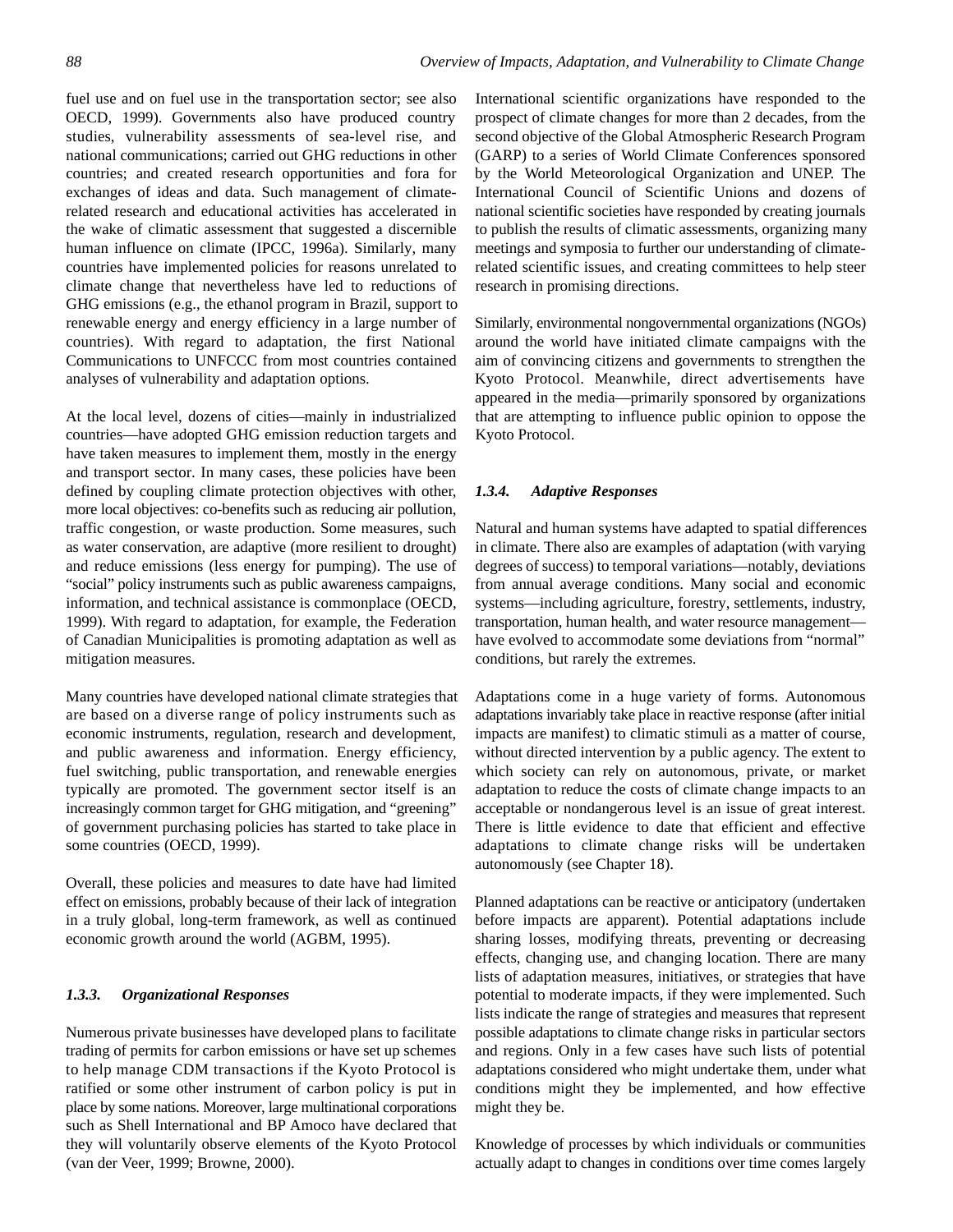from analog and other empirical analyses. These studies indicate that autonomous adaptations tend to be incremental and ad hoc, take multiple forms, occur in response to multiple stimuli (usually involving a particular catalyst, rarely climate alone), and are constrained by economic, social, technological, institutional, and political conditions

Although an impressive variety of adaptation initiatives have been undertaken across sectors and regions, responses are not universally or equally available. Adaptation options generally occur in socioeconomic sectors and systems in which turnover of capital investment and operating costs is shorter, and less often where long-term investment is required. Examples include purchase of more efficient irrigation equipment by individual farmers in anticipation of increased evapotranspiration in a warmer climate, design of bridges or dams to account for an expected increase in sea level or extremes of drought and flood, purchase of insurance, abandonment of insurance coverage to people living in high-risk areas such as coastlines, and creation of migration corridors for species expected to be forced to migrate with climate change.

Often more than one adaptation option is available. People rarely seem to choose the best responses—those among available options that would most effectively reduce losses—often because of an established preference for, or aversion to, certain options. In some cases, there is limited knowledge of risks or alternative adaptation strategies. In other cases, adoption of adaptive measures is constrained by other priorities, limited resources, or economic or institutional barriers. Recurrent vulnerabilities, in many cases with increasing damages, illustrate less than perfect adaptation of systems to climatic variations and risks. Chapter 18 describes some evidence that the costs of adaptations to climate conditions are growing.

Current adaptation strategies with clear applications to climate change in agriculture include moisture-conserving practices, hybrid selection, and crop substitution. In the water resources sector, current management practices often represent useful adaptive strategies for climate change. Some analysts go further to point out that certain adaptations to climate change not only address current hazards but may be additionally beneficial for other reasons. Such evaluations are further complicated by the existence of secondary impacts, related to the adaptation itself. For example, water development projects (adaptations to water supply risks) can have significant effects on local transmission of parasitic diseases. Improved water supply in some rural areas of Asia has resulted in a dramatic increase in Aedes mosquito breeding sites and, consequently, outbreaks of dengue (Section 18.4.4).

#### **1.4. How are Impacts, Adaptation, and Vulnerability Assessed in this Report?**

An important new category of issues on climatic impacts pertains to methodological advances; Chapter 2 provides more details. These advances include methods for assessing impacts and

vulnerability, methods for detecting biotic response to climate change in natural ecological systems by using indicator species, and detection and attribution of observed changes in environmental systems to climatic changes, as distinct from other possible causal factors (Chapter 5). Other new methods relate to costing and valuation, decision analytic techniques and frameworks, uncertainties assessment, and consistent characterization of levels of confidence that could be attached to observations or conclusions (see Box 1-2 and Chapter 2). All of these developments extend methodological considerations beyond those typically employed in the SAR. Development and application of regional-scale scenarios to climate change impacts, adaptations, and vulnerability (as described in Chapter 3) represent a new emphasis of a technique that was limited in the SAR to the science of climate change. The directive in the IPCC's charge to Working Group II to emphasize regional issues is reflected in the eight regional chapters (Chapters 10–17). This directive calls for utilization of new advances in knowledge, including integrated methods, to assess the most cost-effective approaches to adapt to changes in climate at the regional level. This section elaborates briefly on several issues that are related to assessment of impacts, vulnerability, and adaptation and illustrates several of the foregoing methodological considerations.

#### *1.4.1. Sensitivity, Adaptability, and Vulnerability*

This report assesses recent advances in our understanding of the vulnerability of major sectors, systems, and regions to climate change. Consistent with common usage and definitions in the SAR, *vulnerability* is defined as the extent to which a natural or social system is susceptible to sustaining damage from climate change. Vulnerability is a function of the *sensitivity* of a system to changes in climate (the degree to which a system will respond to a given change in climate, including beneficial and harmful effects), *adaptive capacity* (the degree to which adjustments in practices, processes, or structures can moderate or o ffset the potential for damage or take advantage of opportunities created by a given change in climate), and the degree of *exposure* of the system to climatic hazards (Figure 1-2). Under this framework, a highly vulnerable system would be a system that is very sensitive to modest changes in climate, where the sensitivity includes the potential for substantial harmful e ffects, and for which the ability to adapt is severely constrained. *Resilience* is the flip side of vulnerability—a resilient system or population is not sensitive to climate variability and change and has the capacity to adapt.

Adaptation is recognized as a crucial response because even if current agreements to limit emissions are implemented, they will not stabilize atmospheric concentrations of GHG emissions and climate (Wigley, 1998). Hence, adaptation is considered here, along with mitigation—the more widely considered response to climate change—as a key component of an integrated and balanced response to climate variability and change (MacIver, 1998). Adaptations, which can be autonomous or policy-driven, are adjustments in practices, processes, or structures to take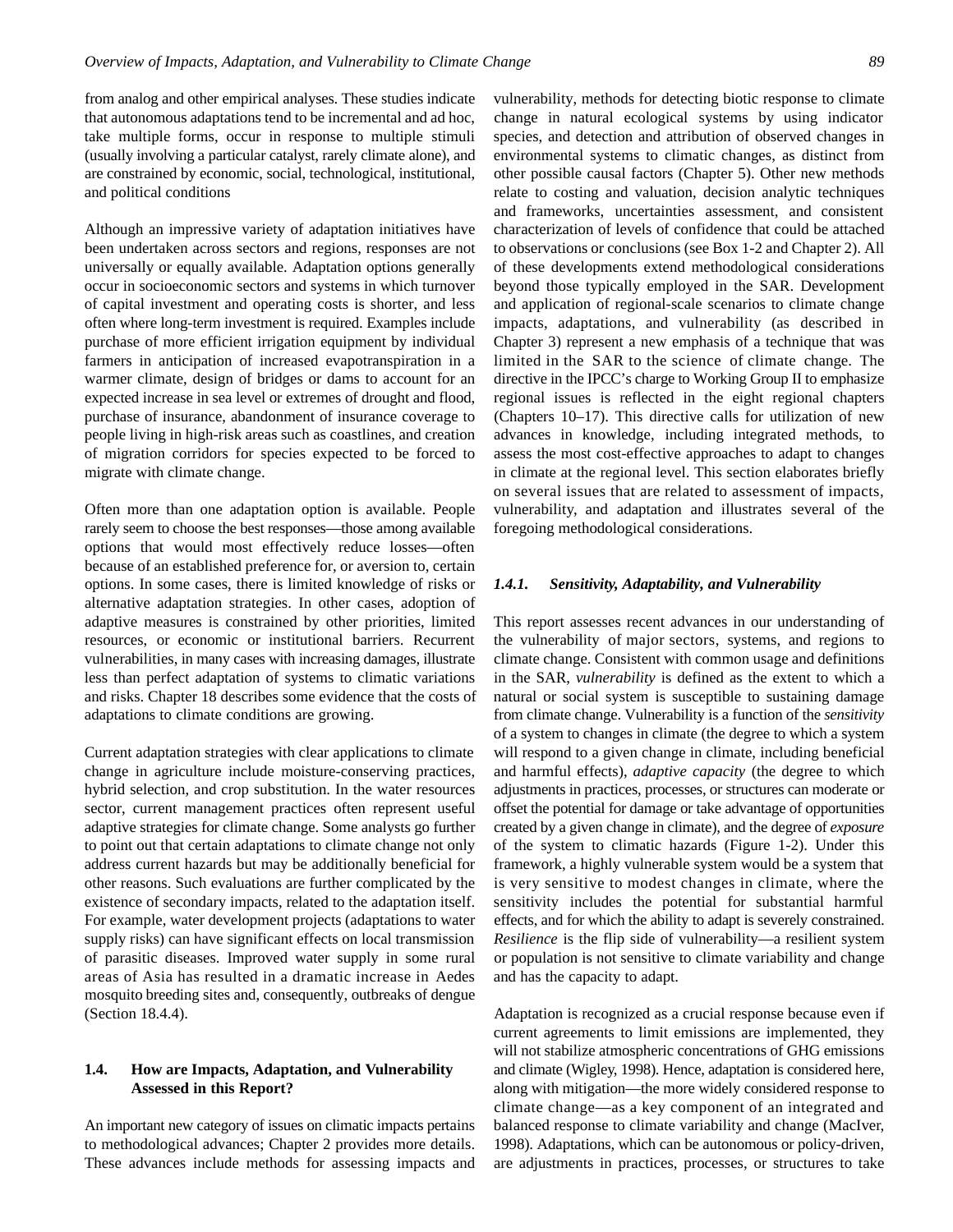

**Figure 1-2**: Places of adapatation in the climate change issue (Smit *et al*., 1999).

account of changing climate conditions. Impacts, however, sometimes are difficult to identify, let alone quantify, in part because of the nonlinear nature of climate change itself. Impacts can be subtle but nonetheless significant, and their consequences can differ for different members of the same community—as when some individuals or groups perceive an opportunity with change and others experience a loss, thereby changing community dynamics and complicating decisions about how to adapt and the apportionment of costs of adaptation. Negative impacts often are observed as chance occurrences (surprises) beyond critical values (thresholds) of accustomed weather parameters. They can be conceived as risks or the "probability of occurrence of a damaging event," such as flood, drought, strong winds, heat wave, subfreezing temperatures, or forest or bush fire. "The extent to which natural ecosystems, global food supplies and sustainable development are in danger depends partly on the nature of climate change and partly on the ability of the impacted systems to adapt" to these events (Smit *et al.*, 1999).

The capacity of a sector or region to adapt to climatic changes depends on several factors (see Figure 1-2 and Chapter 18). The literature emphasizes that studies that neglect adaptive potential are likely to overestimate the costs of climatic impacts (e.g., Reilly *et al.*, 1996). However, more recent literature also notes that maladaptations are possible—particularly when

information about future climatic and other conditions is much less than perfect—as a response to an incorrect perception of such changes, often driven by a masking of slowly evolving trends by large natural variability or extreme events (West and Dowlatabadi, 1999; Schneider *et al.*, 2000a; West *et al.,* 2001). Maladaptations can increase the costs of impacts relative to those when adaptive agents have perfect foresight or when adaptive responses are absent. On the other hand, appropriate adaptations can reduce negative impacts or take advantage of new opportunities presented by changing climate conditions. The SAR assessed technical options for adaptation but did not evaluate the feasibility of these options for different regions and circumstances because little information was available in the literature. The *Special Report on Regional Impacts of Climate Change* focuses to a greater extent on the regional dimensions of adaptation; because the report is based largely on the SAR, as well as early and preliminary results from country studies and national communications to the UNFCCC, however, many questions about the capacities required to implement theoretically promising adaptation options remain. Hence, in this report, greater attention has been focused on societal determinants of adaptive capacity and vulnerability. To the extent possible, the report seeks to examine information in the literature on the interaction of these factors to develop options for bolstering adaptive capacity.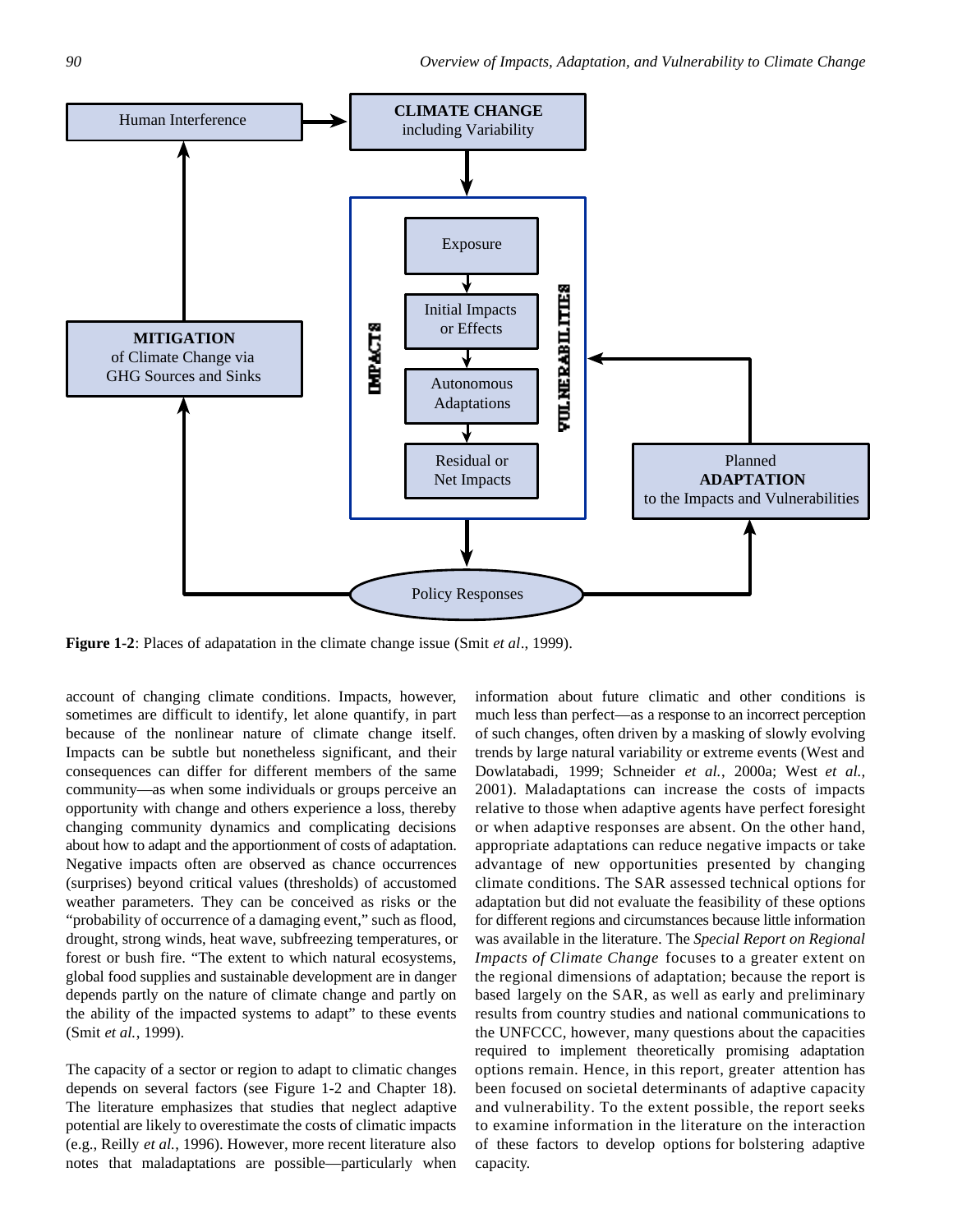Previous IPCC assessments conclude that most systems are sensitive to the magnitude and the rate of climate change. Sensitive systems include, for example, aspects of food and fiber production, water resources, ecosystems of all types, coastal systems, human settlements, and human health. This sensitivity includes adverse effects in many regions, as well as potentially beneficial effects in some regions and sectors (high confidence). Social systems generally are more resilient than natural systems because of the potential for deliberate adaptation (high confidence). However, confidence in most specific aggregate estimates of impacts remains low because of uncertainties and complexities of analysis (as detailed further in succeeding sections).

For systems that already are exposed to increasing resource demands, unsustainable management, and pollution, exposure to climate change is an important additional pressure. Systems that are exposed to multiple pressures (synergistic effects) usually are more vulnerable to climate change than systems that are not (high confidence).

#### *1.4.2. Detection and Attribution of Impacts to Climate Change*

Many observed changes in ecosystems, animal (e.g., butterfly and bird patterns) and plant (e.g., timing of flowering) species, and physical systems (e.g., glaciers or river runoff) have been associated with observed changes in climate (not necessarily anthropogenic changes) in recent decades (high confidence). Moreover, as described in Chapters 5 and 19, such observed changes often are in the directions expected as a response to climate stimuli, based on understandings expressed in the literature about biophysical processes that govern responses to climate (e.g., Root and Schneider, 2001; Root *et al.*, 2001). This consistency has led the authors of such studies to conclude that surface temperature trends of recent decades are likely to be discernible at regional scales through observed changes in biological and physical entities for several systems (varying confidence, depending on which specific system is considered; see, e.g., Chapters 5 and 19). From these observed responses to the relatively small climate changes observed to date (as compared to changes projected for the next century), it is concluded that many environmental systems can be highly sensitive to climate change. However, determination of a potential causal relationship between the response of a physical or biological system to observed recent climatic changes does not imply that regional climate changes were a direct result of anthropogenic global climatic trends, although the latter are likely to have had significant influence on many regional trends. Working Group II does not focus on evaluating the likelihood that regional observed climatic variations are caused by anthropogenic climate changes; detection and attribution assessment of climatic changes is primarily a Working Group I activity. As noted, however, Working Group II does address attribution of observed changes to environmental systems to observed climate changes, even if the connection to possible anthropogenic climate changes is not specifically addressed here.

#### *1.4.3. Key Determinants of Impacts*

#### *1.4.3.1. Magnitude of Change*

Early studies concentrated on impacts caused by changes in global mean temperature. Often these studies were carried out at a few elevated temperatures—typically, 2°C and 4°C (corresponding to the bulk of the range of IPCC Working Group I SAR equilibrium temperature rise expected for a doubling of  $CO<sub>2</sub>$  concentration above pre-industrial levels). Global mean temperature still is a significant variable, serving as a modulus of change against which to compare climate sensitivities and impacts. In addition to mean quantities, however, other characteristics of climate measures, such as climate variability or runs of unusually warm weather, have become important variables for analysis (e.g., Mearns *et al.*, 1984; Colombo *et al.*, 1999), as has specification of changes in regional temperatures, sea level, and precipitation. These expanded measures of climatic change are routinely included in recent impact studies (e.g., IPCC, 1998). Less often considered are changes in extreme events (but see Table SPM-1, WGII TAR Summary for Policymakers), despite their potential importance.

#### *1.4.3.2. Rate of Change*

It is essentially undisputed that a sustained  $2^{\circ}$ C temperature change occurring in a decade would have a more profound impact than one occurring over a century. The effect of rates of change on impacts is still under active investigation (see Chapter 19). Early results have suggested that rates of change exceeding the ability of ecosystems to migrate would be particularly damaging (see Chapter 5). Adaptation of coastal dwellers to rapid climatic changes or a high background "noise level" of natural variability would be more difficult relative to slowly occurring changes or smoothly varying climates (e.g., West *et al.,* 2001). Finally, as noted by IPCC Working Group I (1996a, p. 7), "nonlinear systems, when rapidly forced, are particularly subject to unexpected behavior." In other words, the adaptability of various decision agents would be reduced if any change is unexpected; thus, a rapid rate of change is more likely to generate "surprises" that inhibit effective adaptation by natural and managed systems. Table 1-1 describes several extreme events that can substantially influence the vulnerability of sectors or regions to climatic changes (see also Table SPM-1, WGII TAR Summary for Policymakers).

Economists also have suggested that the transient stage of moving from one equilibrium climate to another could cause the greatest economic impacts, even if the static impacts of the new equilibrium climate were small (Nordhaus and Boyer, 2000).

#### *1.4.3.3. Transient Scenarios*

Climate sensitivity—the globally averaged response of the surface temperature to a fixed doubling of  $CO<sub>2</sub>$ —is based on static or equilibrium calculations in which the climatic model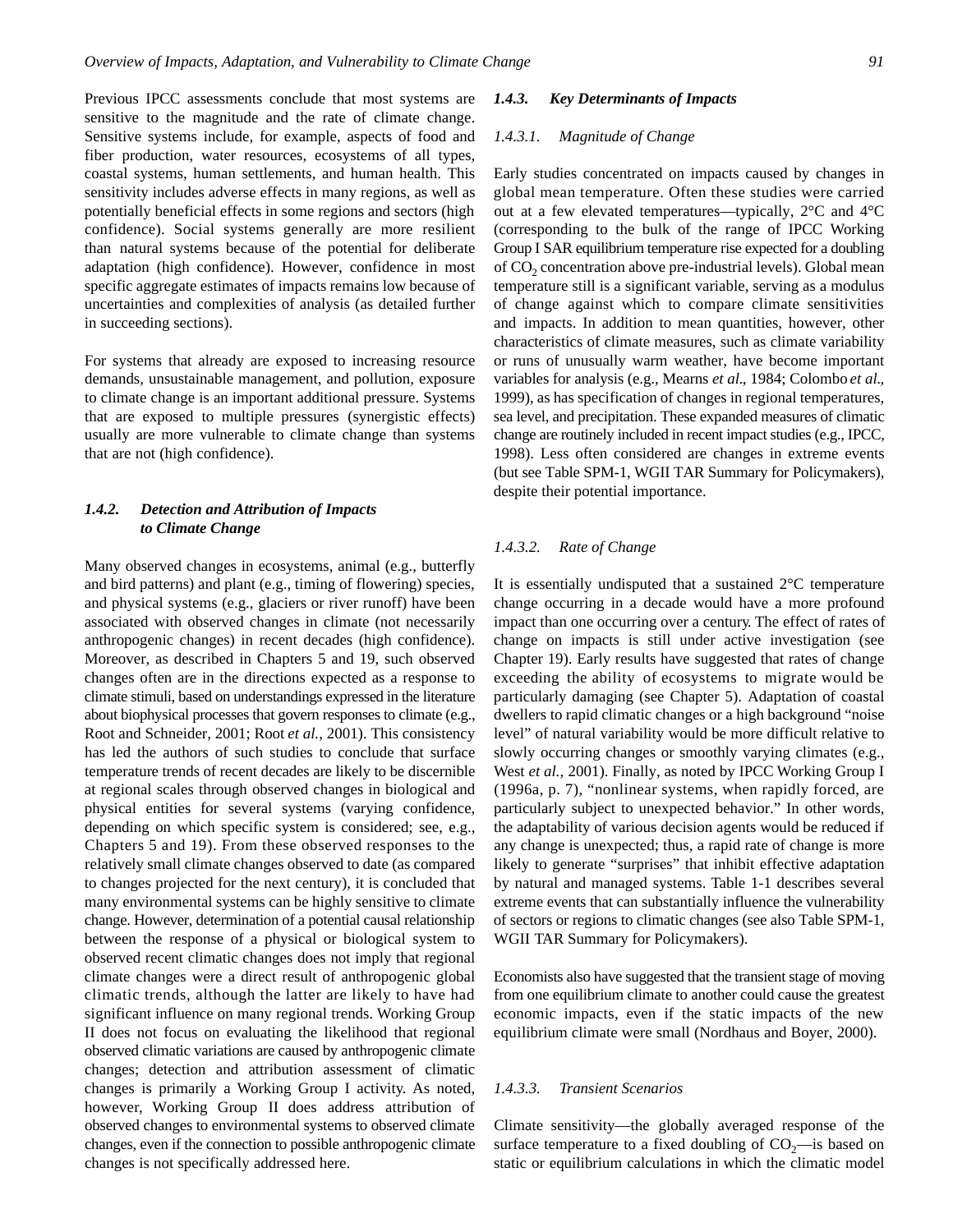| <b>Type</b>                        | <b>Description</b>                                                                                                         | <b>Examples of Events</b>                                                                               | <b>Typical Method</b><br>of Characterization <sup>a</sup>                                                            |
|------------------------------------|----------------------------------------------------------------------------------------------------------------------------|---------------------------------------------------------------------------------------------------------|----------------------------------------------------------------------------------------------------------------------|
| Simple<br>extremes                 | Individual local weather variables<br>exceeding critical level on a<br>continuous scale                                    | Heavy rainfall, high/low<br>temperature, high wind speed                                                | Frequency/return period, sequence<br>and/or duration of variable<br>exceeding a critical level                       |
| Complex<br>extremes                | Severe weather associated with<br>particular climatic phenomena,<br>often requiring a critical<br>combination of variables | Tropical cyclones, droughts, ice<br>storms, ENSO-related events                                         | Frequency/return period,<br>magnitude, duration of variable(s)<br>exceeding a critical level, severity<br>of impacts |
| Unique or<br>singular<br>phenomena | A plausible future climatic state<br>with potentially extreme large-<br>scale or global outcomes                           | Collapse of major ice sheets,<br>cessation of thermohaline<br>circulation, major circulation<br>changes | Probability of occurrence and<br>magnitude of impact                                                                 |

#### *Table 1-1: Typology of climate extremes.*

a Stakeholders also can be engaged to define extreme circumstances via thresholds that mark a critical level of impact for the purposes of risk assessment. Such critical levels often are locally specific, so they may differ between regions.

is allowed to reach a steady state after the  $CO<sub>2</sub>$  increase is applied. The real Earth, on the other hand, is being forced by a time-evolving forcing of GHGs and other global change forcings; this, combined with the time-evolving response of the climate system to any forcing, means that the amount of global climatic warming, as well as the time-evolving patterns of climatic changes, are likely to be different during the transient phase of climatic change than in equilibrium. Recent studies of climate change impacts have made use of transient or time-dependent scenarios of climate change that are derived from fully coupled, oceanatmosphere general circulation models (AOGCMs). These studies indicate that many systems would be notably affected (see Chapter 19)—some adversely and some beneficially—by changes in climate within the next 2 to 3 decades (high confidence). Farther into the 21st century, as radiative forcing on the climate builds, the magnitude of adverse impacts would increase, the number and scale of many beneficial effects would decrease (Chapter 19), and the probability that adverse impacts would predominate would increase (high confidence). Transient scenarios are just entering the climate impacts literature, which unfortunately tends to lag the climate effects literature by several years; thus, much of the impacts literature still is based on equilibrium climate change scenarios. To the extent possible, Working Group II has assessed literature that uses transient scenarios. It is important to use transient scenarios as much as possible because the climate effects literature suggests that static calculations (typically,  $CO<sub>2</sub>$ ) held fixed at double pre-industrial concentrations) do not produce the same time-evolving regional patterns of climatic changes as do transients—and because, of course, the actual Earth is undergoing a transient response to anthropogenic forcings.

#### *1.4.3.4. Climate Variability and Extreme Events*

Most studies of climate change impacts have focused on changes in mean climate conditions. However, global climate change is likely to bring changes in climate variability and extreme events as well. This is relevant here because decisionmakers often consider hedging strategies to be prepared for the possibility of low-probability but high-consequence events—a risk management framework. Features of projected changes in extreme weather and climate events in the 21st century include more frequent heat waves, less frequent cold spells (barring so-called singular events), greater intensity of heavy rainfall events, more frequent midcontinental summer drought, greater intensity of tropical cyclones, and more intense El Niño-Southern Oscillation (ENSO) events (Table SPM-1, WGII TAR Summary for Policymakers).

Asmall number of studies have investigated the potential impacts of hypothesized changes in climate variability and/or extreme events. Results of these studies, coupled with observations of impacts from historical events (e.g., Chapter 8), suggest that changes in climate variability and extremes are likely to be at least as important as changes in mean climate conditions in determining climate change impacts and vulnerability (high confidence). The literature suggests that omission of changes in extreme events and/or climate variability will yield underestimates of climate change impacts and vulnerability. In its assessment of potential vulnerabilities and adaptation options, Working Group II has focused on the interactions of natural climate variability and anthropogenic change and the potential for "win-win" adaptation options that would increase resilience to both phenomena.

#### *1.4.3.5. Thresholds*

In many environmental fields, there are thought to be thresholds below which only minor effects occur. Critical levels in acid rain are one example (Brodin and Kuylenstierna, 1992). These kinds of thresholds also are possible in climate change and are incorporated into some models as "tolerable" levels that must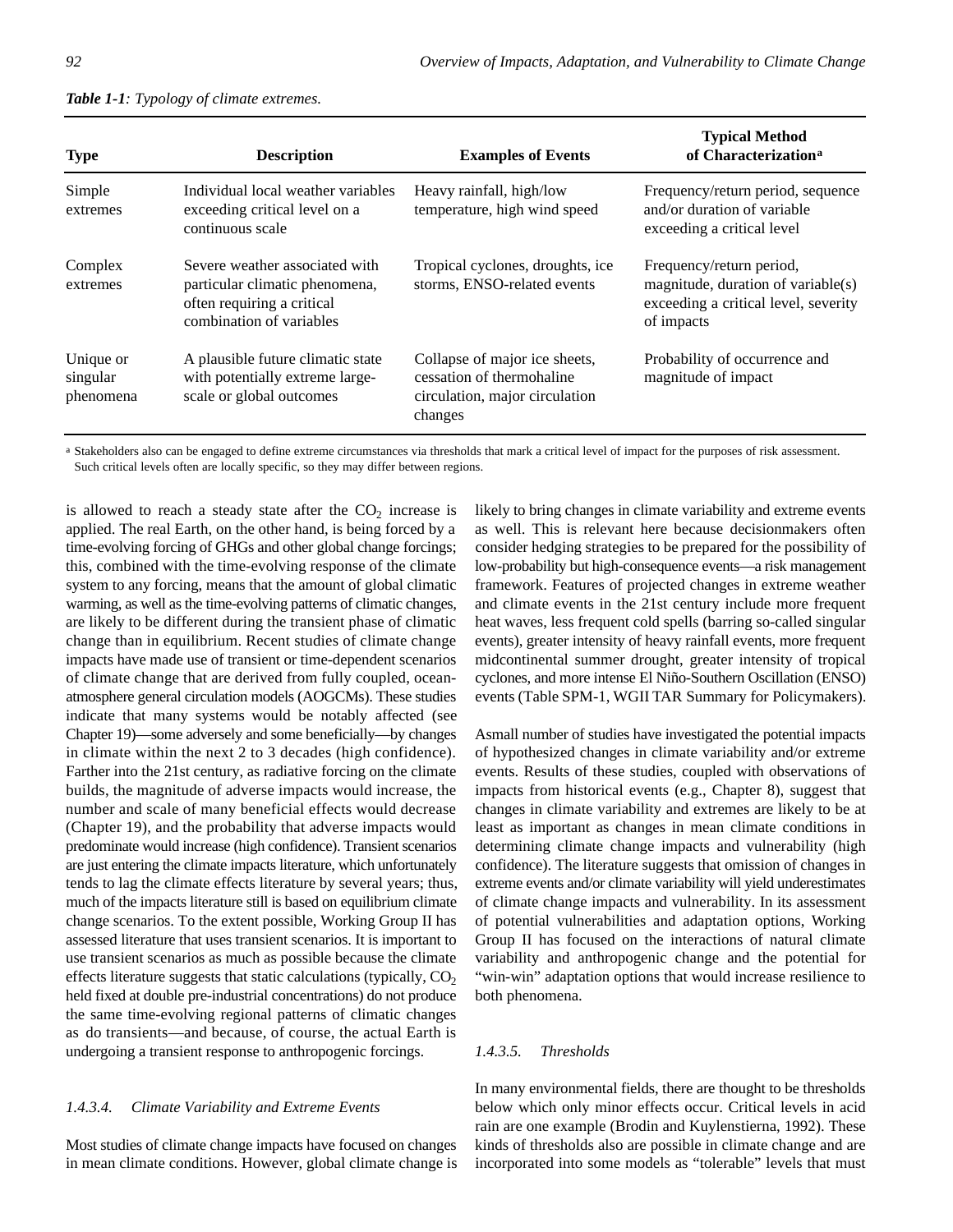be exceeded before significant impacts occur (Hope *et al.*, 1993).

However, in climate change, thresholds have been proposed that are much more complicated. Below the threshold, there may be some impacts, but they will be smoothly varying with the change in climate. Some positive effects might even be observed in some regions or sectors for a small global warming, giving the impression that there is little impact. Above the threshold, however, potentially damaging events may occur. For example, most models show (by 2100) a weakening of thermohaline circulation that transports warmer water to the North Atlantic (see TAR WGI Summary for Policymakers) but only very low confidence that there will be full collapse of the thermohaline circulation by 2100—although some rapid greenhouse buildup scenarios suggest that emissions during the 21st century could trigger a collapse in the following century (e.g., Rahmstorf, 1999; Schneider and Thompson, 2000). Likewise, only very low confidence is given to the prospect of substantial collapse by 2100 of the West Antarctic Ice Sheet (TAR WGI Summary for Policymakers). Other examples of potential threshold phenomena can be found in the literature for regional situations. For example, Wang and Eltahir (2000) demonstrate that rainfall in the Sahel region of Africa can have several equilibrium values, depending on the level of disturbance to vegetation cover. For vegetation removal of less than a threshold value, the system recovers within a few years. For vegetation removal above a threshold, however, there is a new steady-state rainfall regime that is much reduced from "normal" conditions. These thresholds may be, as characterized previously, a result of rapid transient forcing of the climate system, in terms of altered radiative properties of the atmosphere or characteristics of the land surface. Although such threshold events remain somewhat speculative, their impacts clearly would be more severe than smoothly varying (and thus more adaptable) events. Some thresholds in impacts, however, are much less speculative, such as hospital admissions for heat conditions above a threshold temperature—and these threshold temperatures vary regionally as there is some acclimatization to heat stress (Chapter 9)—or species living near mountaintops that would be forced out of existence, even by smooth climatic warming, because they reached the threshold of having no place to move up into (e.g., Still *et al.*, 1999).

Sometimes the expression "threshold" is used as an approximation when the response actually is more likely to be smooth but strongly nonlinear. The release of methane from gas hydrates trapped in deep sediments and the health impacts of thermal stress would be examples of this category. Working Group II assesses potential thresholds for ecological and human systems.

#### *1.4.3.6. Surprises*

By definition, it is difficult to give examples of the surprises that might be created under a changed climate. Such surprises, however, can make even the most careful calculation of impacts extremely inaccurate, as noted previously. Surprises have been classified by many authors in many contexts (see Schneider *et al.*, 1998, for a review of the literature and many citations). In particular, low-probability events—or those whose probability is difficult to assess—often are labeled rhetorically as "surprises," even though the event has been classified or identified as known. Strictly speaking, such events are more accurately called "imaginable surprises;" true surprises are wholly unexpected events. Another useful category is "imaginable conditions for surprise" (Schneider *et al.*, 1998), where the specific event in question is unexpected but a set of conditions that increases the likelihood of surprises can be assessed; increasing the rate of forcing of the climatic system is one example, as noted in Section 1.4.3.2.

#### *1.4.3.7. Nonlinear, Complex, and Discontinuous Responses*

Investigations into climate change and its potential consequences have begun to highlight the importance of strongly nonlinear, complex, and discontinuous responses. These types of responses, called singularities, can occur at all temporal and spatial scales of systems influenced by climate change (high confidence can be given to the likelihood that some such singularities will occur, but low confidence usually is assigned to any specific example of a possible abrupt event; see Chapter 19). Strongly nonlinear responses are characterized by thresholds—which, if exceeded by a stimulus, result in substantially greater sensitivity to further stimulus or dramatic change, explosive growth, or collapse. Complex responses involve interactions of many intricate elements that yield outcomes that are not easily predicted. Examples of these types of responses include coral bleaching, collapse of fish stocks, disease outbreaks, changes in fire and other disturbance regimes in vegetation systems, crop failure, malnutrition and hunger, and collapse of pastoral communities. Advances in our understanding of these types of responses are largely qualitative, but they are important in understanding the character of dangers posed by climate change. Omission of potential nonlinear and complex responses from climate change impact assessments is expected (well-established, but incomplete) to yield underestimates of impacts (see Chapters 5 and 19). Because of the magnitude of their potential consequences, large-scale discontinuous responses warrant careful consideration in evaluations of climate change dangers. Working Group II points to the potential for such occurrences and their potential consequences for human and natural systems, but it is unable to provide detailed assessments of potential effects, given the paucity of information in the literature.

#### *1.4.4. Synergies and Tradeoffs*

#### *1.4.4.1. Synergies and Tradeoffs between Climate Change and Other Environmental Issues*

Climate change is only one issue among many. The early stages of economic development typically lead to an increase in many pollutants, and actions taken to reduce one can have ancillary benefits caused by simultaneous reduction of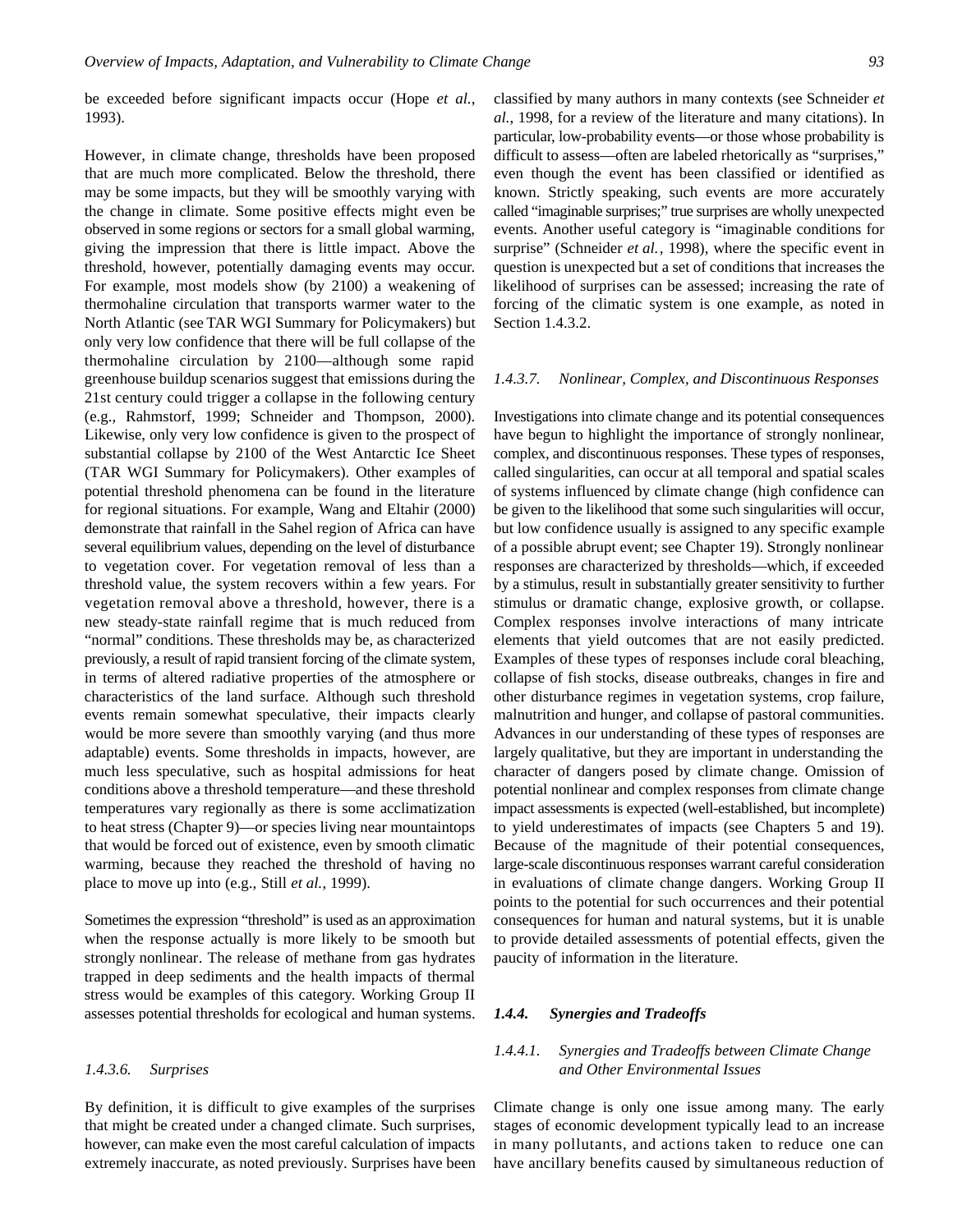others. Assessments that neglect these synergies can seriously underestimate the justification for cutbacks. On the other hand, impacts from climate change can depend on the levels of other pollutants. For example, forests weakened by acid rain are likely to be more vulnerable to changes in rainfall brought on by climate change or warming, and lake acidification can have a synergy with ultraviolet radiation penetration into the water (e.g., Schindler *et al.*, 1996). While maintaining its primary focus on decadal to centennial-scale climate change, Working Group II has examined linkages among climate change and other environmental issues, including climate variability, loss of biodiversity, deforestation, and desertification.

#### *1.4.4.2. Synergies and Tradeoffs between Adaptation and Mitigation*

It is often argued in the literature that there is a tradeoff between adaptation and mitigation in that resources committed to one are not available for the other. This is debatable in practice because the people who bear emission reduction costs or benefits often are different from those who pay for and benefit from adaptation measures. Arguments are given on both sides of this issue. On one hand, in a straight comparison, several factors point to the wisdom of initially committing resources to adaptation. Insofar as no level of mitigation will completely prevent some climate change, some adaptation will be necessary. The benefits from adaptation are received in the country that incurs the costs, so there is no "free-rider" problem; climate change from GHG emissions that already have occurred means that adaptation will be required even if quite stringent mitigation also is agreed on; many adaptation options, such as switching agricultural crops and strengthening seawalls, are relatively cheap options for some (but not all e.g., for small island states), and there may be ancillary benefits of the adaptation action even if climatic change effects turn out to be small (e.g., "no regrets" policies such as improving the efficiency of irrigation equipment).

On the other hand, it has been argued that climatic changes today still are relatively small, thus there is little need for adaptation, although there is considerable need for mitigation to avoid more severe future damages. By this logic, it is more prudent to invest the bulk of the resources for climate policy in mitigation, rather than adaptation.

It is reasonable to assume that many adaptation options will be pursued. This means that the baseline against which mitigation options should be assessed is one with adaptation also occurring. If the adaptations were effective in reducing the costs of climatic impacts, this can significantly reduce the benefits that otherwise would have been attributable to mitigation. On the other hand, as Section 1.4.1 notes, lack of perfect foresight about future climatic or other relevant social trends can lead to maladaptations. This situation would then argue for more emphasis on mitigation because maladaptations in the future would increase the costs of climatic impacts thus justify stronger abatement efforts. Furthermore, it has been argued that early steps toward mitigation can lower long-term costs of carbon abatement by reducing the rate at which the energyintensive capital stock has to be turned over, by inducing research and development, and/or by enhancing learning by doing (Grubb *et al.*, 1994; Azar, 1998; Goulder and Schneider, 1999). Others have argued that delayed abatement is more coste ffective because the bulk of the climate damages are likely to occur in the future, whereas the costs of immediate abatement occur in the nearer term; thus, discounting reduces the present value of the benefits of avoided climate damage versus less discounted abatement costs (e.g., Wigley *et al.*, 1996). Working Group III explores these issues in more depth, but in the context of the Working Group II mandate it must be recognized that many factors that still contain considerable uncertainty enter the debate about tradeoffs between timing and magnitudes of adaptation and mitigation efforts.

#### *1.4.5. Integrated Assessment*

Given the multi-sectoral, multi-regional, multidisciplinary, and multi-institutional nature of the integration of climatic change assessments of effects, impacts, and policy options, methods to perform "end-to-end" analyses have been developed and often are labeled "integrated assessments" (see, e.g., Weyant *et al.*, 1996; Morgan and Dowlatabadi, 1996, and references therein). Integrated assessment models (IAMs) have been developed to provide the logical consequences of a variety of explicit assumptions that undergird any formal assessment technique. IAMs seek to combine knowledge from several disciplines that is relevant to climate change in mathematical representations of the determinants of GHG emissions, responses of the climate system and feedbacks to emissions, effects on socioeconomic activities and ecosystems, and potential policies and responses (Parson and Fisher-Vanden, 1997). To date, IAMs have relied primarily on highly aggregated representations that directly link monetized measures of projected impacts to mean climate variables—principally, annual global mean temperature. Over time, these sorts of estimates have been extended by introducing variation between regions, by separating market and nonmarket damages, or by introducing other climate variables such as precipitation (Parson and Fisher-Vanden, 1997). A few IAMs adopt a process-based, geographically explicit approach to modeling, thus have more detailed representation of impacts, often including changes in physical units (e.g., crop yields) as measures of impact. These models do not translate impacts into a common metric, such as money. This makes comparing the level of impacts depicted in the two different modeling approaches very difficult (Tol and Fankhauser, 1998).

IAMs have evolved from a variety of disciplinary tools that often were developed for purposes other than assessments of climatic changes. IAMs have been classified into a hierarchy of five levels (Schneider, 1997). This classification scheme does not imply that each successive level of modeling along the hierarchy (see Section 2.3.8) incorporates all of the elements at lower levels or that incorporation of additional levels of comprehensiveness or complexity provides more fidelity in the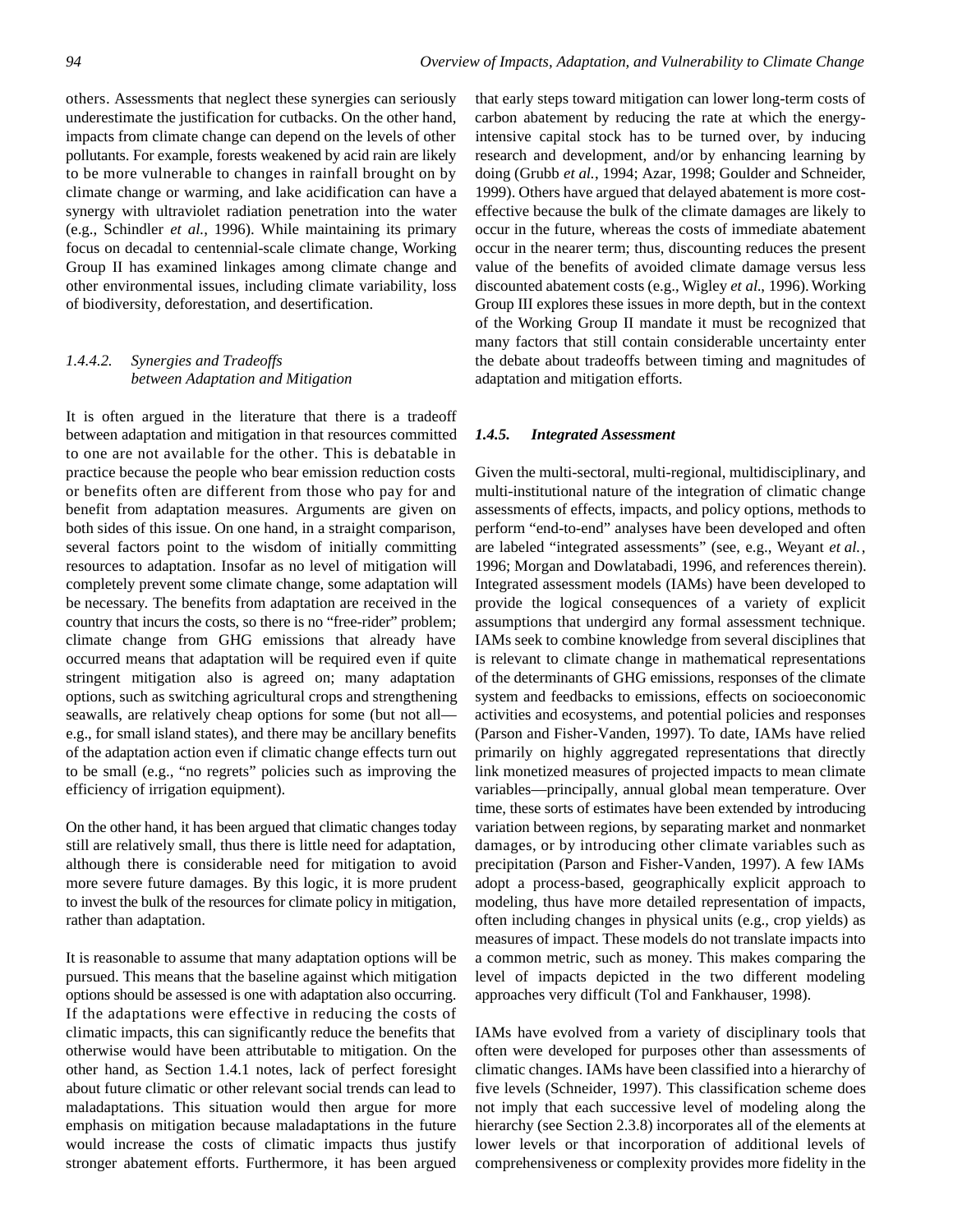model's simulation skills; that depends on the validity of the underlying assumptions and the accuracy of methods used to formally solve the equations that represent those assumptions. Finally, difficulties are encountered in aggregating costs or benefits across the many categories of impacts or opportunities, and a traceable account of any aggregations must be paramount to maintain transparency of any analytic methods such as IAMs (see Sections 1.5.6 and 2.6.4).

Despite these complexities, IAMs are a principal tool for studying systematic sets of interactions that are believed to be important in explaining systems behavior or simulating the consequences of various policies on the magnitude and distribution of risks and benefits of climatic changes or policies to enhance adaptation or encourage mitigation. The goal of IAMs has been to provide insights about the possible interactions of many factors in a complex socionatural system, rather than "answers" to specific scientific or policy questions.

#### **1.5. How do the Complexities of Analysis Affect the Assessment?**

The threat posed by climate change must be considered in the context of efforts by countries around the world to achieve sustainable development (see Section 1.1). Improved analysis of impacts of and adaptation to climate change is important for the development of appropriate policy measures. However, the chain of events from human behaviors that give rise to disturbances to the climatic system; to atmospheric changes; to impacts on humans, societies, other species, ecosystems, and their adaptive responses is very complex (as noted in Chapters 2 and 19). Uncertainty is a common feature in the discussion of complexity, and it is compounded by the complex interactions of many subsystems that constitute the socionatural system, each of which has its own inherent uncertainties (see Box 1-2). This section summarizes some of the complexities that make it difficult to provide very many highly confident projections about climatic impacts—assessments that are directly relevant to the oft-asked policy question: "What should we do about climate change?" (see Chapter 2 and references therein for more complete treatment).

#### *1.5.1. Regional Climate Uncertainties*

At the regional level, there is a wide range of projected changes in temperature and precipitation simulated from a doubling of  $CO<sub>2</sub>$  concentrations because of large model-to-model differences. Annex B of the *Special Report on Regional Impacts of Climate Change* (IPCC, 1998) provides the following conclusion regarding the confidence that can be placed in regional climate projections:

"Analysis of surface air temperature and precipitation results from regional climate change experiments carried out with AOGCMs indicates that the biases in present-day simulations of regional climate change and the inter-model variability in the simulated regional changes are still too large to yield a high level of confidence in simulated change scenarios. The limited number of experiments available with statistical downscaling techniques and nested regional models has shown that complex topographical features, large lake systems, and narrow land masses not resolved at the resolution of current GCMs significantly affect the simulated regional and local change scenarios, both for precipitation and (to a lesser extent) temperature (IPCC, 1996a). This adds a further degree of uncertainty in the use of GCM-produced scenarios for impact assessments. In addition, most climate change experiments have not accounted for human-induced landscape changes and only recently has the effect of aerosols been vigorously investigated. Both these factors can further affect projections of regional climate change."

The wide range of projected changes in temperature and precipitation would affect the degree of exposure of systems and populations to climatic stimuli and hence their vulnerability to climate change. This range suggests that high confidence will not often be assigned to any regional impact assessments that are based on GCM results. Difficulty in obtaining many highly confident outcomes is why the term "climate scenarios" has been adopted in most impact assessments. Such scenarios should be regarded as internally consistent patterns of plausible future climates, not predictions carrying assessed probabilities (see Section 2.6 and Chapter 3). Decisionmakers need to be aware of the large range of plausible climate projections when they formulate strategies to cope with the risks of climate change. However, in the absence of some explicit estimation of the likelihood of various scenarios by those who produce them, users of the many decision frameworks in the literature (see Box 1-2 and Section 2.7) often have to impute likelihood to various scenarios to apply many of these methods.

The review chapters in this report summarize impact studies that are based on a range of climate scenarios, when available. As noted earlier, transient scenarios are particularly valuable because the Earth currently is undergoing a transient response to global change disturbances. Great care is required in interpreting and comparing results from research or assessments that use different climate scenarios, particularly when some conclusions follow from static scenarios and others from transient scenarios. Unfortunately, such mixed use of scenarios is still a problem in the literature and in assessments of it.

#### *1.5.2. Socioeconomic Uncertainties*

An often overlooked source of uncertainty in assessments of impacts and vulnerability is the wide difference in assumptions (often not even stated) in the initial conditions and trends of environmental systems and socioeconomic conditions. These assumptions include information on population and related variables (e.g., population density), economic trends (e.g., income levels, sectoral composition of GDP, or levels of trade), other social indicators (e.g., education levels, private- and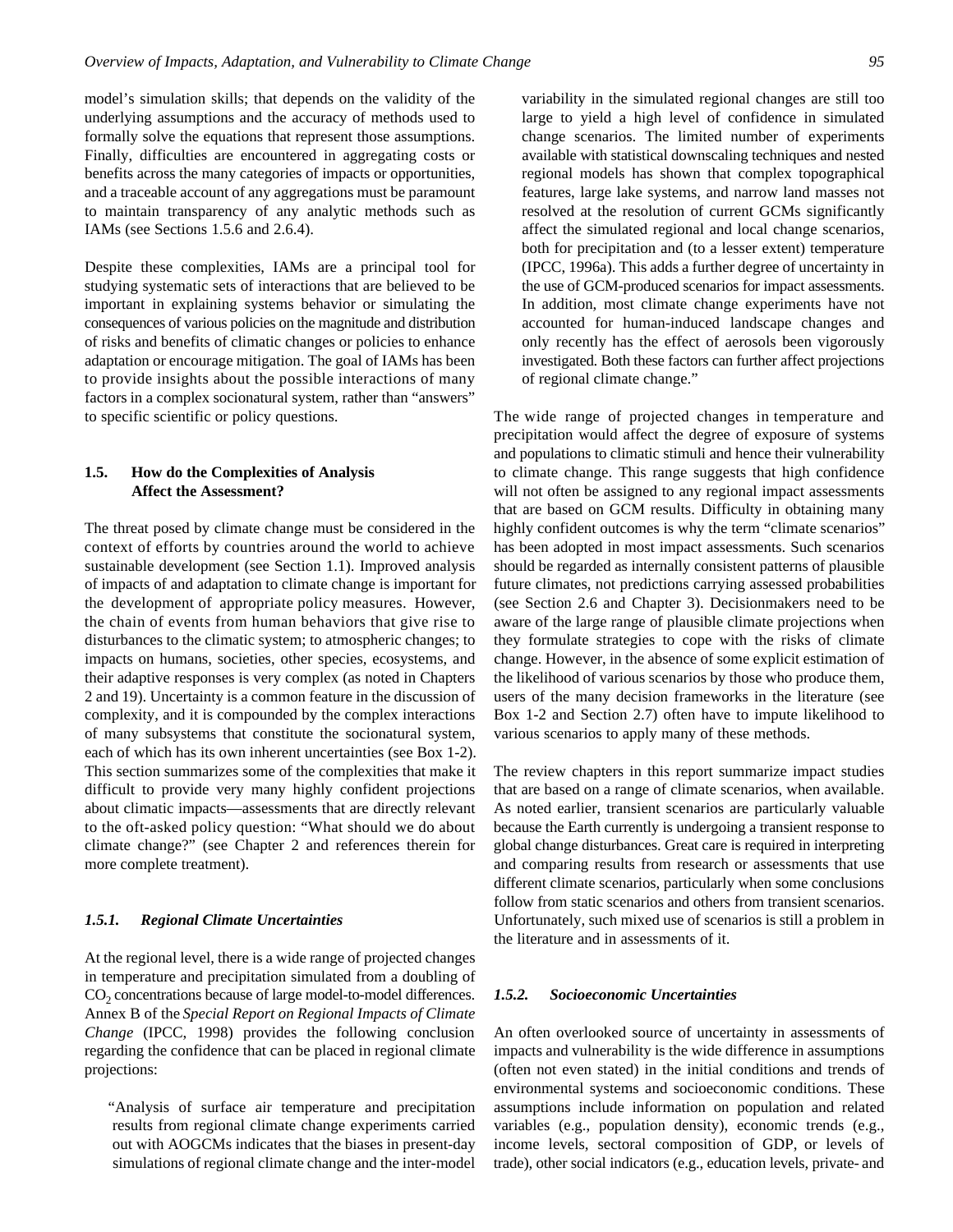public-sector institutions), culture, land cover and use, and availability and use of other resources such as water. They are important not only for determining the forces driving global changes but also for understanding the general capabilities available to societies for adaptation. Projections of these factors for time periods such as the middle of the 21st century are at least as uncertain as projections of future climate; hence, it is probably most advisable to use such information as scenarios of change, or conditioning assumptions (IPCC, 1998). Moreover, culture exerts important influences on socioeconomic processes, problemsolving methods, and the like. The formation of coalitions, social movements, and educational programs directed toward changing institutional norms that might influence people's behavior concerning climatic change is culturally determined, like other complex social and psychological processes. Cultural processes and economic behavior, for example, can be modeled to capture some of the complexity of the social processes, structures, and cognitive behavior involving culture (e.g., Rotmans and van Asselt, 1996; Koizumi and Lundstedt, 1998). Thus, it is simply impossible to predict with high confidence how societies and economies will develop in the future—hence the extent to which they will have the capacity needed for adaptation. The use of scenarios to assess driving forces and adaptive capacity is one way to explicitly acknowledge these kinds of structural uncertainties (e.g., IPCC, 2000). Socioeconomic scenarios, as already noted, are not predictions of future states of the world but consistent and plausible sets of assumptions about issues such as population growth, economic development, values, and institutions.

Although the emphasis on adaptation to reduce vulnerability and take advantage of emerging opportunities is increasing in impact assessment, many uncertainties remain regarding the effectiveness of different options, the relationship between adaptation to short-term climate fluctuations and long-term climate change, and constraints and opportunities that will be imposed by factors such as existing institutional structures, economic and financial limitations, and cultural resistance (IPCC, 1998).

#### *1.5.3. Risk and Uncertainty*

Uncertainties are pervasive throughout climate change impact assessment. For some sectors, such as agriculture, uncertainty is large enough to prevent a highly confident assessment of even the sign of the impacts. Until a few years ago, uncertainties in assessments were so great that few researchers were willing to carry their analysis through to numerical estimates of monetary impacts. Even today, as the applicability of subjective probabilities is becoming more accepted, impact estimates with explicit confidence intervals are the exception rather than the rule (a few exceptions are Peck and Teisberg, 1992; Hope *et al.,* 1993; Nordhaus, 1994a; Manne and Richels, 1995; Morgan and Dowlatabadi, 1996; Titus and Narayanan, 1996; Roughgarden and Schneider, 1999). Figure 2-2 (Moss and Schneider, 2000) graphically depicts how uncertainties in emissions scenarios feed into uncertainties in carbon cycle response, climate sensitivity, regional climate responses, and ranges of impacts in an "explosion" or "cascade" of widening uncertainty bounds. However, despite this daunting expansion of uncertainty, methods to classify and formally treat such uncertainties via subjective probability distributions are available in the literature (see Box 1-2 and Section 2.6) and can help to clarify which subcomponents of the overall human-environment system are most critical to integrated assessments of the costs and benefits of climatic changes or climate policies.

#### *1.5.4. Low-Probability Catastrophic Events*

Efforts to deal with low-probability, potentially catastrophic events in integrated assessments of climate change are not well-represented in the literature. One possibility would be to treat these risks like any hazard and use methods from risk analysis: The value of the risk is the probability of occurrence multiplied by the consequences of the event. For rare and catastrophic possibilities, there is very little frequency data; thus, probabilities assessed are based largely on subjective methods (e.g., Nordhaus, 1994b; Roughgarden and Schneider, 1999). Equally important, under these conditions the expected cost estimate would be very sensitive to the analyst's (subjective) assumptions about the costs of catastrophic events. Subjective probabilities can vary widely from analyst to analyst under such conditions. This partly explains why most analysts have been reluctant to include low-probability but potentially catastrophic events in integrated assessments (for a recent exception, see Mastrandrea and Schneider, 2001). However, absence of analysis does not necessarily imply absence of risk, and many risk management decisions in the private and public sectors are based on strategic hedging against low-probability but highly costly possibilities, such as insurance and deterrence (see Chapter 8). However, the expected cost approach would imply a risk neutrality—an uncomfortable position for those holding risk averse values in the face of possibilities such as collapse of the "conveyor belt" circulation in the North Atlantic Ocean (e.g., Broecker, 1997; Rahmstorf, 1999; Chapter 19) or melting of the West Antarctic Ice Sheet (e.g., Oppenheimer, 1998). Risk-averse individuals often worry about the possibility that a forecast for a high-consequence event is either accurate or an underestimate—the "type 2 error." Such individuals have argued that a better way to treat the possibility of catastrophe is to ensure that all possible efforts are taken to avoid it—the "precautionary principle" (see, e.g., Wiener, 1995). However, spending valuable, limited resources to hedge against possible catastrophic outcomes with a low probability of occurring is infeasible in practice; scarce resources could have been used more productively elsewhere, including dealing with more probable climatic threats. People who are concerned about "squandering" resources on what they perceive to be unlikely threats or even an erroneous forecast—the "type 1 error" often are engaged in contentious debates with those more concerned with type 2 errors—a situation that is well-known in risk management disciplines. Thus, it is difficult to apply the precautionary principle unambiguously to justify a hedging strategy against a potential catastrophic climatic event without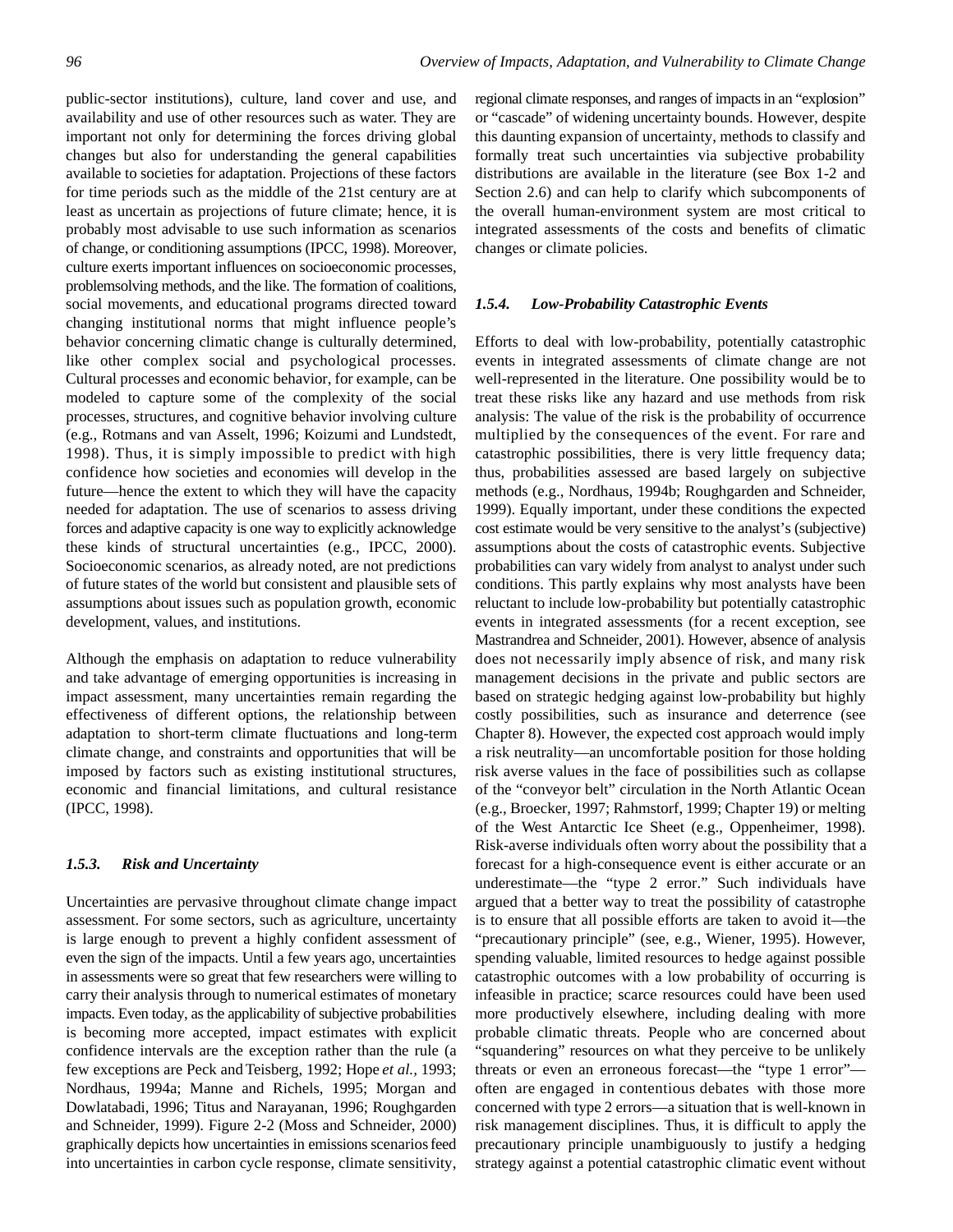also applying it to the possibility of negative outcomes from the hedging strategy itself, then weighing the relative risks of type 1 versus type 2 errors (Wiener, 1995).

#### *1.5.5. Valuation Methods—Monetary Measures or Multiple Numeraires*

Although much progress on valuation techniques is being made, as noted in Box 1-2, uncertainties are still large, and many impact estimates are "highly speculative" (Nordhaus and Boyer, 2000). Impacts can be divided into market and nonmarket impacts.

Market impacts occur in sectors or activities such as agriculture, forestry, provision of water, insurance against extreme events, transportation, tourism, and activities that use low-lying coastal land. Where these activities produce marketed goods, a monetary estimate of impacts (in units of dollars per °C, for example) sometimes can be made with fairly straightforward techniques, at least under present-day conditions; this has been the most common approach in impact studies to date (e.g., Mendelsohn *et al.*, 2000). Market prices, adjusted to correct for market distortions (e.g., externalities), are the appropriate measure for unit impacts. Although the techniques are well established, the numbers obtained still are approximate as a result of all the uncertainties that surround impact assessments. Working out how the impacts will unfold in the distant future is much less straightforward. Impacts could increase as the intensity and scale of the activity increases (e.g., loss of coastal property) or decrease as more modern and robust systems replace existing ones (e.g., new crop strains are introduced with more climatic adaptability). Also, as noted in Box 1-2, impacts expressed in economic terms embed the values people attribute to the impacts across several numeraires, as well as the values of future generations (see Section 2.5.6 for further elaborations).

For example, the use of highly aggregated decision analysis frameworks (see Box 1-2 and Chapter 2) can be controversial because aggregation of positive and negative costs of even a limited number of market category sectors involves the arithmetic sum of many subelements that contain large uncertainties and are related to different regions. Furthermore, important market costs could be incurred by political instability (e.g., Kennedy *et al.*, 1998), migration of displaced persons (e.g., Myers, 1993), diminished capacity of damaged ecosystems to provide accustomed services (e.g., Daily, 1997), or loss of heritage sites from sea-level rise (e.g., Schneider *et al.*, 2000b). Moreover, losses in nonmonetary categories (i.e., other numeraires such as biodiversity lost, lives lost, quality of life degraded, or inequity generated—all per °C) are very controversial (e.g., Goulder and Kennedy, 1997, discuss attempts to estimate the intrinsic value of species). Any aggregation over such numeraires into a common metric—usually the dollar—cannot be accomplished transparently unless a variety of assumptions are explicitly given for the valuation of each of these numeraires before aggregation hides the underlying assumptions of how valuation was accomplished.

#### *1.5.6. Damage Aggregation and Distributional Effects*

Aggregation of various damages into a single estimate sometimes is appropriate to provide policymakers with information about the magnitude of damages that can be expected on a global scale. However, as noted in Box 1-2, Section 1.5.5, and Section 2.6.4, there also is the risk that such aggregation conceals rather than highlights some of the critical issues and valueladen assumptions that are at stake.

As a hypothetical but concrete example, assume that climatic change would cause destruction of lives, ecosystems, and property in Bangladesh, corresponding to a loss of 80% of its GDP. This loss to Bangladesh would amount to roughly 0.1% of global GDP. If the global economy grows at  $2\%$  yr<sup>1</sup>, this assumed impact on Bangladesh would correspond to a delay in global income growth of less than 3 weeks. It is debatable whether adding, say, the possible benefits for temperate agriculture to the losses of lives resulting from sea-level rise in Bangladesh helps to assess the severity of climate change impacts because the "winner" does not compensate the "loser" (i.e., benefits for temperate agriculture offer little relief to those who have been a ffected by sea-level rise in other regions). Authors in the literature have expressed concern about trading the costs of emission reduction in some countries (e.g., more efficient end-use energy technologies) with large-scale losses of lives and human health in others (e.g., Munasinghe, 2000). Still, this is implicitly done in most conventional cost-benefit analyses of climate change available in the literature. As noted above and in Section 2.6.4, this points to the necessity of using appropriately disaggregated cost and benefit data to make the analysis more transparent. Possible ways of incorporating equity concerns include use of distributional weights in cost-benefit analysis (e.g., Azar and Sterner, 1996; Fankhauser *et al.*, 1997; Azar, 1999).

Owing to the complexities of valuation and aggregation analyses described above and in the preceding subsection, the TAR authors are cautious about the applicability of single "optimal" answers. Instead, they attempt to examine ranges of outcomes calculated under a variety of assumptions available in the literature, for which alternative valuation methods can be applied to different categories across various numeraires.

#### *1.5.7. Discounting*

Comparing impact, mitigation, and adaptation costs that occur at different points in time requires them to be discounted. There is longstanding debate about the appropriate rate of discount to use (e.g., Arrow *et al.*, 1996; Portney and Weyant, 1999). Uncertainty regarding the discount rate relates not to calculation of its effects, which is mathematically precise, but to a value judgment about the appropriateness of the present generation valuing various services for future generations (see Section 2.3.1 for elaboration).

Two different approaches to discounting are presented in the SAR (Arrow *et al.*, 1996). The *descriptive* approach focuses on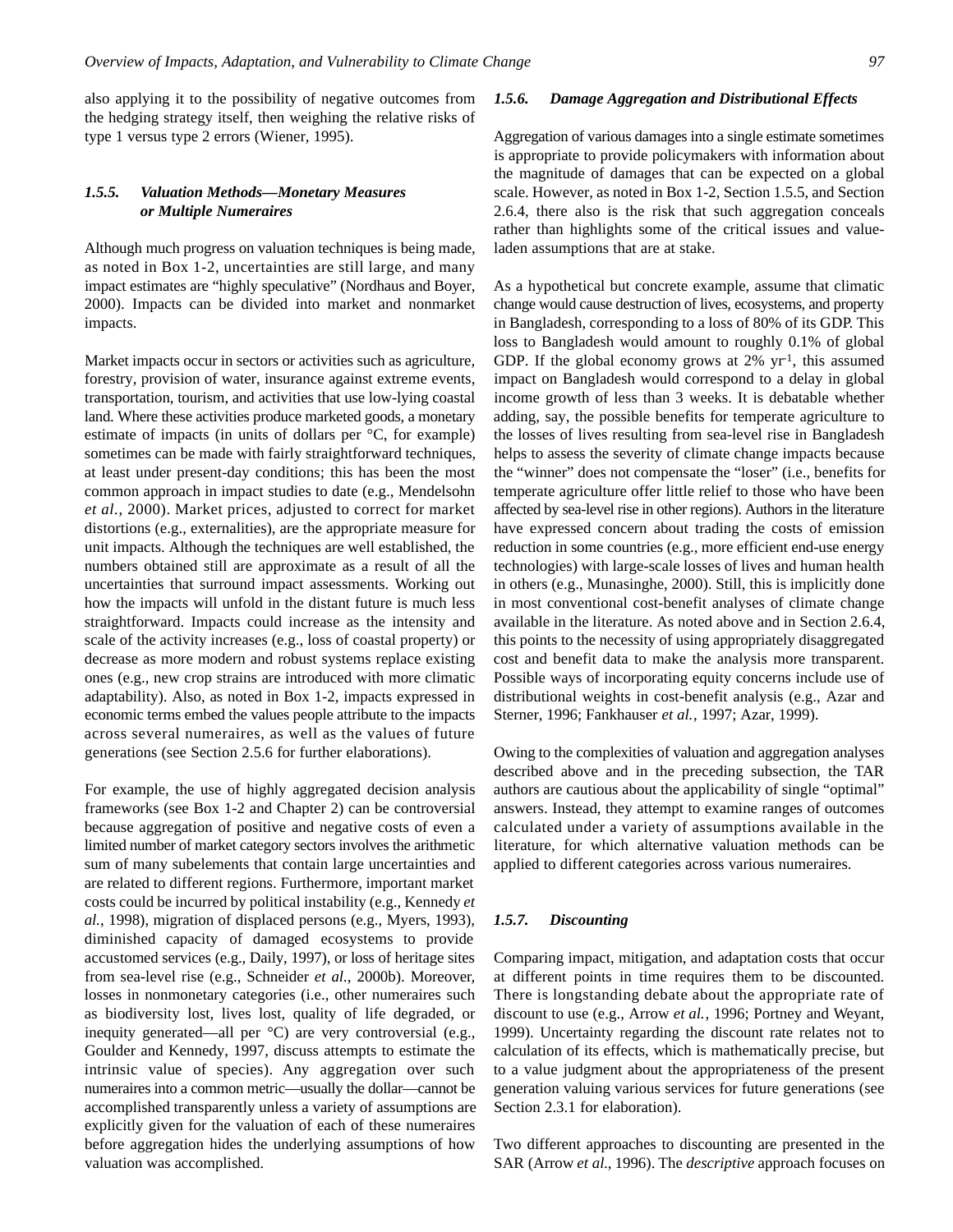intertemporal cost-efficiency, and the discount rate is based on observed market interest rates. The *prescriptive* approach emphasizes that normative issues are involved in valuing the future. One important problem for both approaches is the fact that we cannot observe future market interest rates or know the level of income that will prevail in the future (at least for time horizons involved in the climate change debate). Most analysts have resolved this dilemma by using constant discount rates over the entire horizon, despite the fact that they are likely to change. Others have suggested or used non-fixed discount rates that apply strong short-term discounting but entail little further discounting for the very long-term future (e.g., Azar and Sterner, 1996; Heal, 1997). That would cause events a decade or two hence to be significantly discounted but would not cause events a century hence to be reduced in value by powers of 10, as is the occurrence with conventional exponential (compound interest) discounting. Because the largest costs from climate change usually are believed to occur many decades in the future, conventional discounting renders the present value of such future damages very small, whereas nonfixed discount rates (e.g., "hyperbolic discounting") would cause present generations to take serious notice of very large potential damages, even a century hence. Because both the value of the discount rate and the choice of discounting approach involve value judgments about the ethics of intergenerational transfers, it is important for all assessments to be clear about what discounting formulations have been used and the sensitivity of the conclusions to alternative formulations.

#### *1.5.8. "Safe Emission Levels," Cost-Effectiveness Analysis, and the Timing of Emission Abatement*

Several issues raised in this section are discussed primarily in the report of Working Group III. However, because this chapter is intended to provide a context for impact, adaptation, and vulnerability issues, this section briefly reviews several emissions abatement complexities that have a bearing on the adaptation/mitigation tradeoff issues (see Section 1.4.4.2 and Chapter 2). Because estimates of the monetary costs of impacts span a wide range of values given the many uncertainties and often are value laden, some analysts have argued that climate change targets should be based on physical or social, rather than economic, indicators—for example, past fluctuations in temperature or expected climate-related deaths or some general reference to sustainability or the precautionary principle (see Section 1.5.4). This precautionary approach is used in European negotiations on emissions of acidifying substances and is acknowledged in Article 3, paragraph 3, of the UNFCCC, which states as a principle that "The Parties should take precautionary measures to anticipate, prevent or minimize the causes of climate change and mitigate its adverse effects. Where there are threats of serious or irreversible damage, lack of full scientific certainty should not be used as a reason for postponing such measures...." Such threshold levels (see Section 1.4.3.5) also have been used as upper ceilings on the amount of warming considered "tolerable" in the academic sphere (see Alcamo and Kreileman, 1996; Azar and Rodhe, 1997) and the political sphere (for instance, the European Union has adopted a maximum of 2°C temperature change above pre-industrial levels or a maximum of 550 ppm  $CO<sub>2</sub>$  concentration target). Implicit in this approach is the assumption of the possibility of very nonlinear damage functions. One drawback with this approach is that necessary tradeoffs between climate damage avoidance and the opportunity costs of resources used to mitigate that climate change often are not made explicit.

Even if the precautionary approach were taken, cost-efficiency analysis would be used to identify the lowest cost of meeting the predefined target. Several studies have made an argument that "where" and "when" flexibility in emissions reductions can greatly reduce its costs (Wigley *et al.*, 1996). Ha-Duong *et al.* (1997) and Goulder and Schneider (1999) show that preexisting market failures in the energy sector could reduce the costs of immediate climate policies substantially or that neglect of inducing technological changes by delaying incentives associated with immediate climate policies could reverse the conclusions that delayed abatement is more cost-effective. Unfortunately, there is very little literature on how climate policies might induce technological change (see WGIII TAR). Another reason for the controversy in the literature about abatement timing is a misreading of Wigley *et al.* (1996) that they do not endorse efforts over the next 30 years to make abatement cheaper in the future. Azar (1998) argues, however, that if stabilization targets would be at or below  $450$  ppm  $CO<sub>2</sub>$ , early abatement (not just efforts to make future abatement cheaper) would be costefficient, even in the Wigley et al. (1996) model.

Furthermore, the problem of valuing impacts in monetary terms cannot be avoided entirely even under the cost-efficiency approach. Different trajectories toward the stabilization target have different impacts and costs associated with them. How does delaying mitigation affect the impacts, including distributive consequences? The answer to this question is unclear, partly because of large remaining uncertainties about the extent to which rapid forcing of the climate system could trigger threshold events (e.g., Tol, 1995). Moreover, the difference in impacts between early and delayed mitigation responses appears to be sensitive to assumptions about sulfate aerosol cooling and whether small transient temperature differences can have significant effects.

#### *1.5.9. Validation*

Validation of models and assessments that deal with projections over many decades is a serious issue. Often it is not helpful in the context of sustainable development to suggest postponing policy responses until model predictions can be directly compared against reality because that would require experiencing the consequences without amelioration. Instead, models and assessments are subjected to varying levels of quality control, intercomparison with standard assumptions, comparisons with experiments, and extensive peer review. Some authors have a rgued (e.g., Oreskes *et al.*, 1994) that it is impossible in principle to "validate" models for future events when the processes that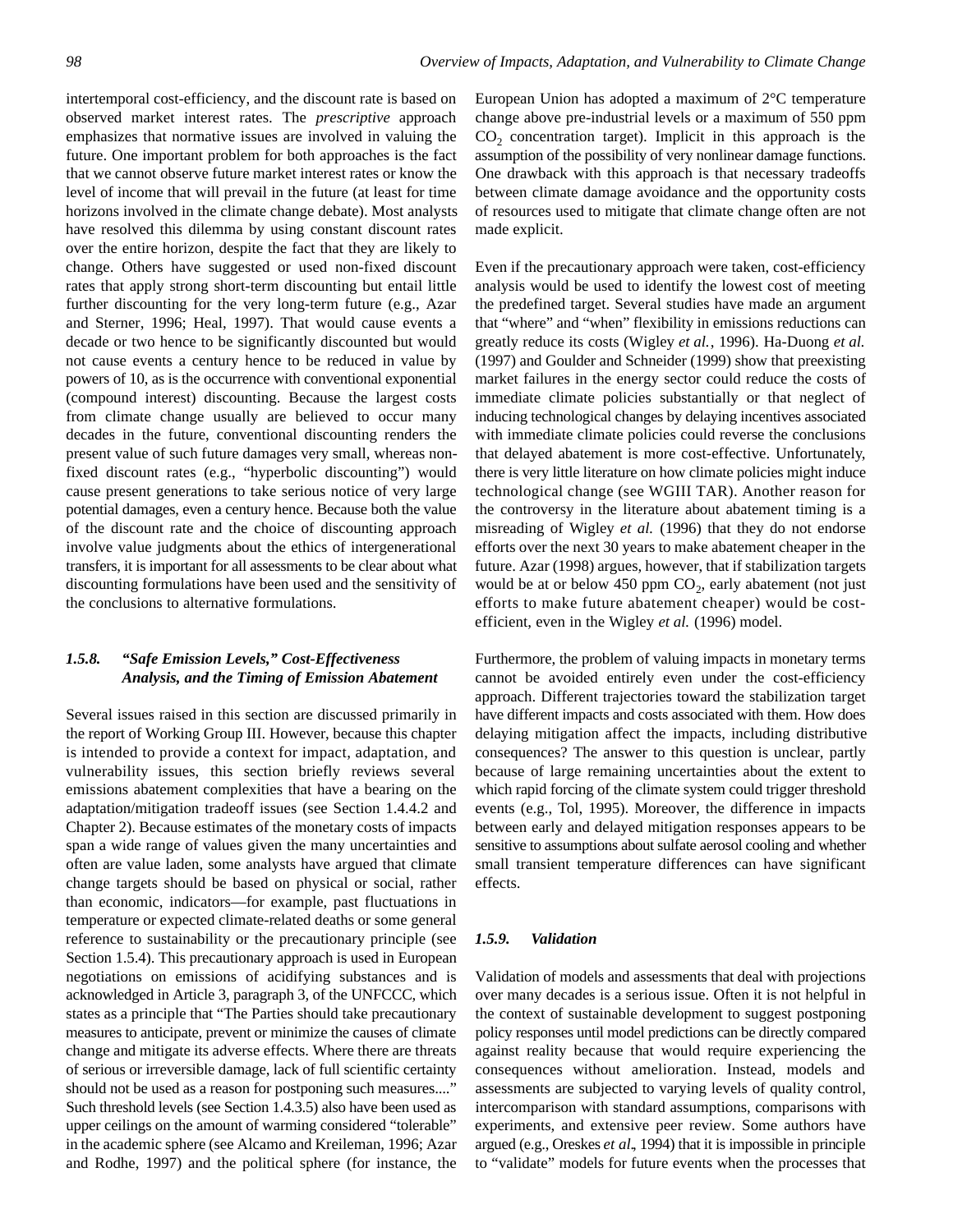determine the model projections contain structural uncertainties (see Boxes 1-1-and 2-1). Although the impossibility of direct before-the-fact validation is strictly true, this does not mean that models cannot be rigorously tested. Several stages are involved. First, how well known are the data used to construct model parameters? Second, have the individual processes been tested against lab experiments, field data, or other more comprehensive models? Third, has the overall simulation skill of the model been tested against known events? Fourth, has the model been tested for sensitivity to known shocks (e.g., an oil price hike in an economic model or a paleoclimatic abrupt change in a climate model)? For example, crop yield models are tested against actual yield variation data (Chapter 5), and sea-level increase models are tested for their ability to reproduce observed changes in the 20th century. The ability of a model to reproduce past conditions is a necessary, but not necessarily sufficient, condition for a highly confident forecast of future conditions, unless the underlying processes that gave rise to the phenomena observed in the past will be fully operative in the future and the model captures the influence of such phenomena. Finally, has the comparison between model and data been done at commensurate scales, so that small-scale data are first aggregated to the scale of the lowest resolved element of the model before attempting evaluation (e.g., Root and Schneider, 1995)? When such validation protocols are performed and a model performs "well," subjective confidence that assessment teams can assign to various projections based on such models increases considerably (see Section 2.6), even if "definitive proof" of a specific forecast before the fact is impossible in principle.

All of these considerations demonstrate how the complexities of analysis have led Working Group II TAR authors to emphasize risk management approaches to climate change and policy assessment, rather than just an optimizing framework (e.g., see Section 2.7). These complexities of analysis are not problematic only for the assessment of impacts, vulnerabilities, and adaptability; they also carry forward to questions of tradeoffs between investments in adaptation and mitigation strategies and make a connection between the purviews of Working Groups II and III.

#### **1.6. How can this Assessment be Used to Address Policy-Relevant Questions? A Users'Guide**

#### *1.6.1. United Nations Framework Convention on Climate Change*

An important audience for this report is the UNFCCC Conference of Parties and Subsidiary Bodies, through which implementation of the provisions of the Convention (United Nations, 1992) and associated protocols will be negotiated. The major issue is contained in Article 2 of the UNFCCC and relates to identifying the level for stabilization of GHG concentrations. As stated in that Article, the level for stabilization is set in terms of impacts of climate change. Hence, the focus of this report is on identifying impacts potentially associated

with different rates and levels of climate change. It is important to reiterate that readers will not find any magnitude or rate of climate change defined as "dangerous" by this report. As noted earlier, this is because such a designation is necessarily political for two important reasons. First, the impacts associated with any given concentration target or emissions trajectory will be unevenly distributed across countries, ecosystems, and socioeconomic sectors. Thus, some sectors or regions may receive some benefit from a particular pattern of climate change, whereas others will be harmed. It is not the role of the scientific community to determine whether a particular pattern of impacts constitutes "dangerous" interference; that is a political judgment to be negotiated among participating governments and institutions. Second, there are scientific uncertainties associated with climate change scenarios and our knowledge of impacts that may result. Thus, it is not possible to state in absolute terms that particular impacts will be associated with a given concentration target or stabilization pathway. Instead, information about impacts will be conditional and is best considered in a risk management framework—that is, different stabilization targets or pathways pose different risks to food production, ecosystems, and economic development, and such risks are likely to vary by region and over time. There is no way to determine scientifically what level of risk is acceptable under the UNFCCC. This, too, will be a matter for negotiation by governments. However, information on the state of the science presented in IPCC assessments is widely believed to help put such decisionmaking exercises on a firmer factual basis (see discussion of guidelines for practitioners from an international social science assessment of human choice and climate change in Rayner and Malone, 1998).

The TAR focuses on the vulnerability of different systems and regions to various rates and magnitudes of climate change. Assessment of vulnerability and adaptation is relevant not only to identifying impacts associated with different targets but also to identifying "developing country Parties that are particularly vulnerable to the adverse effects of climate change" (Article 12; United Nations, 1997); these countries are to be compensated from the proceeds of the CDM to help meet the costs of adaptation.

#### *1.6.2. Links to Biodiversity Loss, Desertification, Deforestation and Unsustainable Use of Forests, Stratospheric Ozone Depletion, and Other Global Environmental Issues*

Climate change is not an isolated issue; it is intimately connected to other recognized natural hazards and global environmental problems. Separate international conventions and processes exist to address these issues; in several cases, these include successful scientific assessment mechanisms. This report contains information of relevance to these bodies and processes, although it is not the intention of the report to supercede or contradict information developed in those assessments. The purpose of incorporating information of relevance to these issues is to highlight scientific and policy links among them, so that unnecessary tradeoffs can be avoided and potential multiple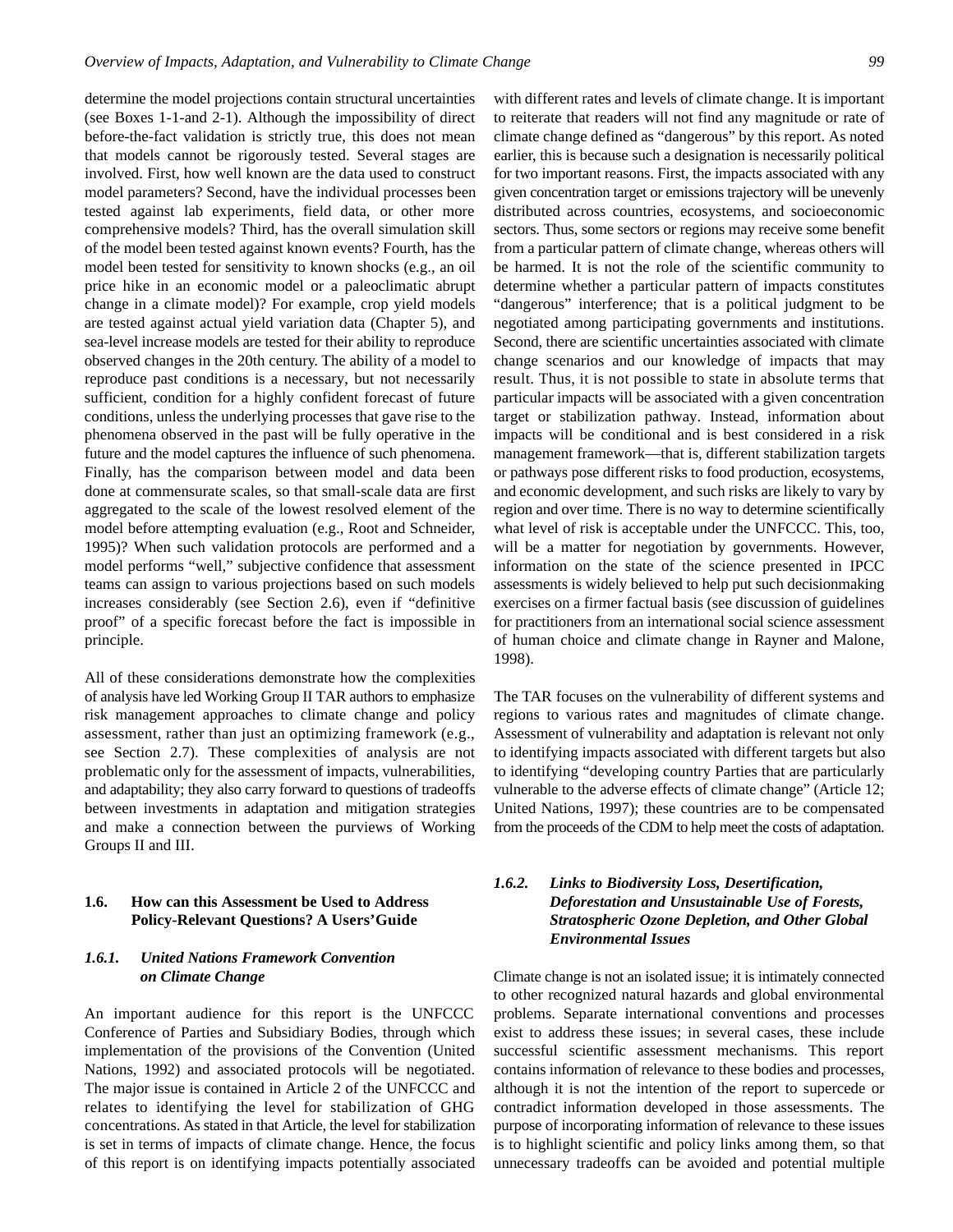benefits can be realized (e.g., Orlando and Smeardon, 1999; Kremen *et al.*, 2000). For example, several international conventions and agreements call for sustainable management and use of land and water resources, with varying goals (such as enhancing GHG sinks and reservoirs, protecting biological diversity, safeguarding aquatic ecosystems, managing forests to meet human needs, and halting desertification). To the extent that these objectives are potentially affected by climate change, and to the extent that options to adapt to changing climate conditions can be structured to help attain additional environmental or socioeconomic objectives associated with these other agreements (i.e., co-benefits), this is highlighted in the relevant sections of the TAR.

#### *1.6.3. Resource Planners, Managers in National and Regional Institutions, and Actors in Specialized International Agencies*

Although the primary audiences of this report are involved in negotiating and implementing the UNFCCC (United Nations, 1992) and, to some extent, other international agreements on global environmental problems, the report also contains information that is useful to resource managers in national governments; regional institutions such as regional development or lending agencies; and specialized international agencies such as the World Bank, UNEP, UNDP, or the GEF. In the chapters that focus on sectors or systems of climate change (e.g., Chapters 4–9, which cover advances in our understanding of impacts and adaptation options in water resources, agriculture, health, ecosystems, and so forth), planners and managers in national ministries or regional planning authorities will find information on how their mandates—such as encouraging agriculture, providing freshwater, protecting endangered species, or increasing energy production—could be affected by climate change. To the extent provided in the literature, these chapters also include detailed technical and cost information on adaptation options and factors that will influence their implementation. In chapters that focus on regional analyses, managers and planners at regional and international agencies will find information on baselines and trends (climate, socioeconomic, and other environmental); each chapter also highlights particular vulnerabilities and opportunities for adaptation that may occur in each region. It is hoped that this information will be useful in assessing potential projects and opportunities for investment, so that these can be structured to be more robust to potential negative effects of climate change or to take advantage of emerging opportunities. In addition, this report will be useful in the education of the media and the general public about climate, the environment, and development issues.

#### **References**

- **AGBM,** 1995: *Report of the Ad Hoc Group on the Berlin Mandate on the Work of Its First Session Held at Geneva From 21 to 25 August 1995*.Available online at http://www.unfccc.int/resource/docs/1995/agbm/02.htm.
- **Alcamo,** J. and E. Kreileman, 1996: Emission scenarios and global climate protection. *Global Environmental Change*, **6**, 305–334.
- **A r ro w,** K.J., W. Cline, K.G. Mäler, M. Munasinghe, R. Squitieri, and J. Stiglitz, 1996: Intertemporal equity, discounting and economic efficiency. In: *Climate Change 1995: Economic and Social Dimensions of Climate Change, Second Assessment of the Intergovernmental Panel on Climate Change* [Bruce, J.P., H. Lee, and E.F. Haites (eds.)]. Cambridge University Press, Cambridge, United Kingdom and New York, NY, USA, pp. 135–144.
- **Ausubel,** J.H., 1996: Can technology spare the earth? *American Scientist*, **84(2),** 166–178.
- **Azar,** C., 1999: Weight factors in cost benefit analysis of climate change. *Environmental and Resource Economics*, **13,** 249–268.
- **Azar,** C., 1998: The timing of  $CO_2$  emissions reduction—the debate revisited. *International Journal of Environment and Pollution*, **10,** 508–521.
- **Azar,** C. and H. Rodhe, 1997: Targets for stabilization of atmosperic  $CO_2$ . *Science*, **276,** 1818–1819.
- **Azar,** C. and T. Sterner, 1996: Discounting and distributional considerations in the context of global warming. *Ecological Economics*, **19,** 169–185.
- **Bartiaux,** F. and J.P. van Ypersele, 1993: The role of population growth in global warming. In: *P roceedings of the International Population Conference* (ISBN 2-87108-030-5). International Union for the Scientific Study of Population, Liège, Belgium, **4,** 33–54.
- **Brodin,** Y.-W. and J.C.I. Kuylenstierna, 1992: Acidification and critical loads in Nordic countries: a background. *Ambio*, **21**, 332–338.
- **Broecker,** W.S., 1997: Thermohaline circulation, the Achilles heel of our climate system: will man-made CO<sub>2</sub> upset the current balance? *Science*, **278**, 1582-1588.
- **Browne,** J., 2000: Rethinking corporate responsibility. *Reflections: The SoL Journal*, **1(4),** 48–53.
- **Burton,** I., R.W. Kates, and G.F. White, 1993: *The Environment as Hazard*. Guilford Press, New York, NY, USA, 2nd. ed., 290 pp.
- **Chen,** R.S. and R.W. Kates, 1996: Trends in agriculture and food security. In: *Climate Change and World Food Security* [Downing, T.E. (ed.)]. Springler-Verlag, Heidelberg, Germany, pp. 23–52.
- Cline, W.R., 1992: The Economics of Global Warming. Institute of International Economics, Washington, DC, USA, 399 pp.
- **Cohen,** J., 1995: *How Many People Can the Earth Support?* W.W. Norton, New York, NY, USA, 532 pp.
- **Cole,** H.S.D., C. Freeman, M. Jahoda, and K.L.R. Pavitt, 1973: *Models of Doom: A Critique of the Limits to Growth*. Universe Books, New York, NY, USA, 244 pp.
- **Colombo,** A.F., D. Etkin, and B.W. Karney, 1999: Climate variability and the frequency of extreme temperature events for nine sites across Canada: implications for power usage. *Journal of Climate*, **12,** 2490–2502.
- **Cooper,** R.N., 2000: *Prospects for the World Economy*. Working Paper #26, UCLACenter for International Relations, Los Angeles, CA, USA, 27 pp.
- **Crowley,** T.J., 1990: Are there any satisfactory geologic analogs for a future greenhouse warming? *Climate*, **3,** 1282–1292.
- **Crowley,** T.J. and G.R. North, 1991: *Paleoclimatology*. Oxford University Press, Oxford, United Kingdom, 339 pp.
- Daily, G.C., 1997: Nature's Services: Societal Dependence on Natural *Ecosystems*. Island Press, Washington, DC, USA, 392 pp.
- **Ehrlich,** P.R. and A.H. Ehrlich, 1996: *Betrayal of Science and Reason*. Island Press, Washington, DC, USA, 335 pp.
- **Ehrlich,** P.R. and A.H. Ehrlich, 1990: *The Population Explosion*. Simon and Schuster, New York, NY, USA, 320 pp.
- **Ehrlich,** P.R. and J.P. Holdren, 1971: Impact of Population Growth. *Science*, **171,** 1212–1217.
- **Ehrlich,** P.R., A.H. Ehrlich, and G. Daily, 1995: *The Stork and the Plow*. Putnam, New York, NY, USA, 364 pp.
- **Etkin,** D.A., 1999: Risk transference and related trends: driving forces towards more mega-disasters. *Environmental Hazards*, **1,** 69–75.
- **Fankhauser,** S., R.S.J. Tol and D.W. Pearce, 1997: The aggregation of climate change damages: a welfare theoretic approach. *Environmental and Resource Economics*, **10**, 249–266.
- **FAO,** 1999: *The State of Food Insecurity in the World 1999*. Food and Agriculture Organization of the United Nations, Rome, Italy. Available online at http://www.fao.org/FOCUS/E/SOFI/home-e.htm.
- **Fischer,** G., K. Frohberg, M.L. Parry, and C. Rosenzweig, 1996: Impacts of potential climate change on global and regional food production and vulnerability. In: *Climate Change and World Food Security* [Downing, T.E. (ed.)]. Springler-Verlag, Heidelberg, Germany, pp. 115–160.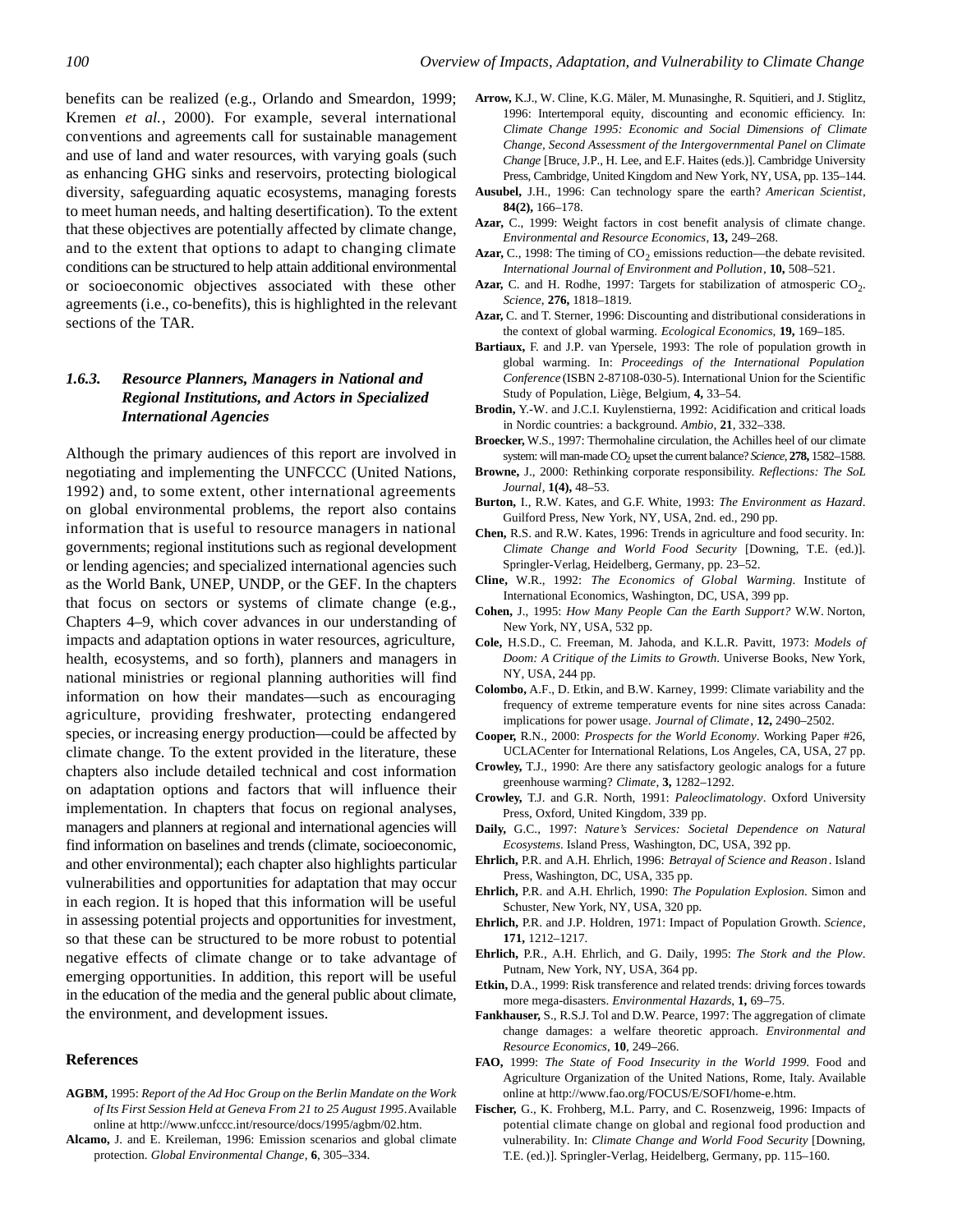- **Gates,** D., 1993: *Climate Change and its Biological Consequences*. Sinauer Associates, Sunderland, MA, USA, 280 pp.
- **Gleick,** P.H., 1998: *The World's Water 1998-1999: The Biennial Report on Freshwater Resources*. Island Press, Washington, DC, USA, 307 pp. Available online at http://www.worldwater.org.
- **Goulder,** L.H. and D. Kennedy, 1997: Valuing ecosystems: philosophical bases and empirical methods. In: *Nature's Services: Societal Dependence on Natural Ecosystems* [Daily, G.C. (ed.)]. Island Press, Washington, DC, USA, pp. 23–48.
- **Goulder,** L.H. and S.H. Schneider, 1999: Induced technological change and the attractiveness of CO<sub>2</sub> emissions abatement policies. *Resource and Energy Economics*, **21,** 211–253.
- **Grossman, G.M.** and A.B. Krueger, 1995: Economic growth and the environment. *Quarterly Journal of Economics*, **110,** 353–377.
- **Grubb,** M., M. Ha-Duong, and T. Chapuis, 1994: Optimizing climate change abatement responses: on inertia and induced technology development. In: *Integrative Assessment of Mitigation, Impacts, and Adaptation to Climate Change* [Nakicenovic, N., W.D. Nordhaus, R. Richels, and F.L. Toth (eds.)]. International Institute for Applied Systems Analysis, Laxenburg, Austria, pp. 513–534.
- Ha-Duong, M., M. Grubb., and J.-C. Hourcade, 1997: Influence of socioeconomic inertia and uncertainty on optimal CO<sub>2</sub> emission abatement. *Nature*, **390**, 270–273.
- **Heal,** G., 1997: Discounting and climate change, an editorial essay. *Climatic Change*, **37(2),** 335–343.
- **Hoffert,** M.I., K. Caldeira, A.K. Jain, L.D.D. Harvey, E.F. Haites, S.D. Potter, M.E. Schlesinger, S.H. Schneider, R.G. Watts, T.M.L. Wigley, and D.J. Wuebbles, 1998: Energy implications of future stabilization of atmospheric CO<sub>2</sub> content. *Nature*, **395,** 881–884.
- Hope, C.W., J. Anderson, and P. Wenman, 1993: Policy analysis of the greenhouse effect—an application of the PAGE model. *Energy Policy*, **15,** 328–338.
- **IPCC,** 2000: *Emissions Scenarios. Special Report of the Intergovernmental Panel on Climate Change* [Nakicenovic, N. and R. Swart (eds.)]. Cambridge University Press, Cambridge, United Kingdom and New York, NY, USA, 599 pp.
- **IPCC,** 1999a: *Procedures for the Preparation, Review, Acceptance, Adoption, Approval and Publication of IPCC Reports. Appendix A to the Principles Governing IPCC Work*. Available online at http://www.ipcc.ch/about/ procd.htm.
- **IPCC,** 1999b: *Scientific, Technical and Socioeconomic Questions Selected by the Panel*. Available online at http://www.ipcc.ch/activity/tarquestion.html.
- **IPCC,** 1998: *The Regional Impacts of Climate Change. An Assessment of Vulnerability.A Special Report of IPCC Working Group II* [Watson, R.T., M.C. Zinyowera, and R.H. Moss (eds.)]. Cambridge University Press, Cambridge, United Kingdom and New York, NY, USA, 517 pp.
- **IPCC,** 1996a: *Climate Change 1995: The Science of Climate Change. Contribution of Working Group I to the Second Assessment Report of the Intergovernmental Panel on Climate Change* [Houghton, J.T., L.G. Meira Filho, B.A. Callander, N. Harris, A. Kattenberg, and K. Maskell (eds.)]. Cambridge University Press, Cambridge, United Kingdom and New York, NY, USA, 572 pp.
- **IPCC,** 1996b: *Climate Change 1995: Impacts, Adaptations and Mitigation of Climate Change: Scientific-Technical Analyses. Contribution of Working Group II to the Second Assessment Report of the Intergovernmental Panel on Climate Change* [Watson, R.T., M.C. Zinyowera, and R.H. Moss (eds.)]. Cambridge University Press, Cambridge, United Kingdom and New York, NY, USA, 878 pp.
- **IPCC,** 1996c: *Climate Change 1995: Economic and Social Dimensions of Climate Change. Contribution of Working Group III to the Second Assessment Report of the Intergovernmental Panel on Climate Change* [Bruce, J.P., H. Lee, and E.F. Haites (eds.)]. Cambridge University Press, Cambridge, United Kingdom and New York, NY, USA, 448 pp.
- **IPCC,** 1990: *Climate Change: The IPCC Scientific Assessment* [Houghton, J.T., G.J. Jenkins, and J.J. Ephraims (eds.)]. Cambridge University Press, Cambridge, United Kingdom and New York, NY, USA, 365 pp.
- **Ishida,** Y., 1998: Context and problems of sustainable development. In: *"Society" in 2050: Choice for Global Sustainability*. Global Industrial and Social Progress Research Institute, Asahi Glass Foundation, Japan, pp. 5–14.
- **Kates,** R.W., 1996: Ending hunger: current status and future prospects. *Consequences*, **2(2),** 3–12. Available online at http://www.gcrio.org/cgibin/showcase?/Consequences/IntroCon.html.
- **Kennedy,** D., D. Holloway, E. Weinthal, W. Falcon, P. Ehrlich, R. Naylor, M. May, S.H. Schneider, S. Fetter, and J. Choi, 1998: *Environmental Quality and Regional Conflict.* Carnegie Commission on Preventing Deadly Conflict, Washington, DC, USA, 72 pp.
- Koizumi, T. and S.B. Lundstedt, 1998: Mind, culture and economy: the morphology of socio-economic systems. *Cybernetica*, **XLI(2/3/4),** 1121–151.
- **Kremen,** C., J.O. Niles, M.G. Dalton, G.C. Daily, P.R. Ehrlich, J.P. Fay, D. Grewal, and R.P. Guillery, 2000: Economic incentives for rain forest conservation across scales. *Science*, 288, 1828-1832.
- **Lutz,** W. (ed.), 1996: *The Future Population of the World: What Can We Assume Today?* Earthscan, London, United Kingdom, 500 pp.
- **MacIver,** D.C., 1998: *Adaptation to Climate Variability and Change*. IPCC Workshop Summary, San Jose, Costa Rica, 29 March - 1 April 1998. Atmospheric Environment Service, Environment Canada, Downsview, Ontario, Canada, 55 pp.
- Manne, A. and R. Richels, 1995: The greenhouse debate: economic efficiency, burden sharing and hedging strategies. *The Energy Journal*, **16(4),** 1–37.
- **Markandya,** A. and K. Halsnaes, 2000: Costing methodologies. In: *Guidance Papers on the Cross Cutting Issues of the Third Assessment Report of the IPCC* [Pachauri, R., T. Taniguchi, and K. Tanaka (eds.)]. Intergovernmental Panel on Climate Change, Geneva, Switzerland, pp. 15–31. Available online at http://www.gispri.or.jp.
- **Mastrandrea,** M. and S.H. Schneider, 2001: Integrated assessment of abrupt climatic changes. *Climate Policy* (in press).
- **Meadows,** D.H., D.L. Meadows, J. Randers, and W.W. Behrens, 1972: *The Limits to Growth: A Report for the Club of Rome's Project on the Predicament of Mankind*. Universe Books, New York, NY, USA, 205 pp.
- Mearns, L.O., R.W. Katz, and S.H. Schneider, 1984: Extreme high temperature events: changes in their probabilities and changes in mean temperature. *Journal of Climate and Applied Meterology*, **23,** 1601–1613.
- **Mendelsohn,** R., N.G. Androva, W. Morrison, and M.E. Schlesinger, 2000: Country-specific market impacts of climate change. *Climatic Change*, **45(3–4),** 553–569.
- **Meyer,** W.B., 1996: *Human Impact on the Earth*. Cambridge University Press, Cambridge, United Kingdom, 253 pp.
- **Morgan,** G. and H. Dowlatabadi, 1996: Learning from integrated assessment of climate change, *Climatic Change,* **34(3–4),** 337–368.
- Morgan, M.G. and D.W. Keith, 1995: Subjective judgments by climate experts. *Environmental Science and Technology*, **29,** 468A–477A.
- Moss, R.H. and S.H. Schneider, 2000: Uncertainties in the IPCC TAR: recommendations to lead authors for more consistent assessment and reporting. In: *Guidance Papers on the Cross Cutting Issues of the Third Assessment Report of the IPCC* [Pachauri, R., K. Tanaka, and T. Taniguchi (eds.)]. Intergovernmental Panel on Climate Change, Geneva, Switzerland, pp. 33–51. Available online at http://www.gispri.or.jp.
- Moss, R.H. and S.H. Schneider, 1997: Characterizing and communicating scientific uncertainty: building on the IPCC second assessment. In: *Elements of Change* [Hassol, S.J. and J. Katzenberger (eds.)]. Aspen Global Change Institute, Aspen, CO, USA, pp. 90–135.
- **Munasinghe,** M., 2000: Development, equity and sustainability (DES) in the context of climate change. In: *Guidance Papers on the Cross Cutting Issues of the Third Assessment Report of the IPCC* [Pachauri, R., K. Tanaka, and T. Taniguchi (eds.)]. Intergovernmental Panel on Climate Change, Geneva, Switzerland, pp. 69-110. Available online at http://www.gispri.or.jp.
- **Myers,** N., 1993: *Ultimate Security—The Environmental Basis of Political Stability*. W.W. Norton, New York, NY, USA, 308 pp.
- **Myers,** N. and J. Simon, 1994: *Scarcity or Abundance? A Debate on the Environment*. W.W. Norton, New York, NY, USA, 254 pp.
- **Nordhaus,** W.D. and J. Boyer, 2000: *Warming the World: Economic Models of Global Warming*. MITPress, Boston, MA, USA, 232 pp.
- Nordhaus, W.D., 1994a: *Managing the Global Commons*. MIT Press, Cambridge, MA, USA, 213 pp.
- **Nordhaus,** W.D., 1994b: Expert opinion on climatic change. *American Scientist*, **82,** 45–52.
- **OECD,** 1999: *National Climate Policies and the Kyoto Protocol*. Organisation for Economic Co-operation and Development, Paris, France, 87 pp.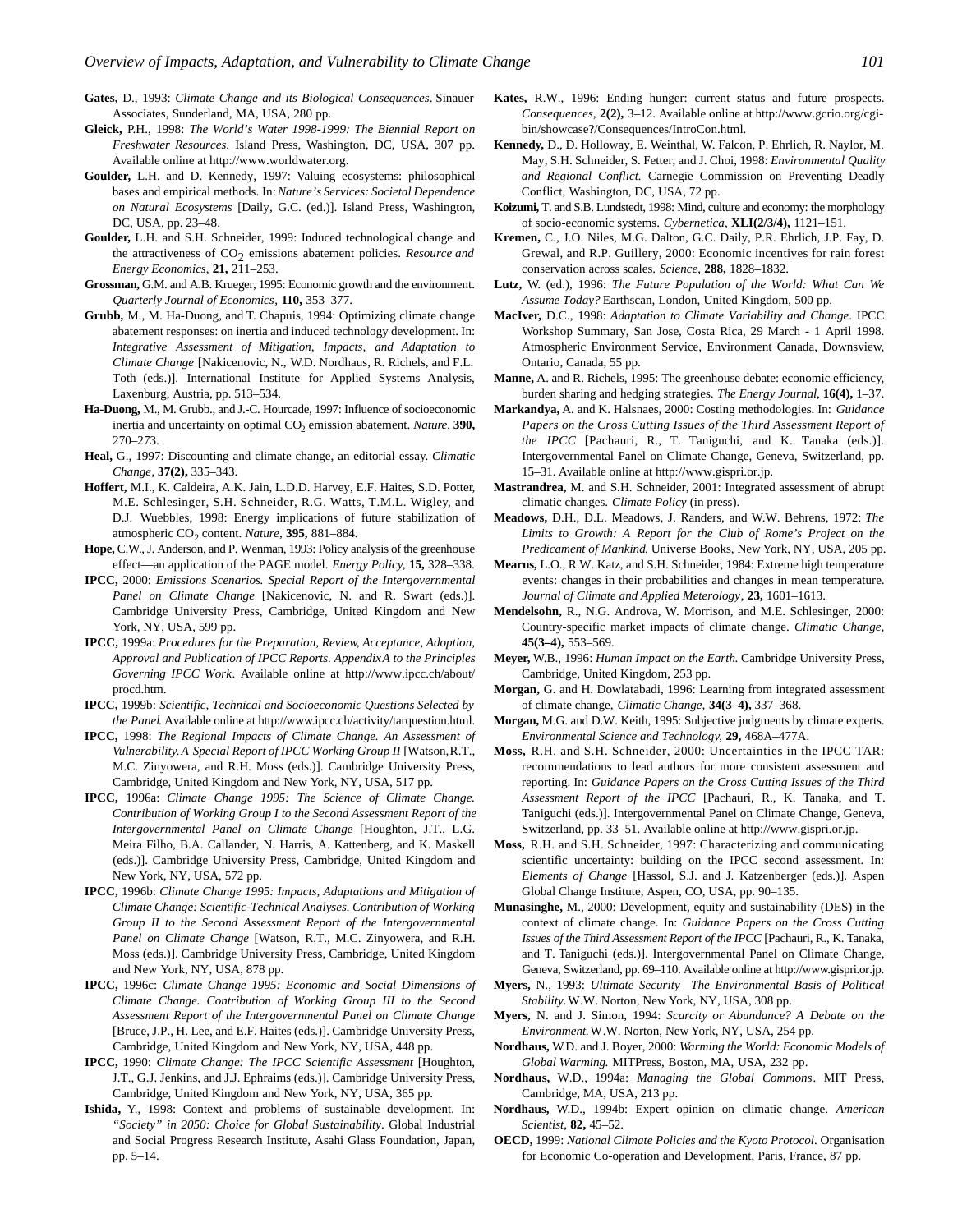- **O'Meara,** M., 1999: Exploring a new vision for cities. In: *State of the World* [Brown, L.R., C. Flavin, H.F. French, and L. Starke (eds.)]. Worldwatch Institute, Earthscan, London, United Kingdom, pp. 133–150.
- **Oppenheimer,** M., 1998: Global warming and the stability of the west Antarctic ice sheet. *Nature*, **393,** 325–332.
- **Oreskes, N.K., K. Belitz, and K. Shrader-Frechette, 1994: Verification, validation** and confirmation of numerical models in the earth sciences. *Science*, **263,** 641–646.
- **Orlando,** B.M. and L. Smeardon (eds.), 1999: *Report of the Eleventh Global Biodiversity Forum: Exploring Synergy Between the UN Framework Convention on Climate Change and the Convention on Biological Diversity*. IUCN—The World Conservation Union, Gland, Switzerland and Cambridge, United Kingdom, 46 pp. Available online at http://www.gbf.ch.
- **Pachauri,** R., T. Taniguchi, and K. Tanaka (eds.), 2000: *Guidance Papers on the Cross Cutting Issues of the Third Assessment Report of the IPCC*. Geneva, Switzerland, 138 pp. Available online at http://www.gispri.or.jp.
- **Parson,** E.A. and K. Fisher-Vanden, 1997: Integrated assessment models of global climate change. In: Annual Review of Energy and the Environment, **22,** 589–628.
- Pearson, P.N. and M.R. Palmer, 2000: Atmospheric carbon dioxide concentrations over the past 60 million years. *Nature*, **406,** 695–699.
- Peck, S.C. and T.J. Teisberg, 1992: CETA: a model of carbon emissions trajectory assessment. *The Energy Journal*, **13(1)**, 55-77.
- Pimm, S., 1991: *The Balance of Nature? Ecological Issues in the Conservation of Species and Communities*. University of Chicago Press, Chicago, IL, USA, 434 pp.
- **Portney,** P.R. and J.P.Weyant (eds.), 1999: *Discounting and Intergenerational Equity*. Resources for the Future, Washington, DC, USA, 186 pp.
- **Rahman,** A., 1999: Climate change and violent conflicts. In: *Ecology, Politics, and Violent Conflicts* [Suliman, M. (ed.)]. Zed Books, London, United Kingdom, pp. 181–210.
- **Rahmstorf,** S., 1999: Shifting seas in the greenhouse? *Nature*, **399,** 523–524.
- **Rayner, S.** and E.L. Malone, 1998: Ten suggestions for policymakers: guidelines from an international social science assessment of human choice and climate change. In: *Human Choice and Climate Change* [Malone, E.L. and S. Rayner (eds.)]. Batelle Press, Columbus, OH, USA, **4,** 109–138.
- **Reilly,** J., W. Baethgen, F.E. Chege, S.C. van de Geijn, L. Erda, A. Iglesias, G. Kenny, D. Patterson, J. Rogasik, R. Rötter, C. Rosenzweig, W. Sombroek, J. Westbrook, D. Bachelet, M. Brklacich, U. Dämmgen, M. Howden, R.J.V. Joyce, P.D. Lingren, D. Schimmelpfennig, U. Singh, O. Sirotenko, and E. Wheaton, 1996: Agriculture in a changing climate: impacts and adaptation. In: *Climate Change 1995: Impacts, Adaptations* and Mitigation of Climate Change: Scientific-Technical Analyses. *Contribution of Working Group II to the Second Assessment Report of the I n t e rgovernmental Panel on Climate Change* [ Watson, R.T., M.C. Zinyowera, and R.H. Moss (eds.)]. Cambridge University Press, Cambridge, United Kingdom and New York, NY, USA, pp. 427–467.
- **Root,** T.L. and S.H. Schneider, 2001: Climate change: overview and implications for wildlife. In: *Wildlife Responses to Climate Change: North American Case Studies* [Schneider, S.H. and T.L. Root (eds.)]. Island Press, Washington, DC, USA, (in press).
- **Root,** T.L. and S.H. Schneider, 1995: Ecology and climate: research strategies and implications. *Science*, **269,** 331–341.
- **Root,** T.L., J.T. Price, K.R. Hall, C. Rosenzweig, and S.H. Schneider, 2001: The impact of climatic change on animals and plants: a meta-analysis. *Nature* (submitted).
- **Rotmans,** J. and M. van Asselt, 1996: Integrated assessment: a growing child on its way to maturity—an editorial. *Climatic Change*, 34(3-4), 327-336.
- **Roughgarden,** T. and S.H. Schneider, 1999: Climate change policy: quantifying uncertainties for damages and optimal carbon taxes. *Energy Policy*, **27(7),** 415–429.
- Schindler, D.W., P.J. Curtis, B.R. Parker, and M.P. Stainton, 1996: Consequences of climate warming and lake acidification for UVB penetration in North American boreal lakes. *Nature*, 379, 705-708.
- **Schneider,** S.H., 1997: Integrated assessment modeling of global climate change: transparent rational tool for policy making or opaque screen hiding value-laden assumptions? *Environmental Modeling and Assessment*, **2(4),** 229–248.
- Schneider, S.H., W.E. Easterling, and L.O. Mearns, 2000a: Adaptation: sensitivity to natural variability, agent assumptions and dynamic climate changes. *Climatic Change*, **45(1),** 203–221.
- Schneider, S.H., K. Kuntz-Duriseti, and C. Azar, 2000b: Costing nonlinearities, surprises and irreversible events. *Pacific and Asian Journal of Energy*, **10(1),** 81–106.
- **Schneider,** S.H. and S.L. Thompson, 2000: A simple climate model for use in economic studies of global change. In: *New Directions in the Economics and Integrated Assessment of Global Climate Change* [DeCanio, S.J., R.B. Howarth, A.H. Sanstad, S.H. Schneider, and S.L. Thompson (eds.)]. Pew Center on Global Climate Change, Arlington, VA, USA, pp. 47–63.
- **Schneider,** S.H., B.L. Turner, and H. Morehouse Garriga, 1998: Imaginable surprise in global change science. *Journal of Risk Research*, **1(2),** 165–185.
- **Skodvin,** T., 2000: Revised rules of procedure for the IPCC process. *Climatic Change*, **46,** 409–415.
- **Smit,** B., I. Burton, and J.T.K. Richard, 1999: The science of adaptation: a framework for assessment. *Mitigation and Adaptation Strategies for Global Change*, **4(3-4),** 199–213.
- Still, C.J., P.N. Foster, and S.H. Schneider, 1999: Simulating the effects of climate change on tropical montane cloud forests. *Nature*, **398**, 608–610.
- **Titus,** J. and V. Narayanan, 1996: The risk of sea level rise: a delphic Monte Carlo analysis in which twenty researchers specify subjective probability distributions for model coefficients within their respective areas of expertise. *Climatic Change*, **33(2),** 151–212.
- Tol, R.S.J., 1995: The damage costs of climate change: toward more comprehensive calculations. *Environmental and Resource Economics*, **5,** 353–374.
- Tol, R.S.J. and S. Fankhauser, 1998: On the representation of impact in integrated assessment models of climate change. *Environmental Monitoring and Assessment*, **3,** 63–74.
- **Toth,** F., 2000: Decision analysis frameworks in TAR. In: *Guidance Papers on the Cross Cutting Issues of the Third Assessment Report of the IPCC* [Pachauri, R., K. Tanaka, and T. Taniguchi (eds.)]. Intergovernmental Panel on Climate Change, Geneva, Switzerland, pp. 53–68. Available online at http://www.gispri.or.jp.
- **Turner**, B.L. II, R.E. Kasperson, W.B. Meyer, K.M. Dow, D. Golding, J.X. Kasperson, R.C. Mitchell, and S.J. Ratick, 1990: Two types of global environmental change: definitional and spatial-scale issues in their human dimensions. *Global Environmental Change,* **1(1),** 14–22.
- **UNDP,** 1999: *Human Development Report 1999*. United Nations Development Programme, Oxford University Press, Oxford, United Kingdom, 262 pp. Available online at http://www.undp.org/hdro/99.htm.
- **United Nations,** 1997: *Kyoto Protocol to the United Nations Framework Convention on Climate Change*. Kyoto, Japan, 60 pp. Available online at http://www.unfccc.int/text/resource/docs/cop3/07a01.pdf.
- **United Nations,** 1992: *United Nations Framework Convention on Climate Change*. Rio de Janeiro, Brazil, 33 pp. Available online at http://www.unfccc.int/text/resource/docs/convkp/conveng.pdf.
- **van der Veer,** J., 1999: Profits and principles, the experiences of an industry leader. In: *Proceedings of the Greenport '99 Conference, April 1999*. World Business Council for Sustainable Development, Geneva, Switzerland. Available online at Available online at http://www.wbcsd.ch/ Speech/s73.htm.
- **von Weizsäcker,** E., A.B. Lovins, and L.H. Lovins, 1998: *Factor Four— Doubling Wealth, Halving Resource Use. Report to the Club of Rome*. Earthscan, London, United Kingdom, 322 pp.
- **Waggoner,** P.E., J.H. Ausubel, and I.K. Wernick, 1996: Lightening the tread of population on the land: American examples. *Population and Development Review*, **22(3),** 531–546.
- **Wang,** G. and E.A.B. Eltahir, 2000: Role of vegetation dynamics in enhancing the low-frequency varibility of the Sahel rainfall. *Water Resources Research*, **36 (4),** 1013–1021.
- **Watson,** R.T, J.A. Dixon, S.P. Hamburg, A.C. Janetos, and R.H. Moss, 1998: *P rotecting Our Planet, Securing Our Future*. United Nations Environment Programme, U.S. National Aeronautics and Space Administration, and The World Bank, Washington, DC, USA, 95 pp.
- **WCED,** 1987: *Our Common Future*. The World Commission on Environment and Development, Oxford University Press, Oxford, United Kingdom, 400 pp.